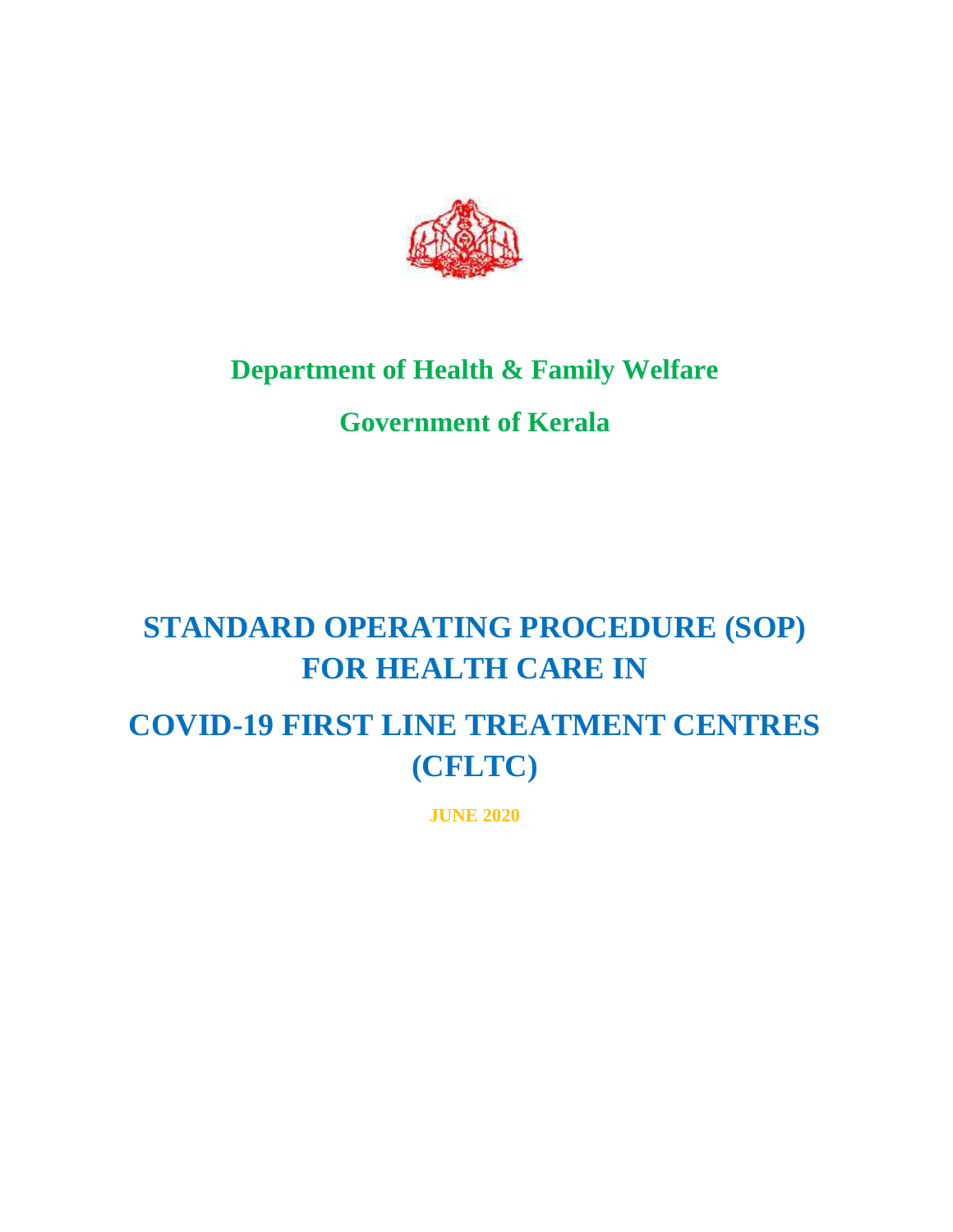## **Contents**

| 1. Introduction                                          | 6  |
|----------------------------------------------------------|----|
| 2. Aim                                                   | 7  |
| 3. Prerequisite for CFLTC                                | 7  |
| 4. Administrative control of CFLTC                       | 9  |
| 5. Duties and Responsibilities                           | 9  |
| 6. Co-ordination with district health authorities        | 10 |
| 7. Admission criteria to CFLTC                           | 11 |
| 8. Arrangement at entry of CFLTC                         | 11 |
| 9. Patient waiting area                                  | 11 |
| 10. Triage and Registration                              | 12 |
| 11. Check list for screening at admission and referral   | 14 |
| 12. Consulting room                                      | 14 |
| 13. Clinical examination of patient                      | 15 |
| 14. Observation room                                     | 15 |
| 15. Patient responsibilities                             | 15 |
| 16. Telemedicine                                         | 16 |
| 17. In patient wards                                     | 16 |
| 18. Throat swab collection area                          | 17 |
| 19. Infection control, donning and doffing area in CFLTC | 17 |
| 20. Single room facilities for patients                  | 18 |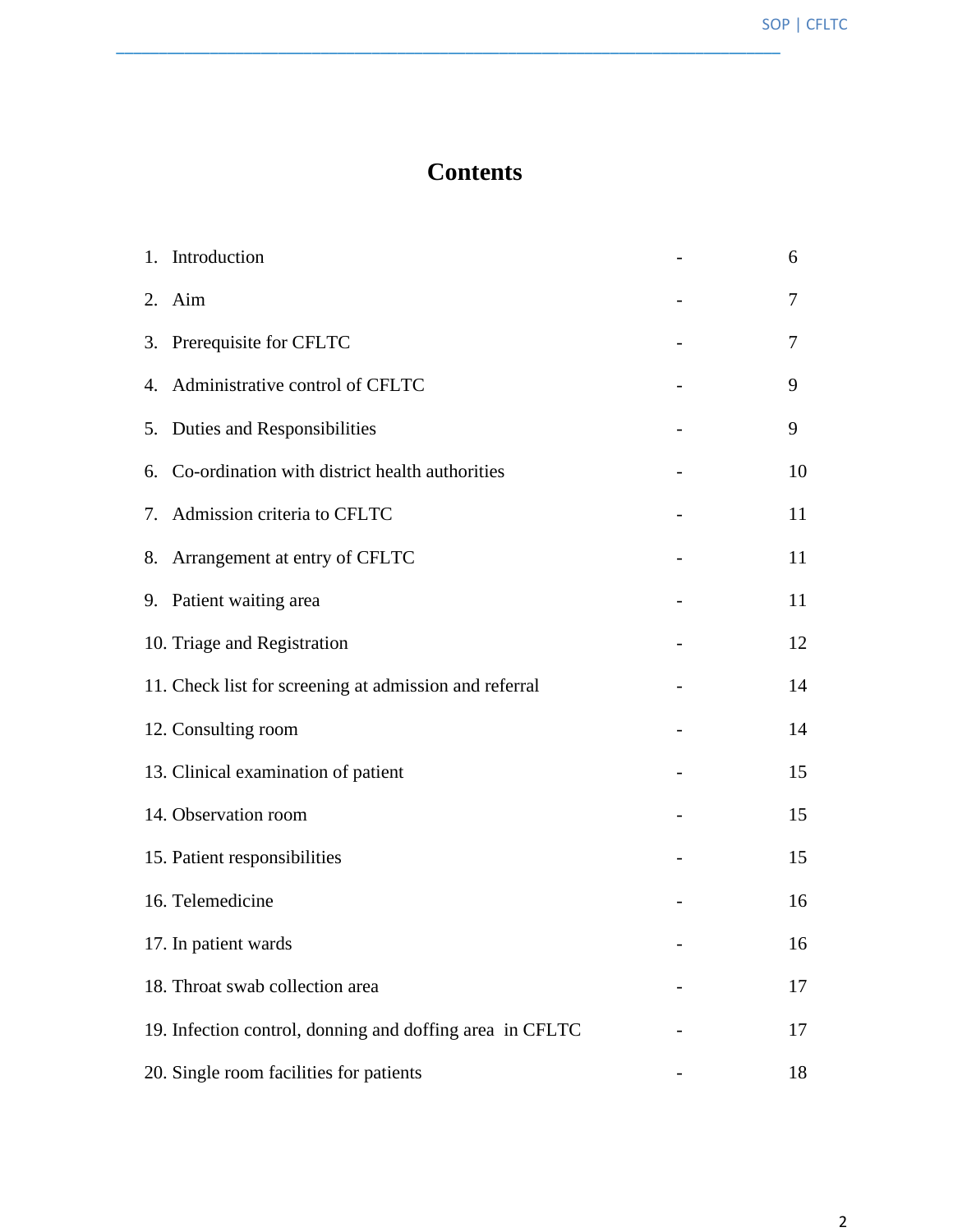| 21. Pharmacy services                 |                                                                        |    |    |  |  |
|---------------------------------------|------------------------------------------------------------------------|----|----|--|--|
| 22. Laboratory services               |                                                                        | 18 |    |  |  |
| 23. Laundry services                  |                                                                        |    | 19 |  |  |
| 24. Dietary Services                  |                                                                        |    | 19 |  |  |
|                                       | 25. Counselling and Psychosocial support                               |    | 19 |  |  |
| 26. Capacity Building                 |                                                                        |    | 20 |  |  |
|                                       | 27. General Patient management issues                                  |    | 21 |  |  |
| 28. Registers and Reports             |                                                                        |    | 22 |  |  |
| 29. Committees                        |                                                                        |    | 22 |  |  |
| 30. Daily Review Meeting              |                                                                        | 23 |    |  |  |
| 31. Logistics                         |                                                                        | 24 |    |  |  |
| 32. Housekeeping and Waste management |                                                                        |    |    |  |  |
| 33. Acknowledgement                   |                                                                        | 24 |    |  |  |
| 34. References                        |                                                                        |    | 25 |  |  |
|                                       | 35. Annexure-1 Organogram of CFLTC                                     |    | 26 |  |  |
|                                       | 36. Annexure-2 Infection Control Measures for CFLTC                    |    | 27 |  |  |
| 37. Annexure-3                        | Personal Safety Measures & PPE use                                     |    | 37 |  |  |
| 38. Annexure-4                        | Bio-Medical Waste Management at CFLTC                                  |    | 43 |  |  |
| 39. Annexure-5                        | Equipment, Drugs and consumables for CFLTC.                            |    | 47 |  |  |
| 40. Annexure-6                        | COVID-19 Triage Template                                               |    | 51 |  |  |
|                                       | 41. Annexure-7 List of registers and records to be maintained at CFLTC |    |    |  |  |
|                                       | 42. Annexure-8. Patient Admission and Referral Flow Diagram            |    | 53 |  |  |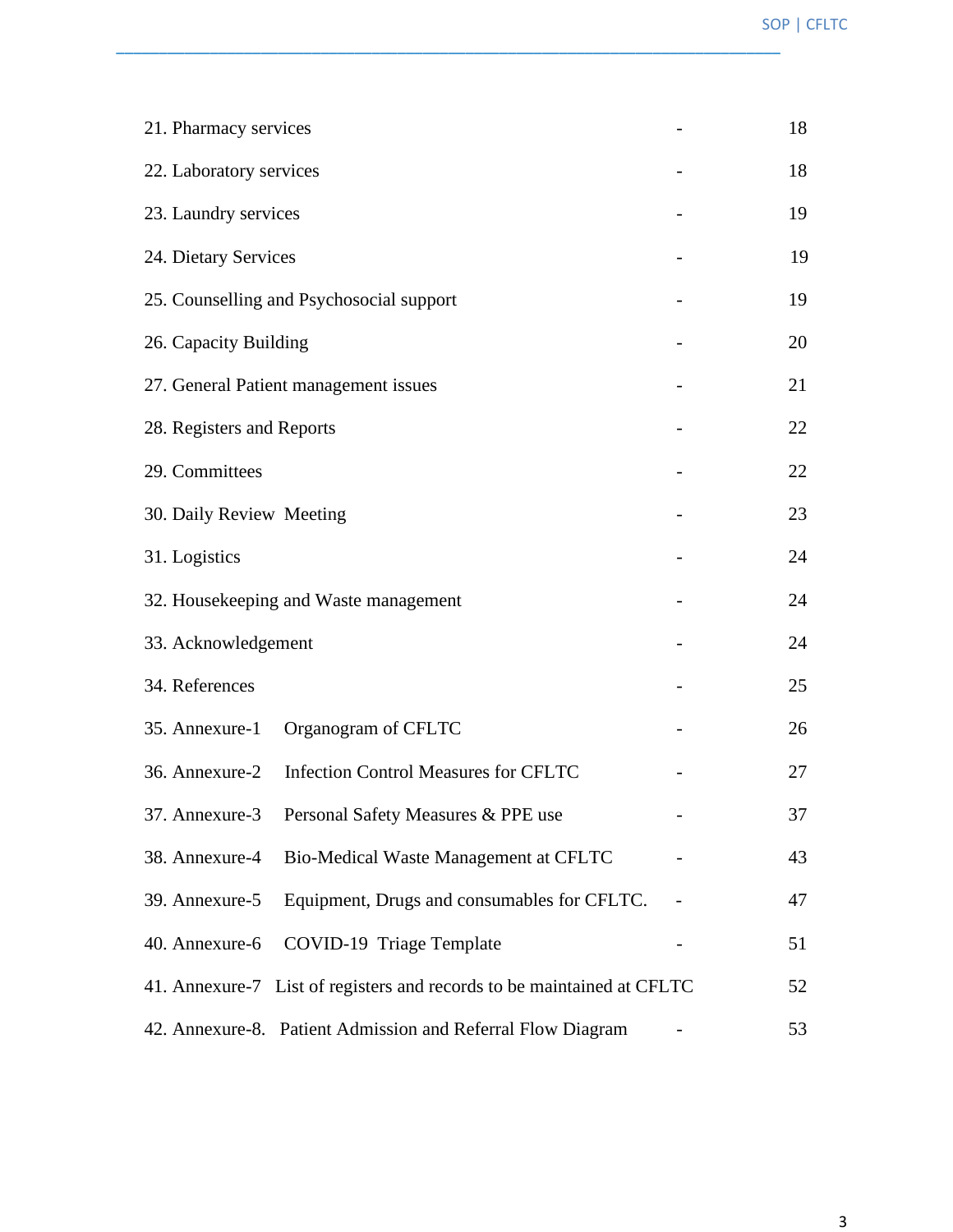#### **ABBREVIATIONS**

- BMO- Block Medical Officer
- BMWM- Bio-Medical Waste Management
- CAD- Coronary Artery Disease
- CCC- COVID Care Centre
- CFLTC- COVID First Line Treatment Centre
- CKD- Chronic Kidney Disease
- COPD- Chronic Obstructive Pulmonary Disease
- COVID- Corona Virus Disease
- IEC- Information Education Communication
- HTN- Hypertension
- LSGI- Local Self Government Institution
- NCD- Non-Communicable Disease
- PPE- Personal Protective Equipment
- RBS- Random Blood Sugar
- SOP- Standard Operating Procedure
- WHO- World Health Organization
- WISK- Walk in Sample collection Kiosk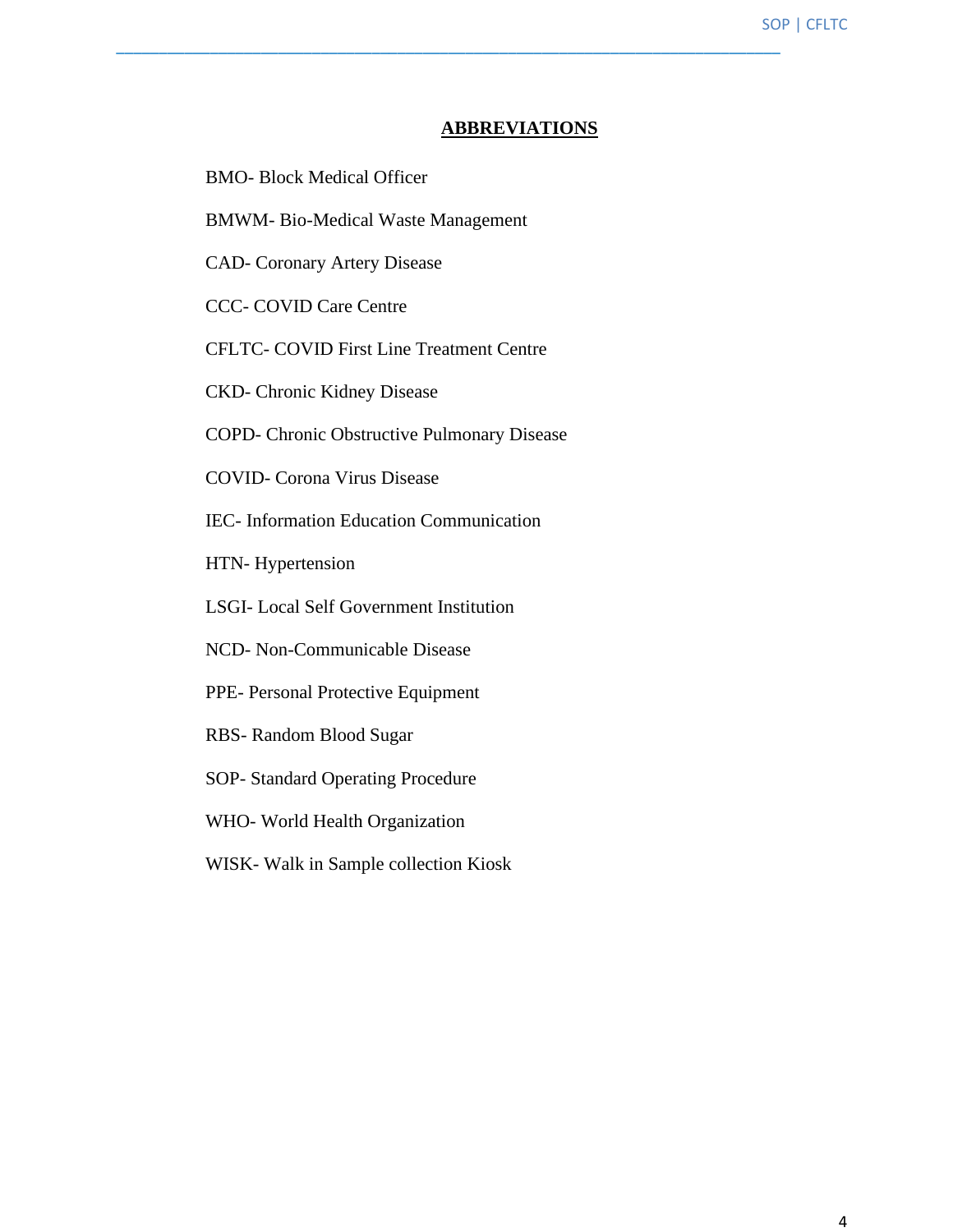#### **Message**

The world is going through one of the most difficult times facing COVID19 pandemic. All the countries including India and states are taking measures to contain epidemic. In this back ground, I am happy to state that our state had done detailed planning and contain the epidemic to a great extent in the past four months. However, we are now entering in a decisive phase during which Keralite from all over the world and other parts of the country will be coming back to their home state. In order to ensure proper care and support to them, the Government under the leadership of Hon Chief Minister has taken multiprong approach to tackle the epidemic.

\_\_\_\_\_\_\_\_\_\_\_\_\_\_\_\_\_\_\_\_\_\_\_\_\_\_\_\_\_\_\_\_\_\_\_\_\_\_\_\_\_\_\_\_\_\_\_\_\_\_\_\_\_\_\_\_\_\_\_\_\_\_\_\_\_\_\_\_\_\_\_\_\_\_\_\_\_\_

I am happy to note that the Department of Health and Family Welfare has introduced a concept of COVID19 First Line Treatment Centres ( CFLTCs) to provide care and support to COVID patients especially the ones are asymptomatic or having milder symptoms. In order to build capacities of all health functionaries, this comprehensive document stipulating Standard Operation Procedures is published. I congratulate the team led by Dr Jameela P K Sate Consultant Aardram. I also appreciate the works done by all others who have contributed for preparing the SOP.

I would urge the district teams to use the SOP for establishing CFLTCs in the respective districts and ensure quality services to the patients.

I wish all the success to this endeavour.

**K. K. Shailaja Teacher Minister Health & Family Welfare Social Justice Woman and Child Development**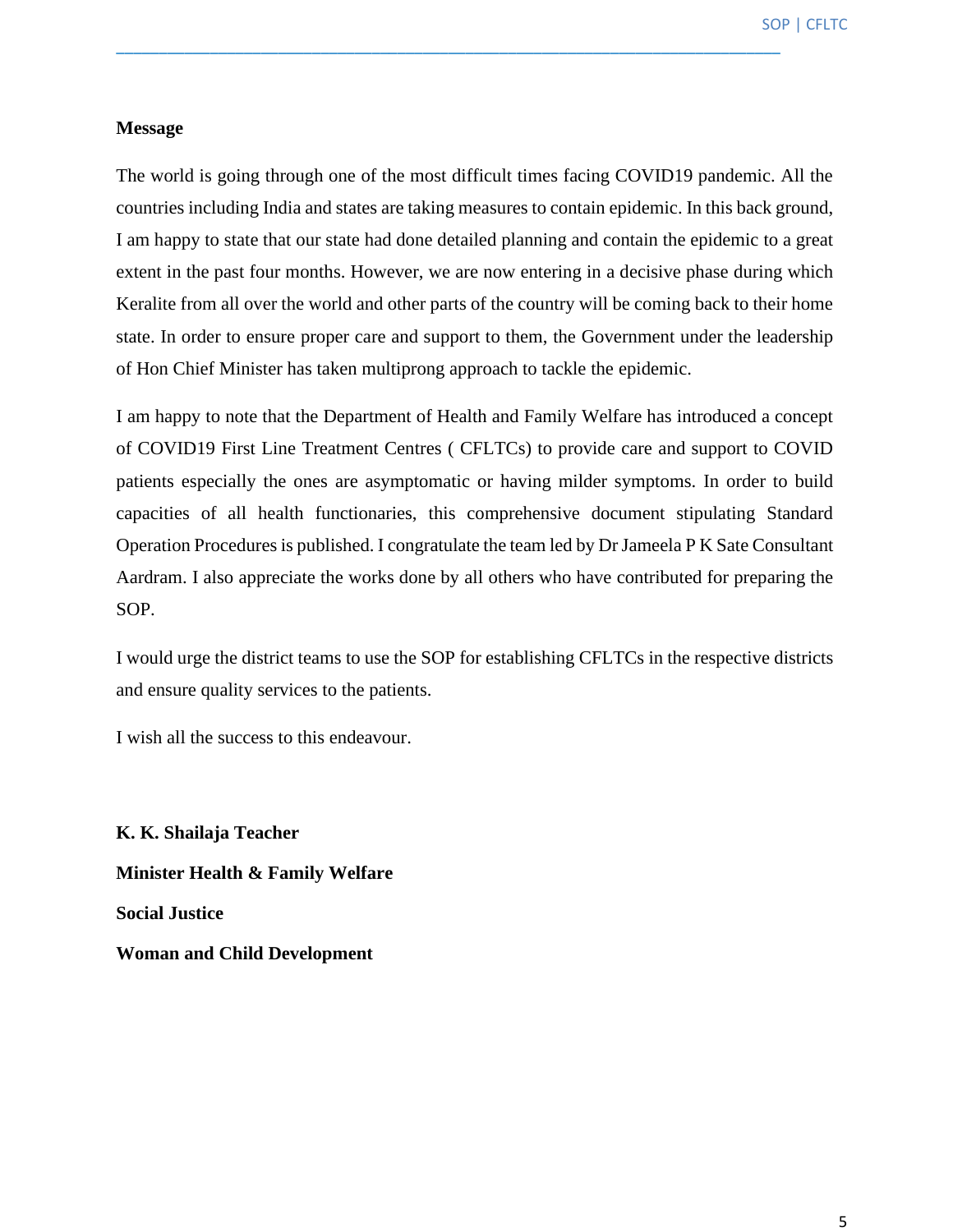## **STANDARD OPERATING PROCEDURE (SOP) FOR HEALTH CARE IN COVID FIRST LINE TREATMENT CENTRES (CFLTC)**

\_\_\_\_\_\_\_\_\_\_\_\_\_\_\_\_\_\_\_\_\_\_\_\_\_\_\_\_\_\_\_\_\_\_\_\_\_\_\_\_\_\_\_\_\_\_\_\_\_\_\_\_\_\_\_\_\_\_\_\_\_\_\_\_\_\_\_\_\_\_\_\_\_\_\_\_\_\_

#### **1. INTRODUCTION**

The COVID-19 pandemic has had devastating impact on all aspects of life especially on the health systems all over the world. States in India are in various stages of the pandemic. It is very essential that adequate preparedness and response measures are taken to face the pandemic and thereby save lives and protect the health system. The pandemic is expected to continue for quite a long time and sustained efforts needs to be in place. The strategy of identifying suspects, quarantine, testing and isolation has paid dividends in Kerala state. It is essential that as the pandemic intensifies testing and isolation of cases needs further support in curtailing the epidemic curve. The three tier design of COVID care delivery provides equitable distribution of health resources and aligns with other control strategies of COVID prevention and control being implemented in the state.

In the context of Covid 19 pandemic, Department of Health and Family Welfare (H&FW) Government of Kerala has already issued advisory on the three tier patient management system viz Covid Care Centre (CCC), Covid First Line Treatment Centre (CFLTC) and Covid Hospitals (CH) vide order no  $31/F2/220/$  H&FW dated  $28<sup>th</sup>$  March and reference guide for converting hospitals into dedicated Covid hospitals. Broad objectives of the CFLTC have been elaborated in these advisories. The LSGI and district administration are directed to identify as many centres as possible for this purpose and to prepare a list of health care professionals to be posted at these centres.

Though department of H&FW has established enough Covid hospitals and there are plans to upscale the facilities, it may not be sufficient to manage all Covid patients in the context of the worst case scenario of community spread. Similarly though we have at least one Primary Health Centre / Family Health Centre at all Panchayaths /Community Health Centres/Taluk Hospitals, these institutions need to be kept aside for the management of non -Covid cases including NCDs, other communicable diseases, maternal and child health, mental health care etc.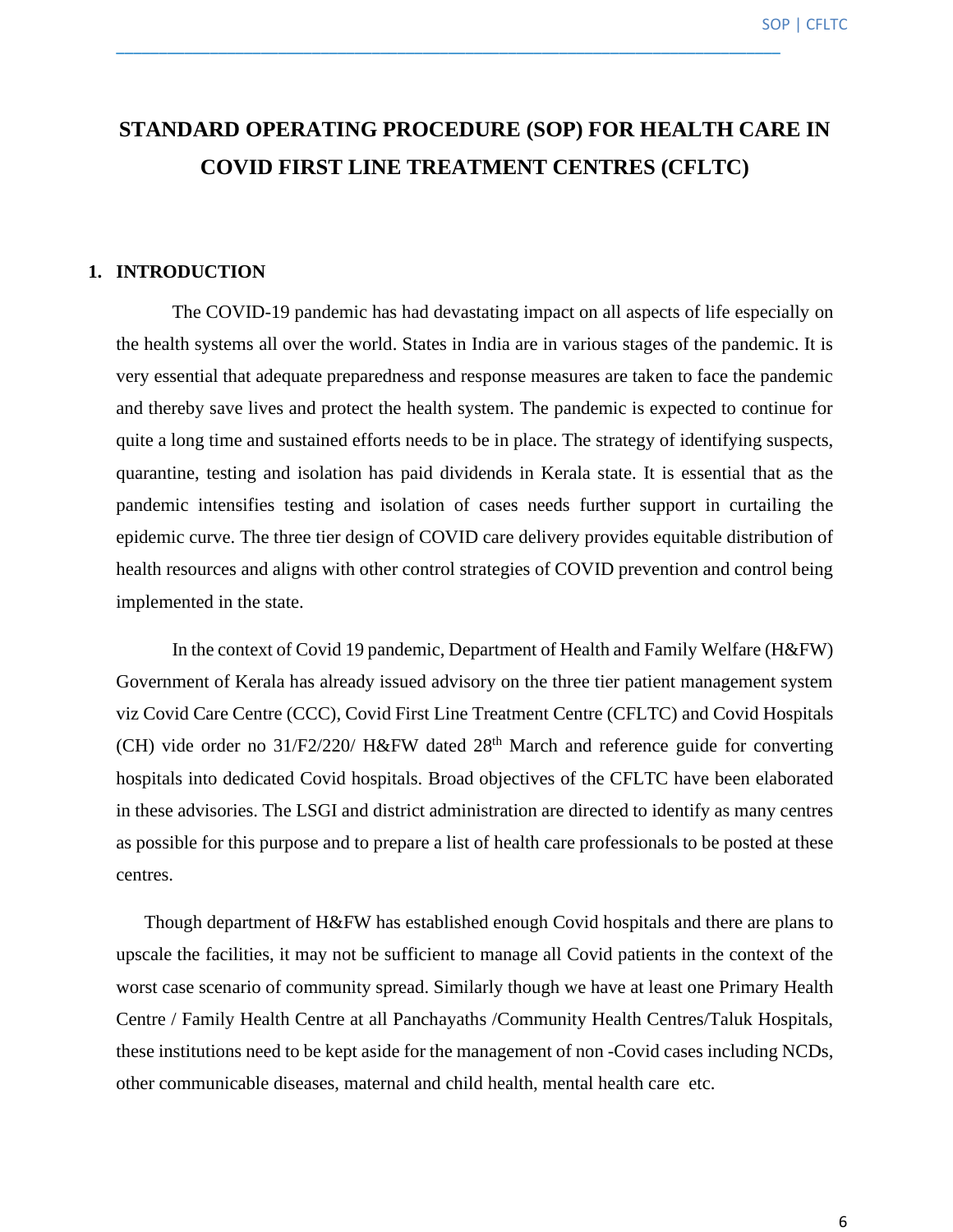CFLTCs provide institutionalised care and treatment to mild or asymptomatic COVID positive patients. This level provides essential COVID care as well as specialised care via telemedicine facility linked to the COVID Hospital. This model brings in confidence to the patients as well as the health care providers. This document guides administrators, medical officers and the medical team in the standard processes that are to be implemented in CFLTCs

\_\_\_\_\_\_\_\_\_\_\_\_\_\_\_\_\_\_\_\_\_\_\_\_\_\_\_\_\_\_\_\_\_\_\_\_\_\_\_\_\_\_\_\_\_\_\_\_\_\_\_\_\_\_\_\_\_\_\_\_\_\_\_\_\_\_\_\_\_\_\_\_\_\_\_\_\_\_

#### **2. AIM**

To provide quality primary COVID care to all citizens of Kerala and optimize health care resources.

#### **3. PREREQUSITES FOR CFLTC**

The district health authorities shall identify the CFLTCs in coordination with the Local Self Government Institutions. The CFLTCs should be linked to designated COVID Hospitals already established in each district. The following requisites are essential for a CFLTC.

- The facility should be able to accommodate at least 50 patients at a time, like auditoriums, marriage halls, indoor stadiums etc
- **•** There should be adequate facility for ward like arrangements (preferred) or individual rooms with adequate furniture.
- Facilities for patient care, staff, kitchen and store should be available.
- Adequate road access should be available.
- **Electricity and communication facilities like internet and telephones(land or mobile)** should be available
- Adequate toiled facilities should be available at the facility
- The CFLTC should have adequate natural light and cross ventilation. This may be supplemented with mechanical ventilation. (Fans, exhaust fans etc)
- Adequate security services should be available at the CFLTCs.
- The Hub and Spoke model (CFLTC linked to COVID Hospital) should be applied for providing quality care to the patients.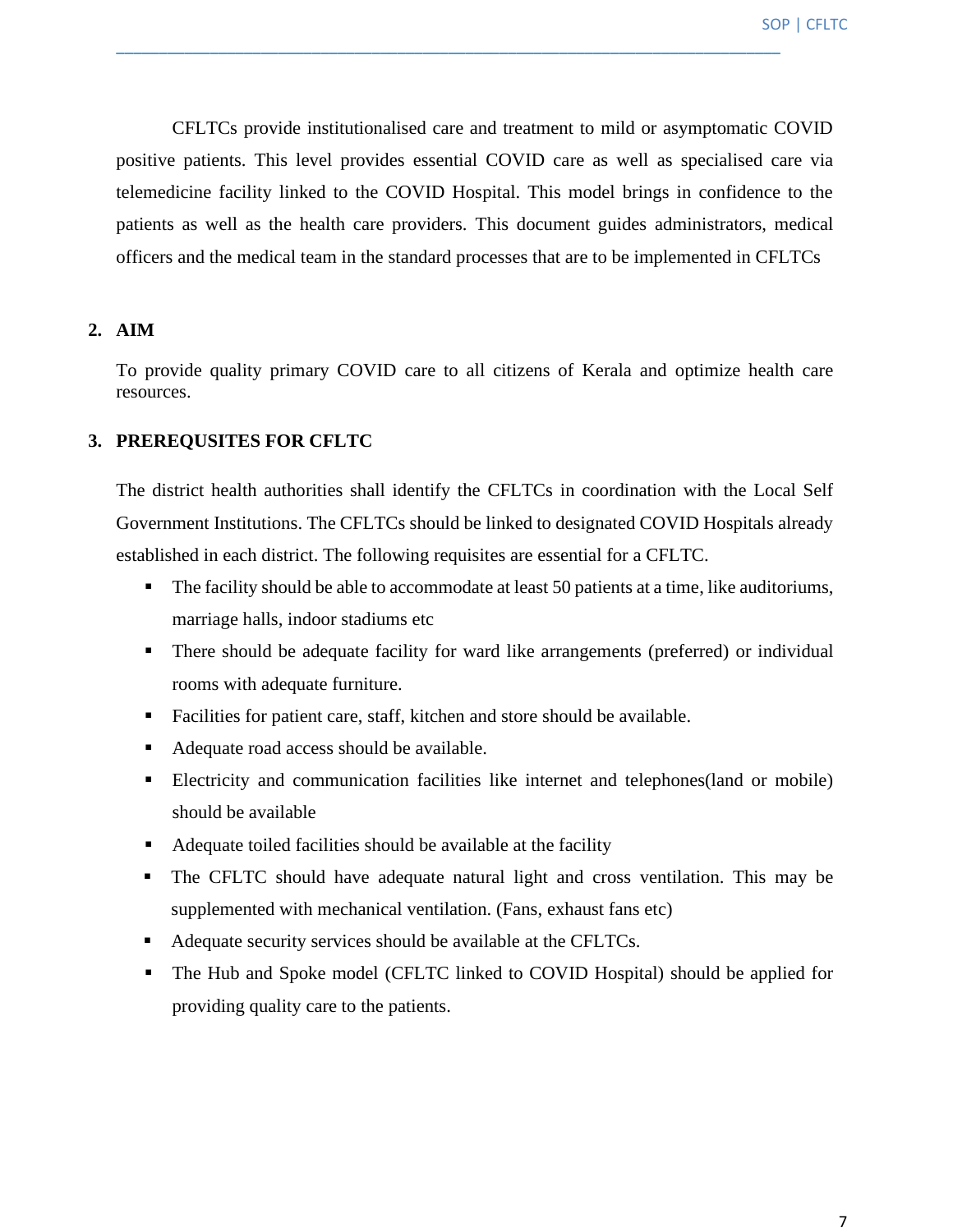**•** Transmission based precautions should be practiced by all the health care workers and patients at all times. Physical distancing should also be practiced by Health care workers and patients.

\_\_\_\_\_\_\_\_\_\_\_\_\_\_\_\_\_\_\_\_\_\_\_\_\_\_\_\_\_\_\_\_\_\_\_\_\_\_\_\_\_\_\_\_\_\_\_\_\_\_\_\_\_\_\_\_\_\_\_\_\_\_\_\_\_\_\_\_\_\_\_\_\_\_\_\_\_\_

■ Building should preferable have a compound wall/fence with gate so that trespassers can be avoided in the CFLTC.

The WHO model of COVID treatment centre is shown in the figure 1. below.



Fig. 1. Model of a treatment centre using cohorting approach. Ref: Severe Acute Respiratory Infections Treatment Centre. Practical manual to set up and manage a SARI treatment centre and a SARI screening facility in health care facilities. WHO March 2020.



Photo courtesy of District Administration & District Medical Office(Health), Ernakulam District, Kerala.

The above picture is a model CFLTC created by converting a convention centre.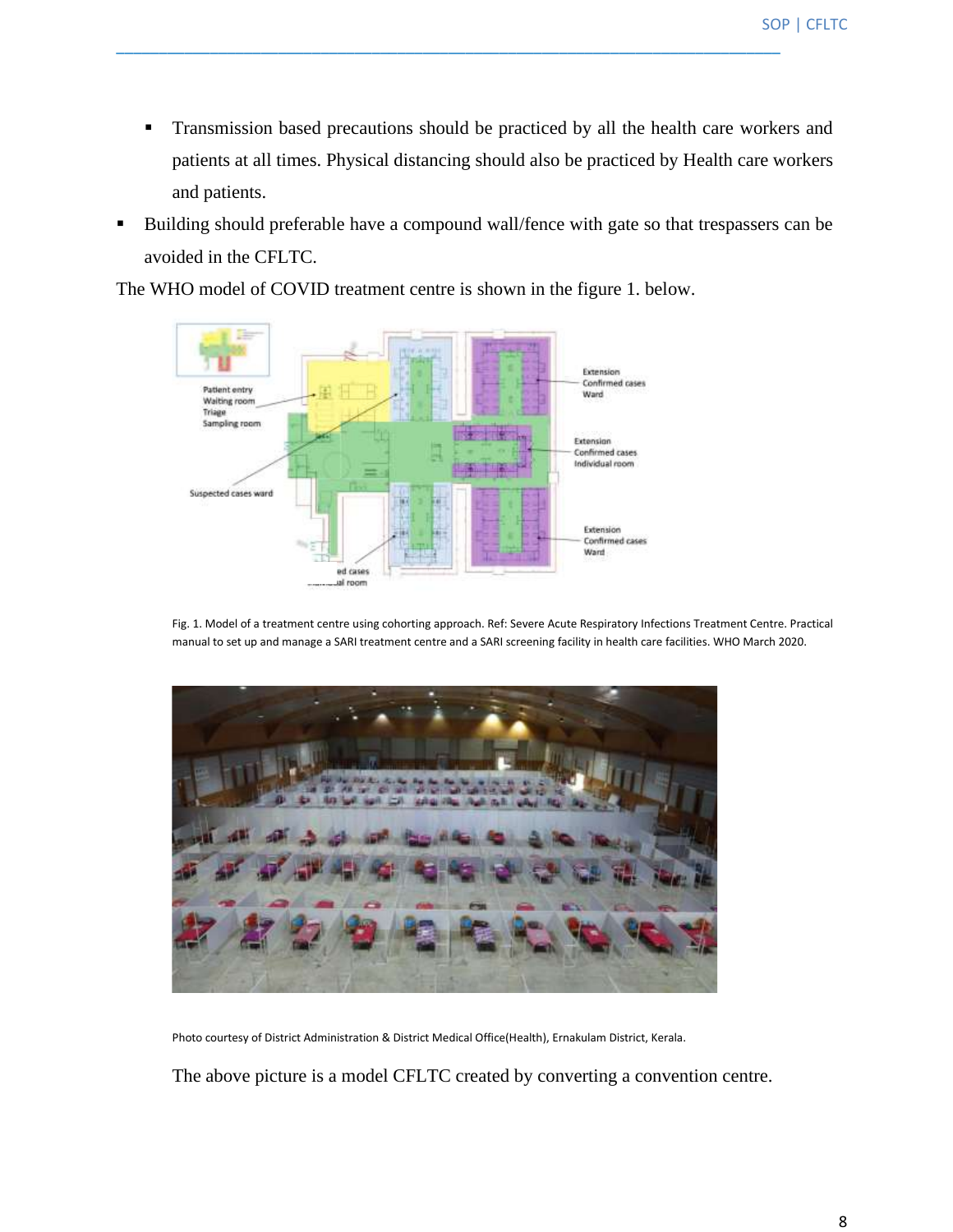#### **4. ADMINISTRATIVE CONTROL OF CFLTC**

The administrative control of the CFLTC is to be assigned to the Hospital superintendent from the nearest Taluk Headquarter Hospital / Block Medical Officer (BMO) where the CFLTC is located as decided by the District Health administration and the Local Self Government Institution(LSGI). In case of urban areas the District Health administration shall designate a Medical Officer in consultation with the Health Officers and corresponding LSGI. A Medical Officer designated by the superintendent / BMO will be the COVID-19 Nodal Officer for the CFLTC and shall manage the day-to day activities of the CFLTC. The organogram of CFLTC is given in annexure-1.

\_\_\_\_\_\_\_\_\_\_\_\_\_\_\_\_\_\_\_\_\_\_\_\_\_\_\_\_\_\_\_\_\_\_\_\_\_\_\_\_\_\_\_\_\_\_\_\_\_\_\_\_\_\_\_\_\_\_\_\_\_\_\_\_\_\_\_\_\_\_\_\_\_\_\_\_\_\_

#### **5. DUTIES AND RESPONSIBILITIES:**

- The Superintendent / Block Medical Officer and the Nodal officer of the CFLTC should co-ordinate with district health authorities and with the corresponding LSGI for the smooth functioning of the CFLTC.
- The Superintendent / Block Medical Officer as per requirement may utilise the service of medical, paramedical staff and public health staff for the critical functional components of CFLTC without affecting the smooth functioning of the Govt. health facilities.
- CFLTC Nodal Officer will be responsible for imparting capacity building to different categories of staff.
- Nodal officer of CFLTC shall coordinate with LSGI and Health department for procurement and installation of general items and medical items and ensure uninterrupted supply of materials and consumables.
- Nodal officer of CFLTC should prepare the duty roster for all categories of staff.
- CFLTC Nodal Officer should ensure that the Registers and records are maintained.
- A daily report shall be sent to the district by the Nodal Officer of CFLTC.
- All medical and health related administrative files will be channelized through the respective govt. health care institution. It will be the responsibility of the respective ministerial staff to provide required support in this regard.
- **Doctors:** Provide Medical care. All guidelines should be followed. Four doctors will be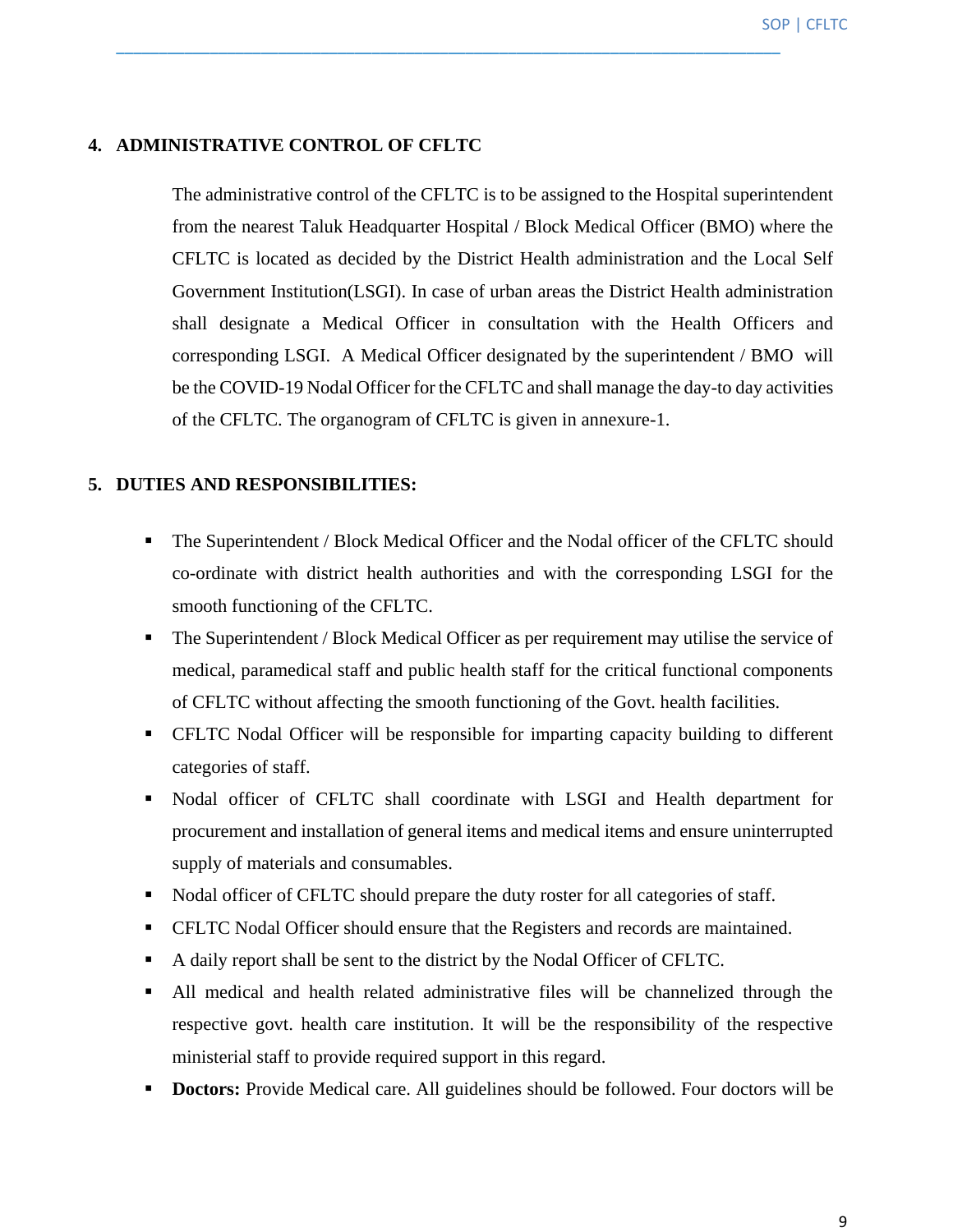posted for 14 days and duties will be divided as 6 shifts. If number of patients Increases more doctors should be posted. Minimum two clinical rounds per day shall be conducted at CFLTC and as per the requirement. A psychological assessment should be done during the clinical rounds. Management of Co-morbidities should also be done. Proper clinical documentation should be made.

\_\_\_\_\_\_\_\_\_\_\_\_\_\_\_\_\_\_\_\_\_\_\_\_\_\_\_\_\_\_\_\_\_\_\_\_\_\_\_\_\_\_\_\_\_\_\_\_\_\_\_\_\_\_\_\_\_\_\_\_\_\_\_\_\_\_\_\_\_\_\_\_\_\_\_\_\_\_

**EXECUTE: Staff nurse:** Provide Nursing care. Three staff nurses are to be posted for 14 days and they will take rounds twice along with the doctors and progress of each patient are being monitored frequently and informed to medical officer/Doctor. Proper clinical documentation should be made.

(As per WHO, where possible, cohort health-care workers to care exclusively for people with COVID-19 to reduce the risk of transmission due to inadvertent infection control breaches)

- **Other staff:** Other staff shall perform the duties as per the instructions of the Nodal Officer/Superintendent
- **Volunteers:** The volunteers should be trained and contribute to the activities as instructed by the Nodal Officer/Superintendent.

#### **6. CO-ORDINATION WITH DISTRICT HEALTH AUTHORITIES AND COVID HOSPITALS**

The CFLTC shall work in proper co-ordination with the District Health Authorities and liaison with the COVID Hospitals. All communications shall loop the Superintendent of the Hospital attached. The Hub and spoke model advisory shall be followed for the smooth functioning of the system.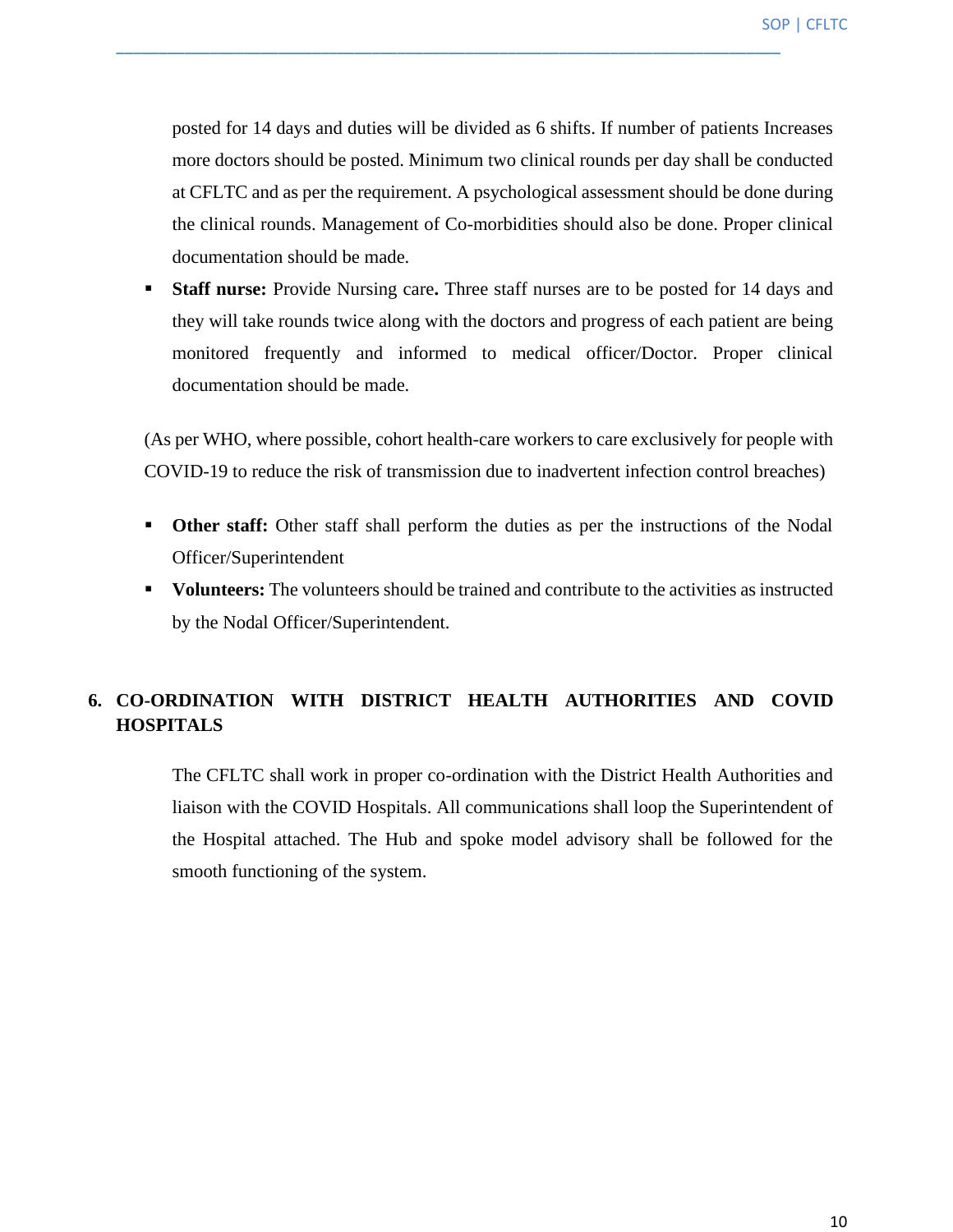#### **7. ADMISSION CRITERIA TO CFLTC**

- A. Category-A COVID Positive patients
- B. Asymptomatic COVID Positive patients

#### **8. ARRANGEMENTS AT ENTRY TO CFLTC**

- A multilingual display board should be placed in front of the entry gate as 'Covid First Line Treatment Centre' (*Prathamika Covid Chikithsakendram)*
- Board should also specify that entry is restricted to Covid patients and staff on duty only.
- 24 x 7 security service of Watchman/ Gatekeeper should be provided.

\_\_\_\_\_\_\_\_\_\_\_\_\_\_\_\_\_\_\_\_\_\_\_\_\_\_\_\_\_\_\_\_\_\_\_\_\_\_\_\_\_\_\_\_\_\_\_\_\_\_\_\_\_\_\_\_\_\_\_\_\_\_\_\_\_\_\_\_\_\_\_\_\_\_\_\_\_\_

- As part of infection control, entry of vehicles should be restricted, except for patients, staff, logistics delivery and transportation of waste.
- Single bystander (preferably constant) will be permitted only for children and those who need support like old age people and physically challenged.
- Adequate number of signages showing the direction of entry to the CFLTC should be installed.
- Sanitising area with wash basins, soap and uninterrupted water supply.
- Poster on hand washing methods to be displayed.
- Provision of face masks for patients and bystanders (as per guidelines).
- Poster / Standee for IEC on Corona prevention, control and on Do's and Don'ts.

#### **9. PATIENT WAITING AREA**

- **•** Spacious waiting area with adequate lighting and ventilation and 5-10 easily cleanable chairs arranged at a minimum distance of two meters apart.
- Drinking water supply should be provided.
- Poster / Standee for IEC on Corona prevention, control and on Do's and Don'ts should be placed.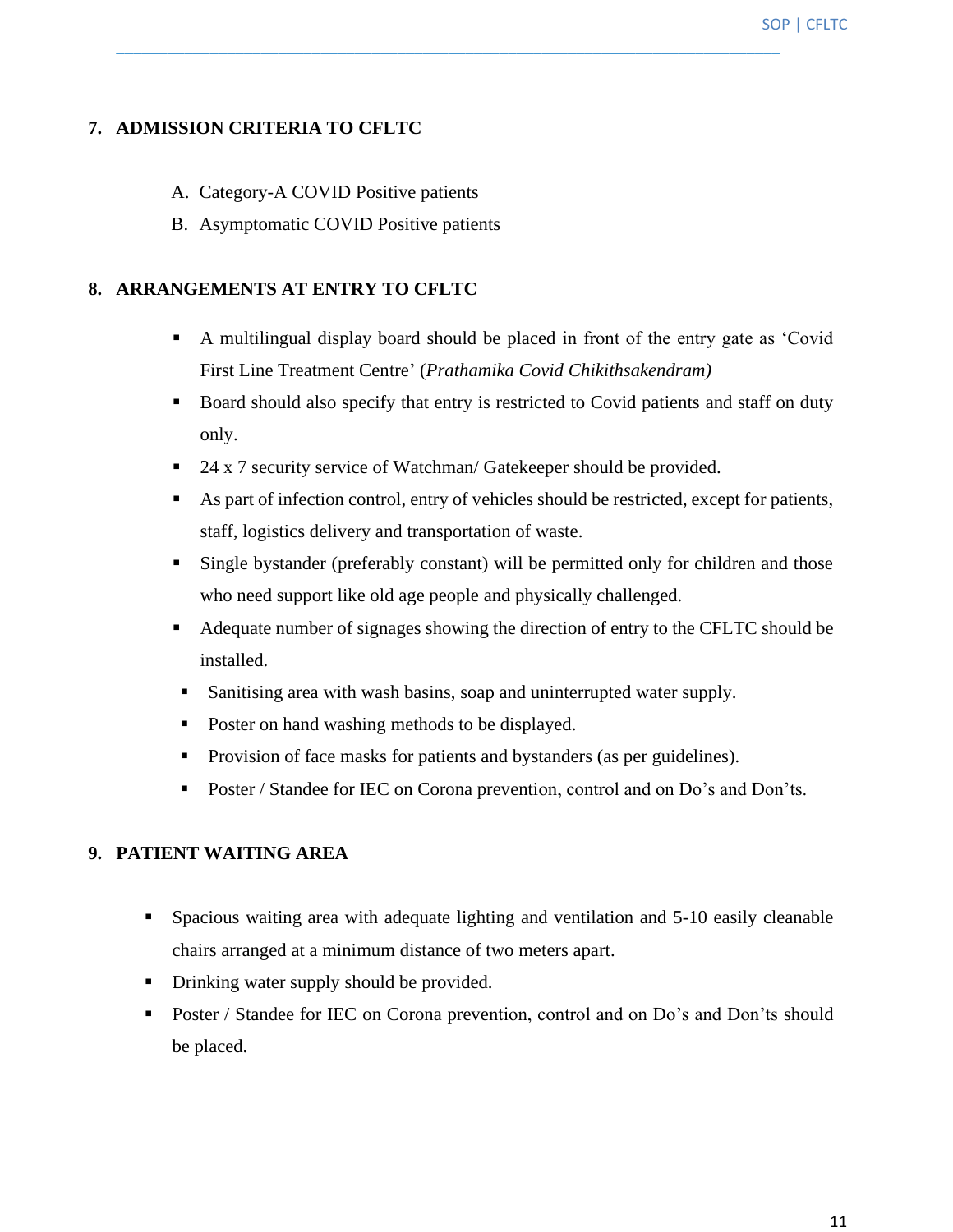#### **10. TRIAGING AND REGISTRATION**

 $\triangleright$  Triage area should be an open space with adequate lighting and ventilation.

- $\triangleright$  An office table and a chair for the nurse and two chairs on the opposite side for the patient and the bystander and a stool for the clinical examination of the patient.
- $\triangleright$  Reception, registration and triaging should be done at one point by staff nurse on duty.
- $\triangleright$  The triage template (annexure-6) should be used for the purpose
- ➢ *The Triage or screening area should have* 
	- Clear directions to triage area
	- Algorithm for triage
	- Screening questionnaire (Triage template)
	- Documentation papers
	- PPE
	- Hand hygiene equipment
	- IEC materials and IPC posters
	- Infrared thermometer, BP Apparatus, Pulse Oxymeter, Stethoscope
	- Waste bins and access to cleaning/disinfection
	- Signage in local language for patients with specific symptoms to alert HCWs
	- At least one wheel chair and stretcher trolley each.
	- ➢ *Following steps should be done by the triage nurse* 
		- Name, age and address of the patient with mobile number with name and mobile number of contact person also.
		- Presenting complaints, history of presenting complaint, history of travel/ contact with Covid positive case/ primary contacts.
		- Co-morbid conditions like diabetes, HTN, COPD, cancer, renal disease, mental illness, any other chronic illnesses with treatment details.
- ➢ *Preliminary clinical examination*
	- Pulse, BP, respiratory rate, temperature, weight, SPO2, Random Blood Sugar (RBS) with Glucometer in patients with comorbidities.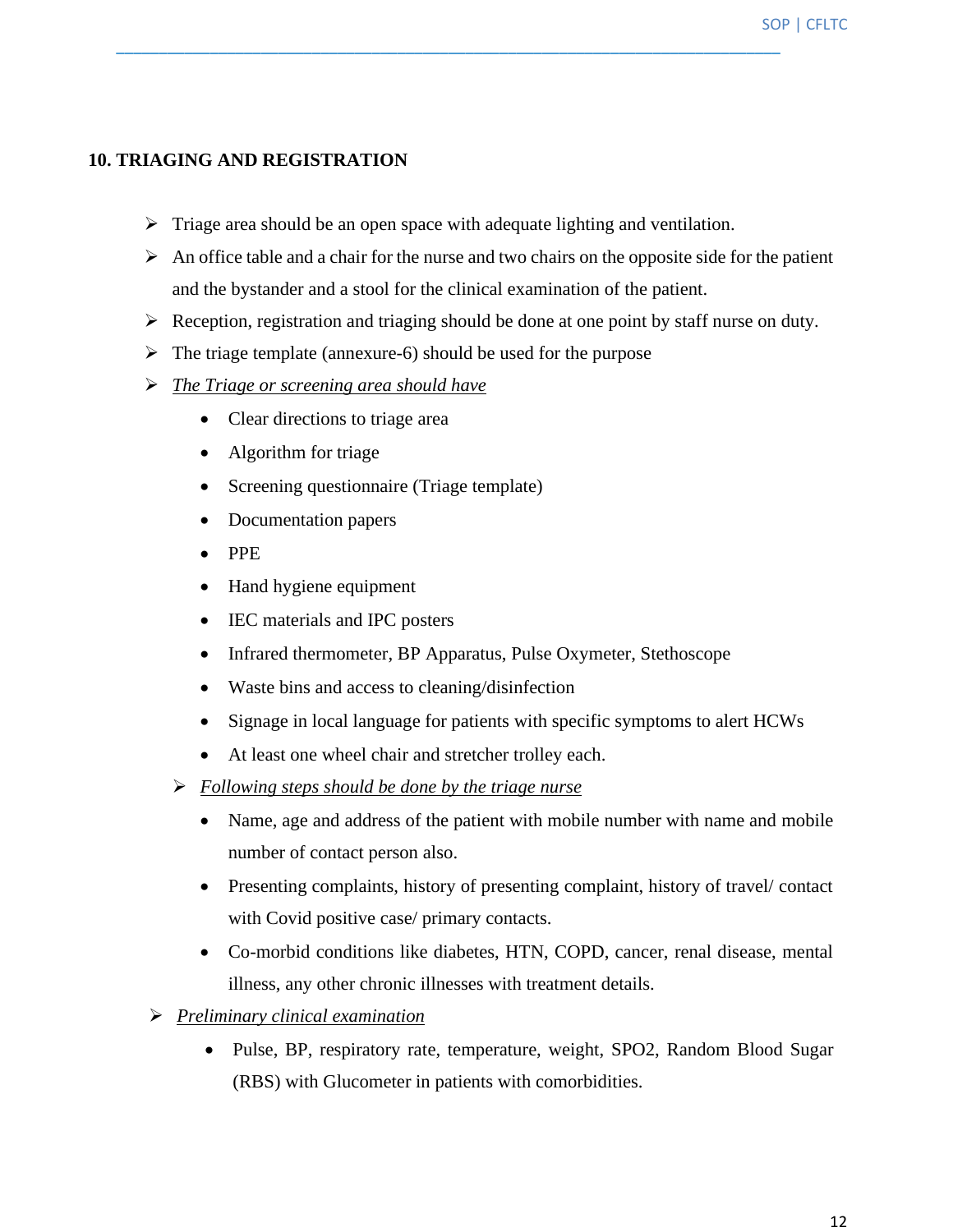- Based on the medical history and clinical parameters, *triaging should be done into three categories:*
	- Asymptomatic suspects
	- Symptomatic Mild (category A)
	- Symptomatic Category B
	- With severe symptoms Category C

*Category C should be examined by the doctor immediately to be referred to Covid Hospital*.

\_\_\_\_\_\_\_\_\_\_\_\_\_\_\_\_\_\_\_\_\_\_\_\_\_\_\_\_\_\_\_\_\_\_\_\_\_\_\_\_\_\_\_\_\_\_\_\_\_\_\_\_\_\_\_\_\_\_\_\_\_\_\_\_\_\_\_\_\_\_\_\_\_\_\_\_\_\_

The COVID-19 triage template is to be used at the triage station. (annexure-6)

#### **Govt. of Kerala, Department of Health & Family Welfare**

| Pt. ID                                       |                           |        |              | Date                 |               | <b>Time</b> |  |
|----------------------------------------------|---------------------------|--------|--------------|----------------------|---------------|-------------|--|
| Name of patient                              |                           |        |              |                      | Age           |             |  |
|                                              | <b>Address</b>            |        |              |                      | Gender        |             |  |
|                                              |                           |        |              |                      |               |             |  |
|                                              | <b>Phone</b>              |        |              |                      | Pin code      |             |  |
|                                              | <b>Bystander/Guardian</b> |        |              |                      | <b>Phone:</b> |             |  |
|                                              | <b>Name and address</b>   |        |              |                      |               |             |  |
| Referred/transferred from (Name of hospital) |                           |        |              |                      |               |             |  |
| <b>Presenting Complaints</b>                 |                           |        |              |                      |               |             |  |
|                                              |                           |        |              |                      |               |             |  |
| <b>Travel / contact History</b>              |                           |        |              |                      |               |             |  |
|                                              |                           |        |              |                      |               |             |  |
| <b>Pregnancy details (if</b>                 |                           |        |              |                      |               |             |  |
| applicable)                                  |                           |        |              |                      |               |             |  |
| <b>Treatment History</b>                     |                           |        |              |                      |               |             |  |
| <b>Temperature</b>                           |                           | $^0$ F |              | SpO2 on room air     |               |             |  |
| <b>Resp. Rate</b>                            |                           |        | $\prime$ min | <b>Comorbidities</b> |               |             |  |
| <b>Heart Rate</b>                            |                           | /min   |              |                      |               |             |  |
| <b>BP</b>                                    |                           | mm/Hg  |              | Red flag signs       |               |             |  |

#### *COVID-19 Triage Template*

**Triage Impression:** (Put tick mark whichever is applicable)

| Asymptomatic | <b>Category A</b> | <b>Category B</b> | <b>Category C</b> |
|--------------|-------------------|-------------------|-------------------|
|--------------|-------------------|-------------------|-------------------|

**COVID Lab result:** Positive / Negative / Pending. Date of first Positivity:……………….

**Admission**: Date:………………….. Time:……………….

**Referred** to (if applicable): …………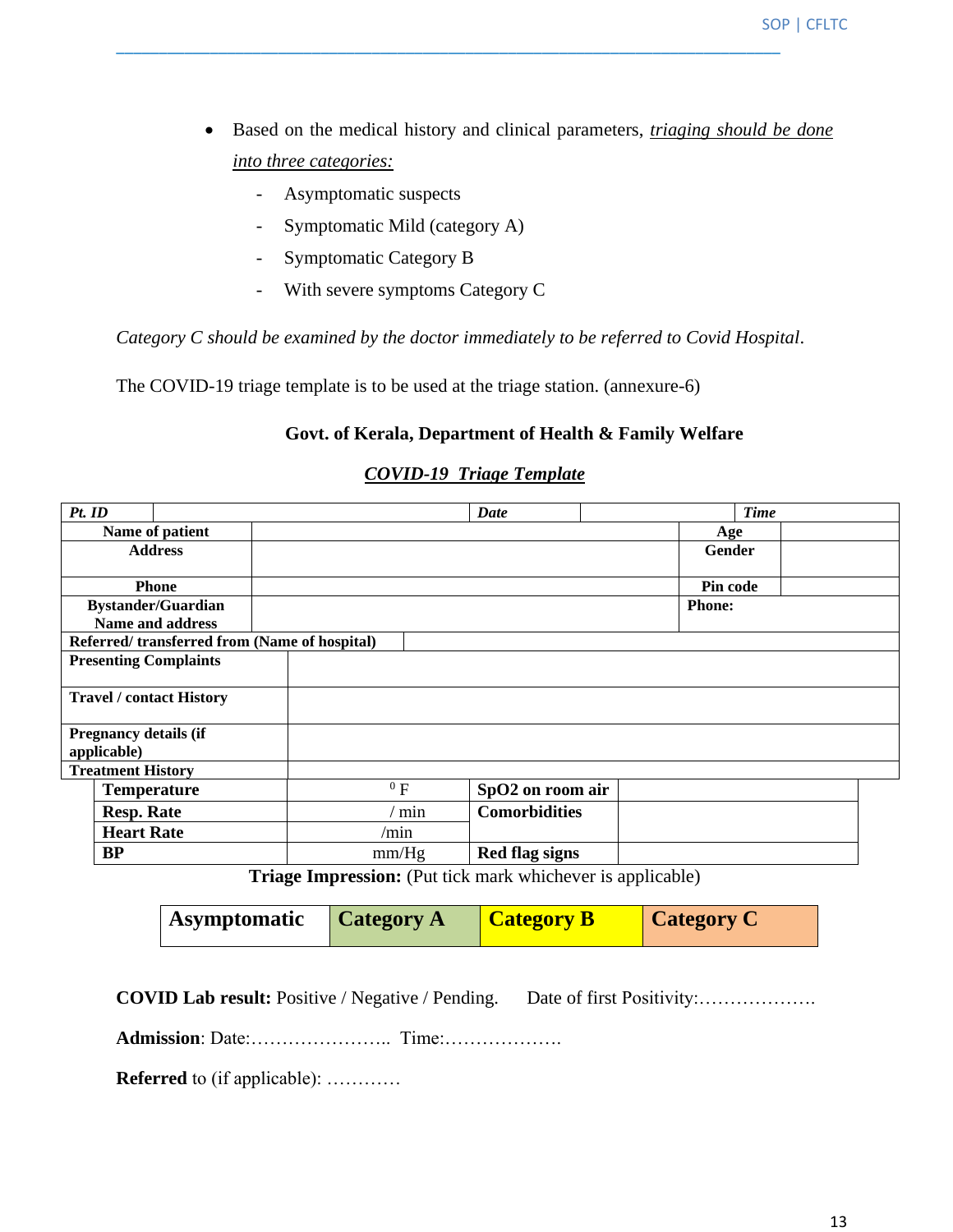**Signature of Doctor**:…………………………………………..

#### **Refer annexure 8 for Patient Admission and Referral Flow Diagram**

#### **11. CHECK LIST FOR SCREENING AT ADMISSION AND REFERRAL**

The checklist prescribed should be applied as a screening method at the time of admission as well as during the course of the stay of the patient in the hospital.

\_\_\_\_\_\_\_\_\_\_\_\_\_\_\_\_\_\_\_\_\_\_\_\_\_\_\_\_\_\_\_\_\_\_\_\_\_\_\_\_\_\_\_\_\_\_\_\_\_\_\_\_\_\_\_\_\_\_\_\_\_\_\_\_\_\_\_\_\_\_\_\_\_\_\_\_\_\_

| <b>Parameter</b>             | <b>Description</b>                                                                                                                             |
|------------------------------|------------------------------------------------------------------------------------------------------------------------------------------------|
| Temperature                  | $>100^0$ Fahrenheit                                                                                                                            |
| Respiratory rate             | $>20$ / minute                                                                                                                                 |
| Heart rate                   | $>100$ /minute                                                                                                                                 |
| <b>Blood Pressure</b>        | $< 100/70$ mmHg                                                                                                                                |
| Comorbidities                | Uncontrolled Diabetes, uncontrolled Hypertension, CAD,<br>COPD, malignancies, patients on Chemotherapy and<br>Immunosuppressants, CKD, CLD etc |
| SpO <sub>2</sub> on room air | $\langle 95\%$ on room air                                                                                                                     |
| Any red flag signs           | Altered sensorium, Breathlessness, Chest pain<br>Cyanosis, Drowsiness, Haemoptysis                                                             |

If any of the above parameters are met the patient should be referred to the COVID Hospital attached in consultation with the hub team.

In order to provide timely referral to higher centres BLS Ambulances services would be made available/linked with at these centres.

#### **12. CONSULTATION ROOM**

- Consultation room with a minimum of 5 x 3 meter size, or in case of bigger rooms / halls consultation areas may be arranged with adequate privacy.
- Proper lighting and ventilation.
- Examination table with foot stand, consultation table with two chairs and a stool in addition to one chair for doctor.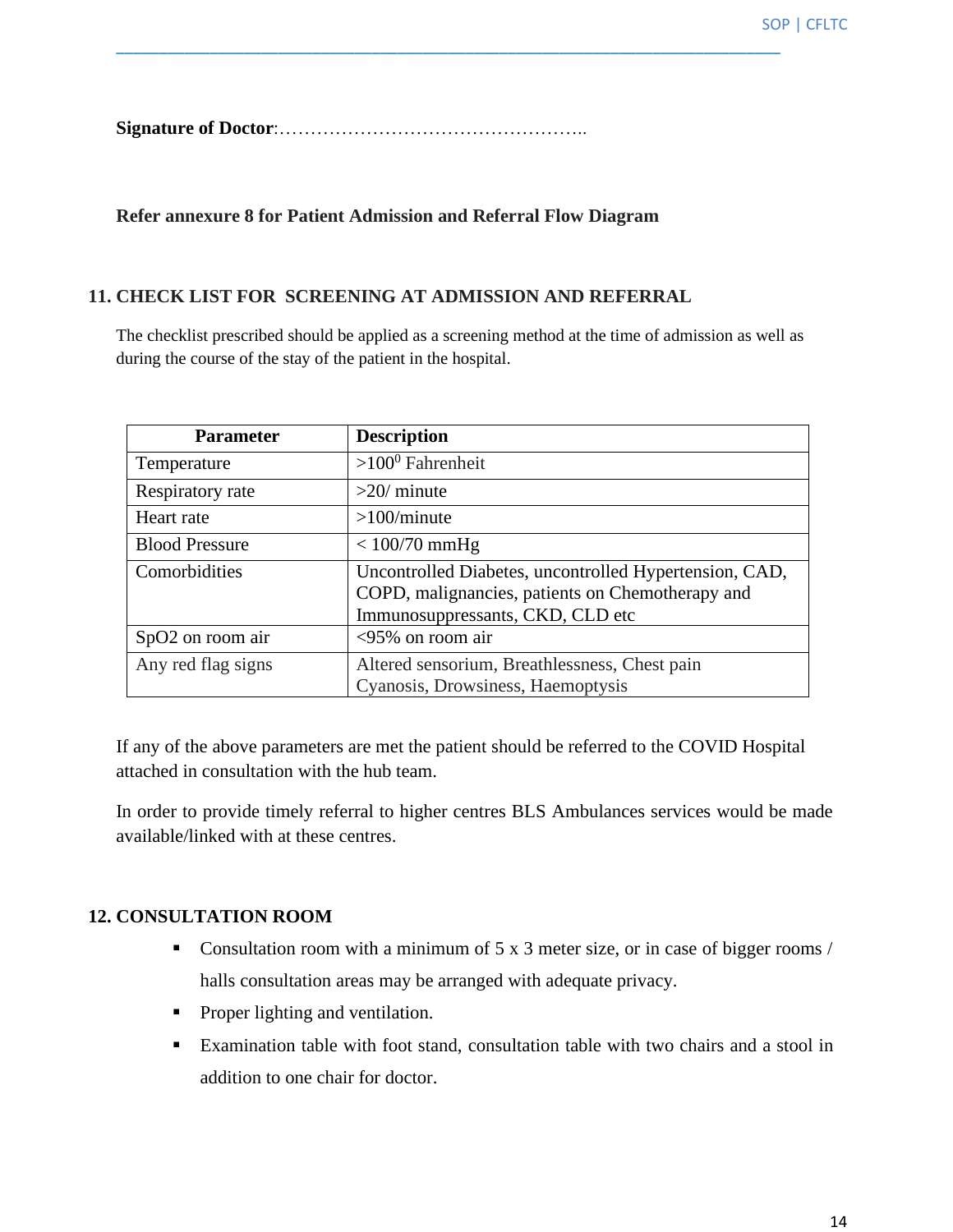- Washing area with uninterrupted supply of water.
- Consultation rooms should not be air conditioned.
- At a time only one patient would be permitted inside the consultation room.
- Overcrowding should be avoided in front of the consultation room.

#### **13. CLINICAL EXAMINATION OF THE PATIENT**

- Clinical examination and assessment of the patient based on the triage findings.
- **•** Decision regarding the management of the patient to be taken whether to take throat swab, other investigations, whether the patient to be managed as outpatient / inpatient / referral.
- Patient and bystander counselling to be done
- Doctor should enter the details in the computer system/ register / case sheet
- Management of the patient would be as per the clinical management advisory of Govt. of Kerala.

#### **14. OBSERVATION ROOM**

- About 4- 6 cots with bed and mattresses (standard hospital mattresses/ mattresses with seamless plastic cover), back rest and a few chairs for the observation room.
- Attached or nearby toilet facility should be provided.
- Privacy should be maintained.

#### **15. PATIENT RESPONSIBILITIES**

- Follow the rules and regulations of the centre
- Follow the Instructions of FLTC staffs and Volunteers
- Wear Mask properly, keep Physical distancing.
- Practice Infection control measures such as Hand washing, Maintain healthy habits, avoid spitting in any place other than wash basin.
- Wash own cloths daily with 1% hypochlorite solution, with Soap / Detergent provided to them.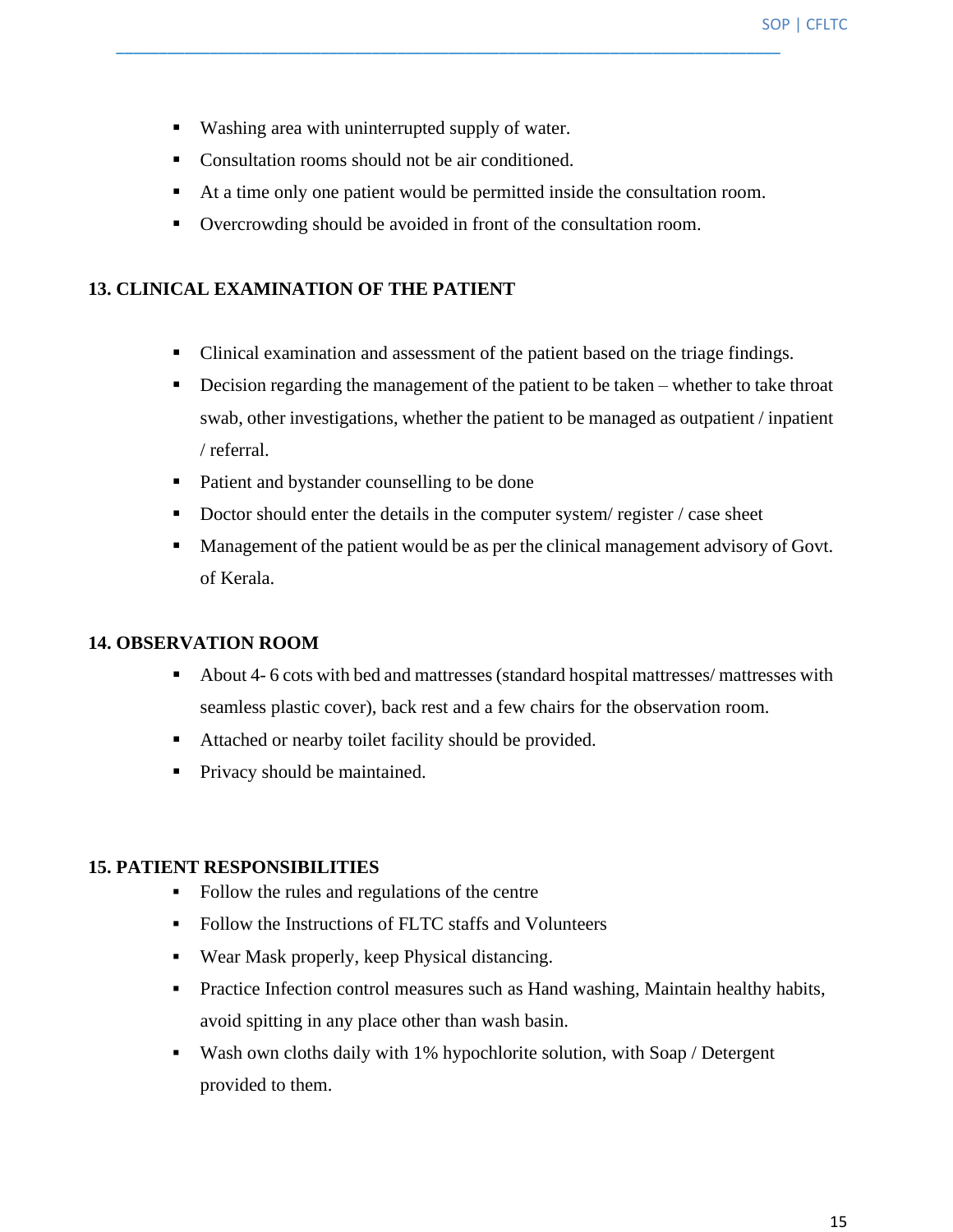Take medication as per the direction of the Doctor and Nurse.

\_\_\_\_\_\_\_\_\_\_\_\_\_\_\_\_\_\_\_\_\_\_\_\_\_\_\_\_\_\_\_\_\_\_\_\_\_\_\_\_\_\_\_\_\_\_\_\_\_\_\_\_\_\_\_\_\_\_\_\_\_\_\_\_\_\_\_\_\_\_\_\_\_\_\_\_\_\_

▪ Respect the privacy of other inmates and staff in the CFLTC.

#### **16. TELEMEDICINE**

Telemedicine shall be used in the Hub and Spoke model to ensure that specialist consultation is provided to the required patients in CFLTCs. The Doctor in CFLTC shall make a list of patients who require specialist consultation and group them based on the specialty. The same should be informed to the Hub-team in the COVID Hospitals. The Hub team shall make the necessary arrangements and make a schedule for teleconsultation with the CFLTC patients requiring specialist consultation. The schedule should be communicated to the Medical officer in charge of CFLTC and a designated senior consultant/senior faculty should be identified from each specialty for the same. Video calls shall be made wherever required for the purpose of Physician-patient and Physician-Physician consultations. Video call facilities shall be arranged in CFLTCs as well as in COVID Hospitals for the same. Internet connectivity should be made available at CFLTCs for the purpose. Written consent should be taken from the patient for teleconsultation on the case sheet of the patient. Confidentiality and privacy of the consultations should be ensured. Gender sensitivity should be considered while conducting teleconsultations.

#### **17. IN PATIENT WARDS**

- If facilities permit all Covid patients should be managed in separate rooms with attached toilet facilities.
- If managed in wards, separate male and female wards should be provided.
- It is preferable to cohort symptomatic and asymptomatic COVID positive patients
- Cots with mattresses, pillow with covers and sheets should be provided
- The cots should be placed with a gap of at least 2 metres
- Separate plates, glass, flask should be provided for each person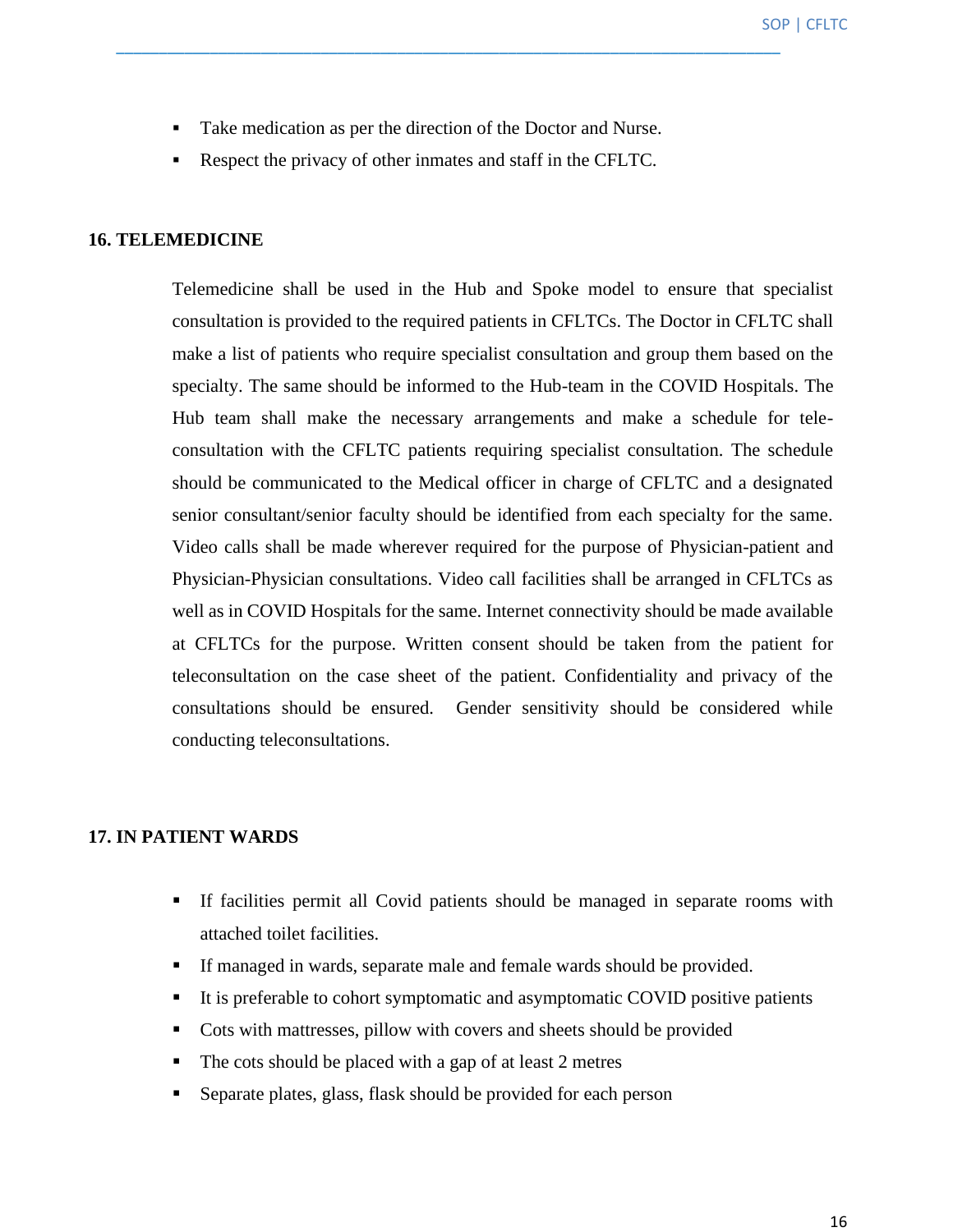■ Adequate lighting and cross ventilation should be available in the wards

\_\_\_\_\_\_\_\_\_\_\_\_\_\_\_\_\_\_\_\_\_\_\_\_\_\_\_\_\_\_\_\_\_\_\_\_\_\_\_\_\_\_\_\_\_\_\_\_\_\_\_\_\_\_\_\_\_\_\_\_\_\_\_\_\_\_\_\_\_\_\_\_\_\_\_\_\_\_

- Air conditioning should not be used.
- Individual utility kits(soap, brush, towel etc) may be provided

#### **18. THROAT SWAB COLLECTION AREA**

- Dedicated area for swab sample collection / Walk in Sample collection Kiosk (WISK)
- Room with good ventilation (with exhaust fan) and lighting.
- Ideal location is farthest end of the ward with separate entry from outside the ward and inside.
- Attached donning and doffing facility, with display boards on steps of donning and doffing (SOP).
- Wash area with elbow tap, soap dispenser, sanitizer.
- Paper towel dispenser.
- Two chairs one each for doctor and patient and a side table.
- Adjustable stand lamp
- Disposable tongue depressors

#### **19. INFECTION CONTROL, DONNING AND DOFFING AREA**

Hospital infection control is of prime importance and should be observed at all times. Transmission based precautions should be taken. Adequate PPE as per the annexure 2 & 3 is to be followed.

Special attention should be paid in donning and doffing areas

- Separate cubicles for Donning and Doffing to be partitioned
- Should be near to sample collection area
- One stool to be provided
- Washbasin with elbow tap, soap
- Hand sanitizers should be available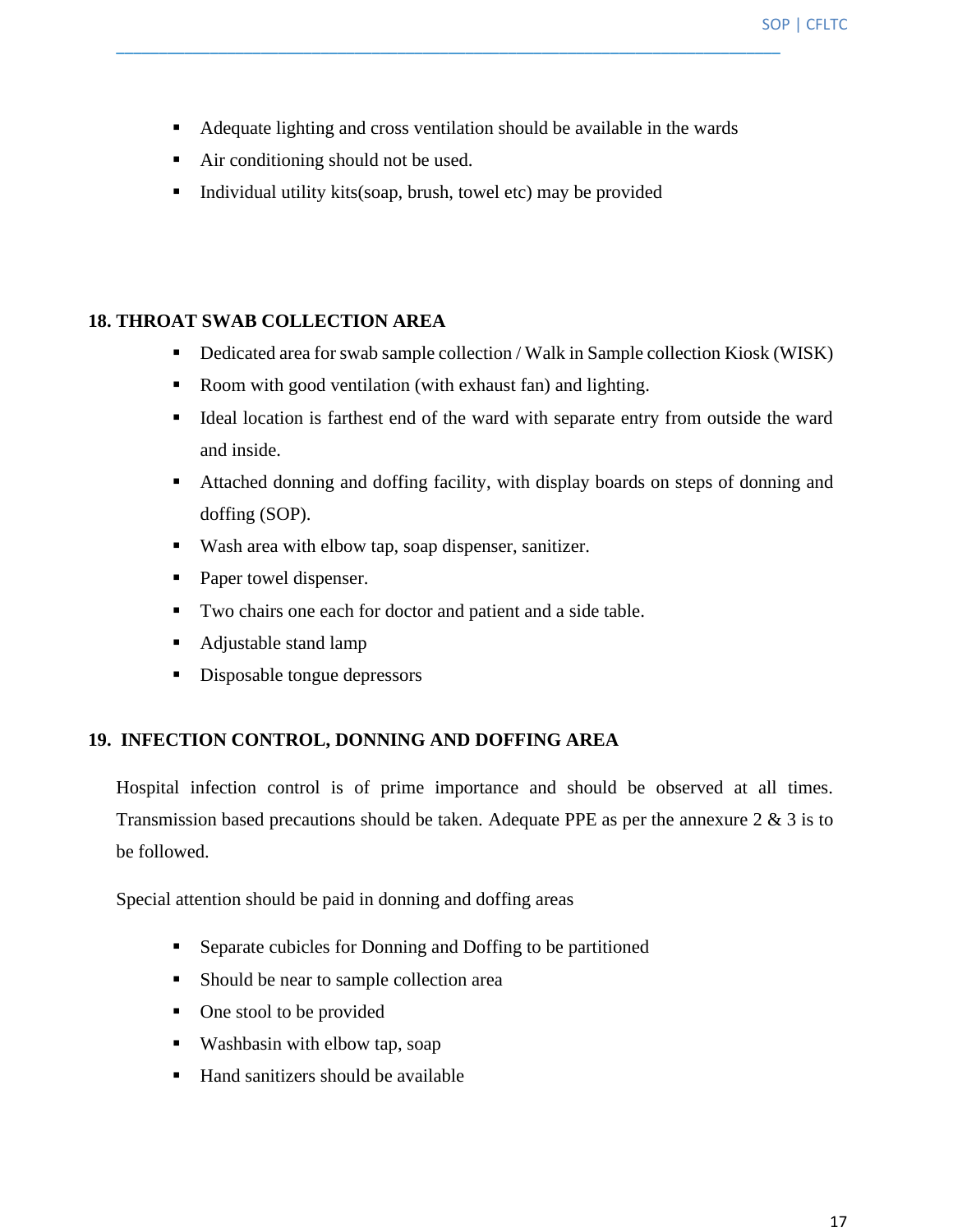- Paper towel dispenser
- Almira for PPE storage
- Adequate PPE stock
- Biomedical waste management facility should be provided in the donning and doffing area

#### **20. SINGLE ROOM FACILITY FOR PATIENTS**

- Adequate lighting and ventilation
- Attached toilet mandatory
- Cot with mattress and pillow with seamless covering should be provided

\_\_\_\_\_\_\_\_\_\_\_\_\_\_\_\_\_\_\_\_\_\_\_\_\_\_\_\_\_\_\_\_\_\_\_\_\_\_\_\_\_\_\_\_\_\_\_\_\_\_\_\_\_\_\_\_\_\_\_\_\_\_\_\_\_\_\_\_\_\_\_\_\_\_\_\_\_\_

- Table with chair is to be provided
- Separate plates, glass, flask should be provided for each room
- Toilet should have a wash area and bathing facility with uninterrupted water supply
- Soiled laundry collection bin and food waste collection bin should be provided
- Reading materials (not to be exchanged), free wi –fi connectivity are optional

#### **21. PHARMACY**

- Dedicated room for pharmacy with facilities for storage of essential drugs and consumables needed for the management of Covid patients and comorbid conditions with refrigeration facility.
- Adequate lighting and ventilation
- One table and chair.
- Stock register and daily dispensing register
- Pharmacist of the nearby Govt. health care facility will co –ordinate, support and supervise the pharmacy.

#### **22. LABORATORY SERVICES**

- **CFLTC** should provide basic laboratory services through the existing nearby Govt. health care institutions. This can be operated as hub and spoke method.
- Collection of samples may be done at the CFLTC by staff nurses.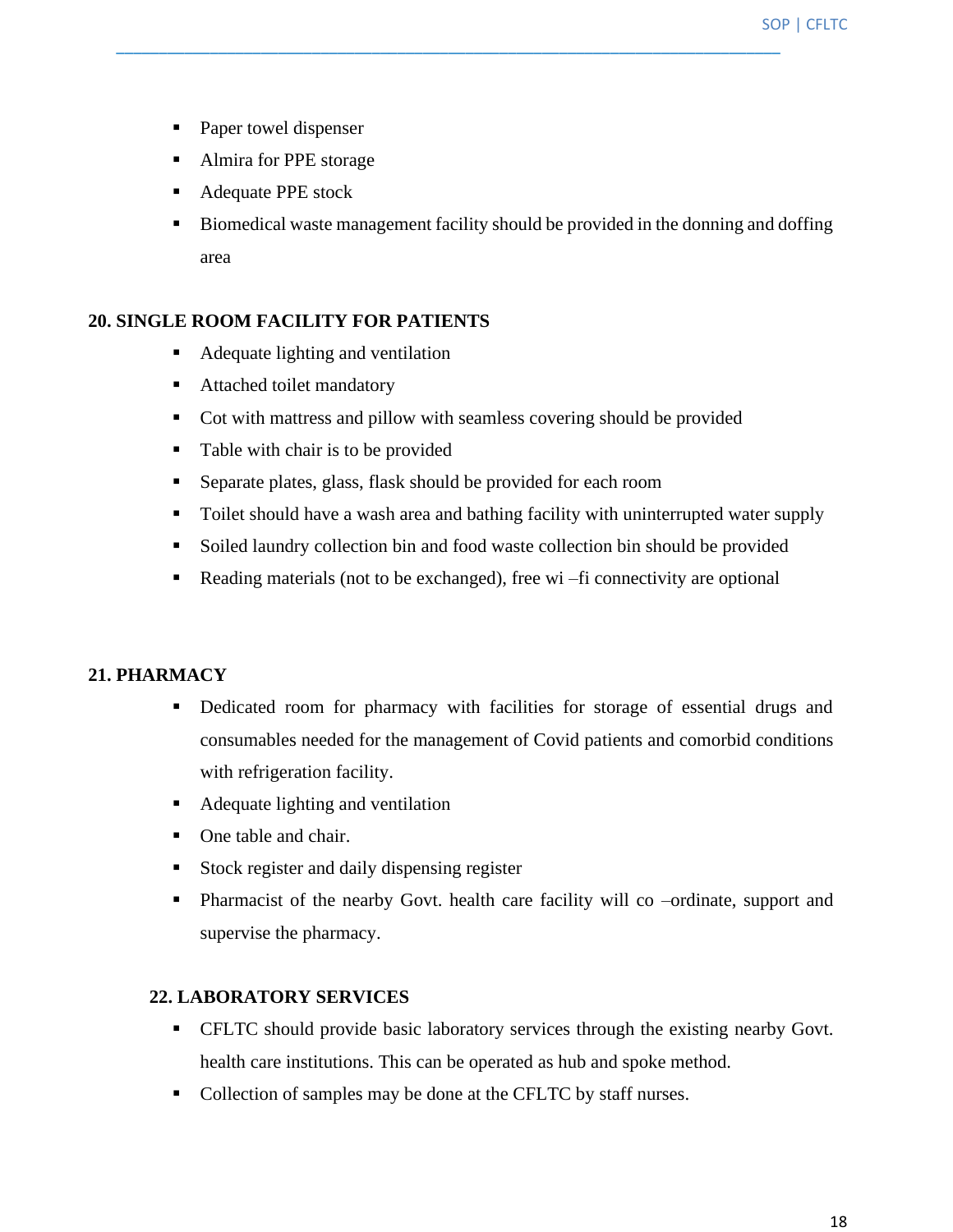- Transportation of samples and issue of reports to be arranged as part of the general administrative system of the LSGI.
- Facilities for the investigation of NCD patients should be available.

#### **23. LAUNDRY SERVICES**

- Cleaning of linen is very important as part of infection control measures. Sufficient stock of clean linen should be ensured.
- **EXEC Should have either dedicated laundry services or may be outsourced strictly** following infection control guidelines.

#### **24. DIETARY SERVICES**

- Patients, staffs and bystanders if any should be provided a balanced diet and drinking water at the CFLTC itself.
- There should be provision for cooking food at the facility or alternative arrangements may be done by the LSGI.
- Special dietary requirements of patients with comorbid conditions should be prescribed by the Medical Officers / dietician if available
- Diet should be provided free of cost assuring cleanliness and quality.
- **•** Drinking water should be provided individually. Drinking water dispensers should not be used commonly by the inmates.
- Food should be supplied timely, placed outside each isolation rooms and dormitory and will be informed to patients through mobile phone or call bell system.

#### **25. COUNSELLING AND PSYCHOLOGICAL SUPPORT:**

**• The CFLTC shall liaison with the District Mental Health Team for providing the** necessary counselling and psychosocial support.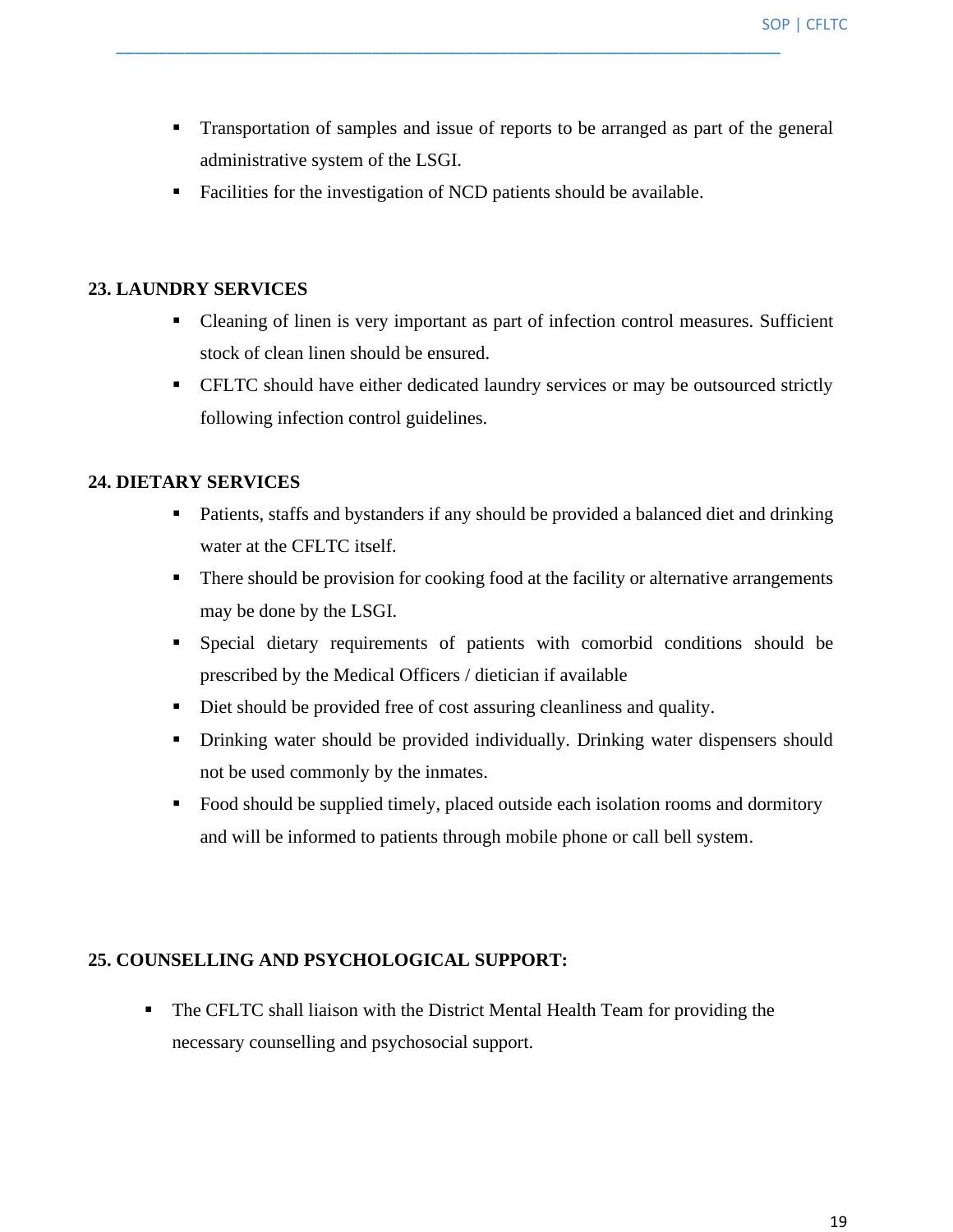SOP | CFLTC

■ The staff should also counsel and provide adequate psycho-social support to the patients.

\_\_\_\_\_\_\_\_\_\_\_\_\_\_\_\_\_\_\_\_\_\_\_\_\_\_\_\_\_\_\_\_\_\_\_\_\_\_\_\_\_\_\_\_\_\_\_\_\_\_\_\_\_\_\_\_\_\_\_\_\_\_\_\_\_\_\_\_\_\_\_\_\_\_\_\_\_\_

■ Patients showing psychological distress should be provided consultation

#### **26. CAPACITY BUILDING**

CFLTC nodal officer will be in overall charge of imparting capacity building, with the support of trained nursing staff, Health Inspector / Public Health Nurse/ Volunteers etc.

## **Any volunteers recruited should be screened clinically as well as for any history of travel or contact history and shall be posted in low risk areas after adequate training.**

- *a) General Covid awareness training*
- For all staff including security, cleaning staff, dietary staffs, volunteers etc.
- *b) General CFLTC management training (focussing on the administrative management aspects of CFLTC)*
- For key health staff, LSGI team & volunteers involved.
- *c) Skill training*
- Medical Officers: Swab collection, clinical case management, infection control measures including usage of PPE.
- Staff Nurses: Triaging, observation and in patient management, infection control including the use of PPE, swab collection.
- Pharmacist, lab technician (if available): Infection control including use of PPE, lab / pharmacy management, swab and other sample collection storage and transportation arrangements.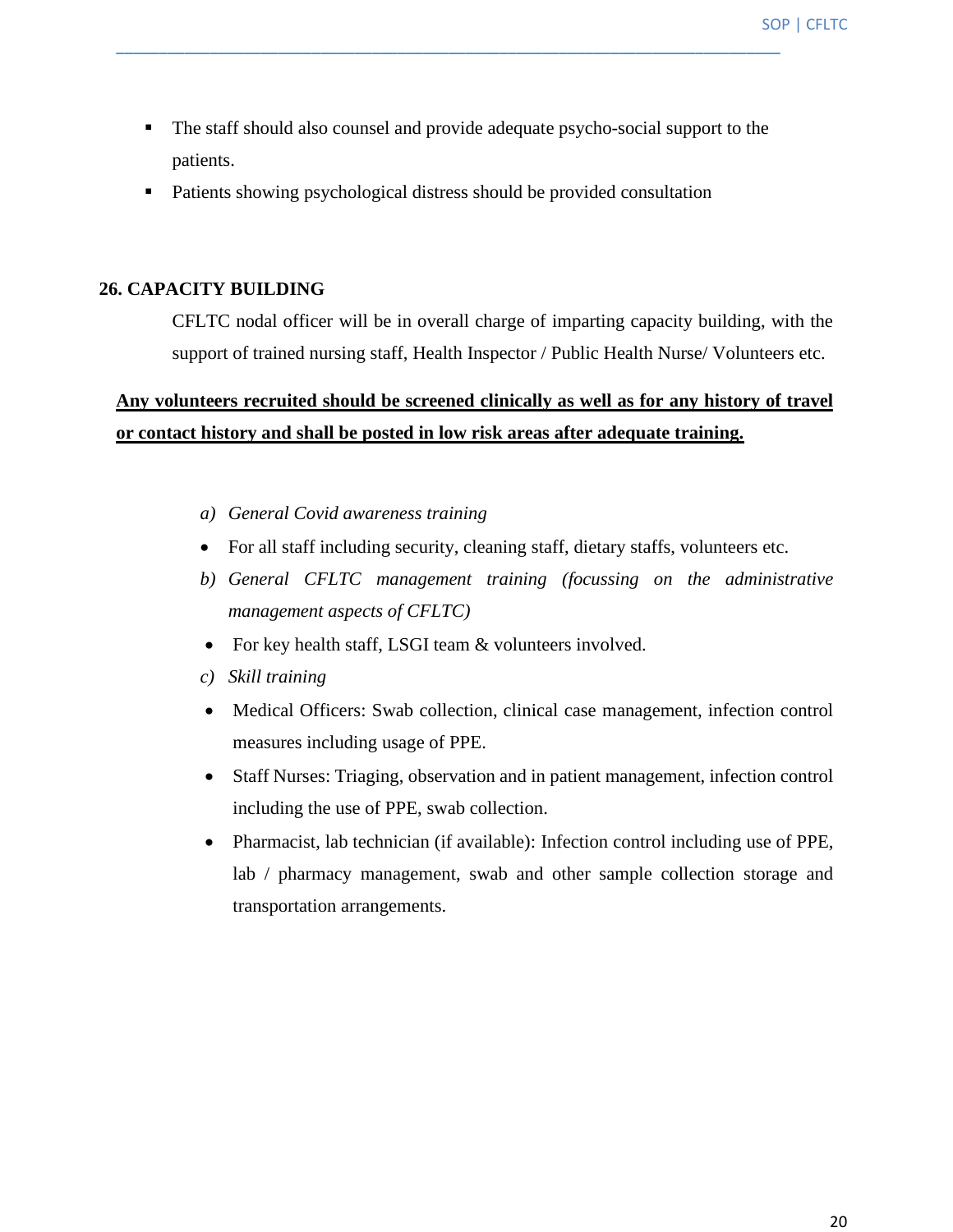#### **27. GENERAL PATIENT MANAGEMENT ISSUES**

#### a. NSAID use

Acetaminophen is the preferred anti pyretic agent, if possible. If other NSAIDs are needed, it's better to use the lowest effective dose. There are only minimal data regarding the risk of NSAIDs in the setting of COVID 19.

\_\_\_\_\_\_\_\_\_\_\_\_\_\_\_\_\_\_\_\_\_\_\_\_\_\_\_\_\_\_\_\_\_\_\_\_\_\_\_\_\_\_\_\_\_\_\_\_\_\_\_\_\_\_\_\_\_\_\_\_\_\_\_\_\_\_\_\_\_\_\_\_\_\_\_\_\_\_

#### b. Nebulised medications

inhaled medications should be administered by metered dose Inhalers (MDI), whenever possible, rather than through nebuliser to avoid the risk of aerosolization of SARS- CoV-2.

c. Glucocorticoid use

WHO recommends that systemic glucocorticoids have no role in the management of COVID 19 patients unless there are other indications (eg: COPD and critically ill patients).

d. Managing chronic conditions

ACEI/ ARBs- patients receiving ACE inhibitors or ARBs should continue treatment with these agents if there is no other reason for discontinuation (eg: Hypotension, AKI). The speculation that the patients receiving these agents may be at high risk for adverse outcomes, has not been supported by findings from observational studies.

Conversely, ARBs which has been proposed to have potential protective effects, have no evidence to support the hypothesis.

e. Use of statins

Continue statins in hospitalized patients with COVID 19, who are taking them. Although clinicians may be concerned about hepatotoxicity from statins, particularly since transaminase elevations are common in COVID 19, most evidence indicates that liver injury from statins is uncommon.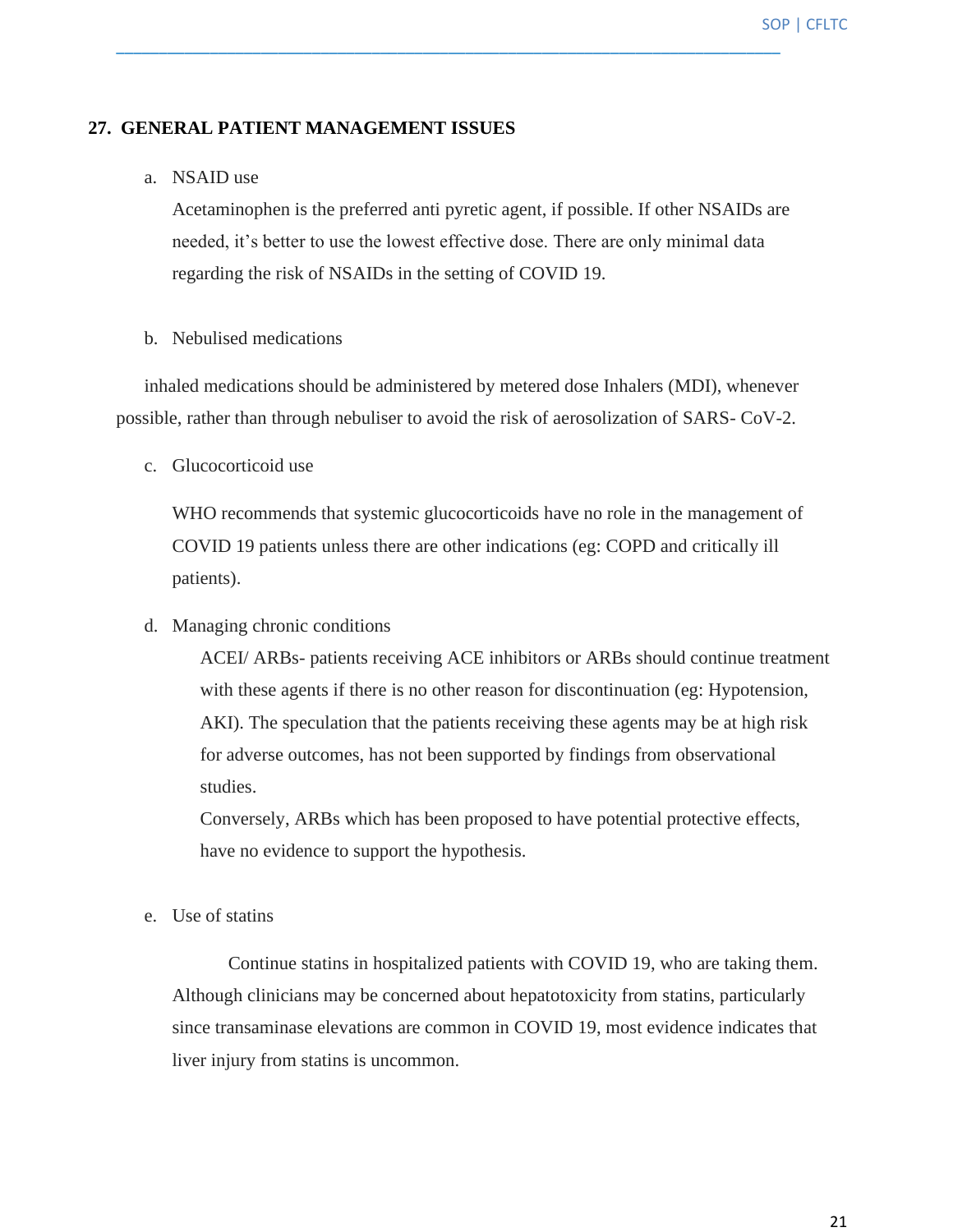f. Antibiotics

Empirical treatment with antibiotics for bacterial superinfection pneumonia is reasonable in patients with documented COVID 19, if there is clinical suspicion for it. Most probably such patients will be shifted to dedicated covid treatment centre rather than keeping at the CFLTC.

\_\_\_\_\_\_\_\_\_\_\_\_\_\_\_\_\_\_\_\_\_\_\_\_\_\_\_\_\_\_\_\_\_\_\_\_\_\_\_\_\_\_\_\_\_\_\_\_\_\_\_\_\_\_\_\_\_\_\_\_\_\_\_\_\_\_\_\_\_\_\_\_\_\_\_\_\_\_

g. Prevention of Thromboembolism

Non-pharmacological intervention for prevention of thromboembolism among hospitalized patients should be considered in patient care.

#### **28. REGISTERS AND REPORTS**

- Registers should be kept in the triage area, consultation room, observation, IP wards, pharmacy and for lab services.
- Daily reporting may be done as per existing guidelines.
- Attendance registers of the health care staff to be maintained properly.
- All registers should be in the format of existing Govt. system.

Refer Annexure-8 for the list of registers to be kept in CFLTC

#### **29. COMMITTEES**

The Various committees are formed to ensure the smooth functioning of the FLTC as follows:

| Sl no          | <b>Name of the Committee</b>      | <b>Chairperson / Co-Chair</b> |
|----------------|-----------------------------------|-------------------------------|
|                | <b>CFLTC</b> Management Committee | Superintendent/Block MO       |
|                |                                   | <b>LSGD</b> Representative    |
| $\overline{2}$ | Institutional Medical Board       | Superintendent/Block MO       |
|                |                                   | Nodal Officer                 |
| 3              | <b>CFLTC</b> Management Committee | Superintendent/Block MO       |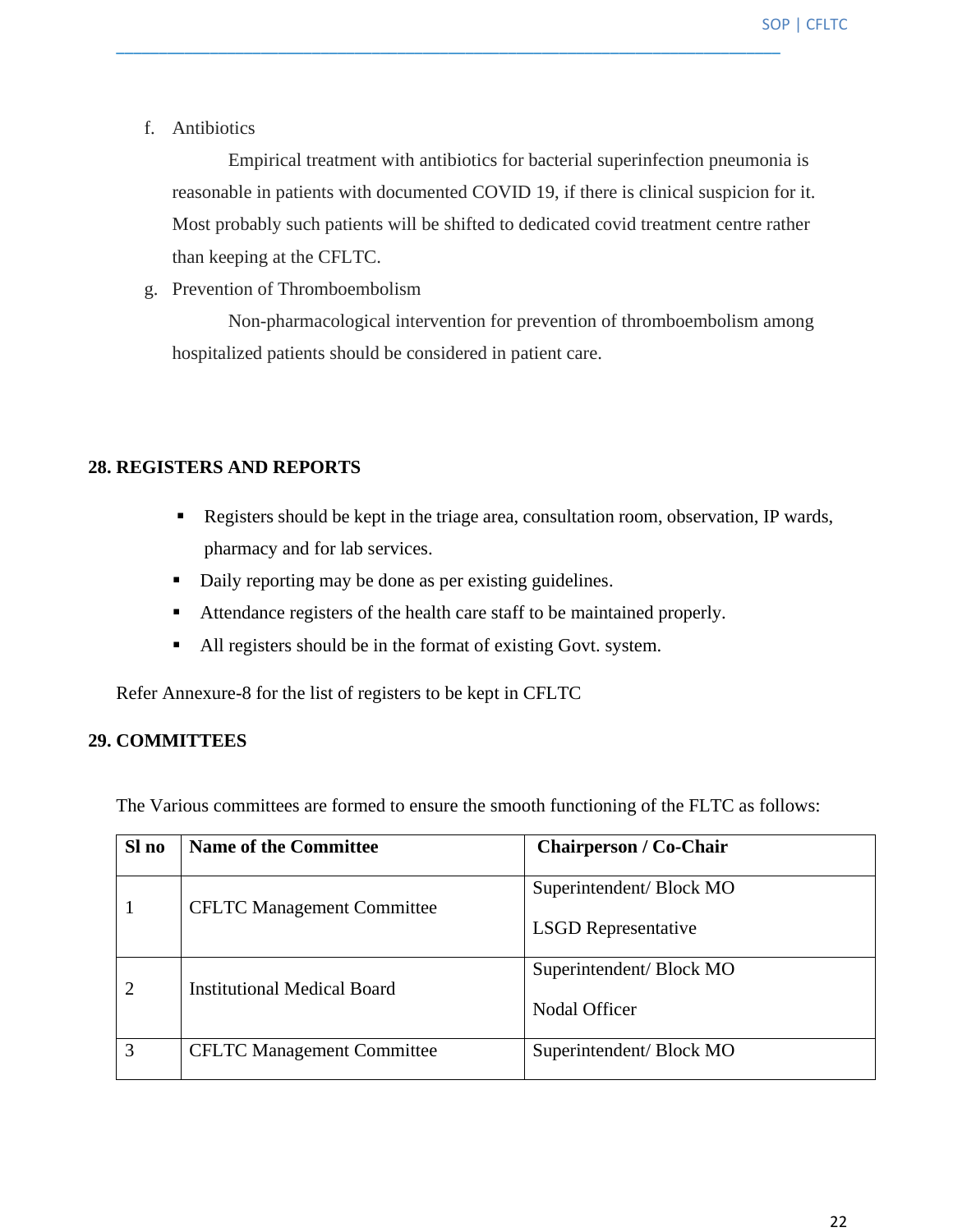|                |                                          | <b>LSGD</b> Representative                           |
|----------------|------------------------------------------|------------------------------------------------------|
| $\overline{4}$ | <b>CFLTC</b> Infection Control Committee | Nodal Officer                                        |
|                |                                          | Nursing Superintendent/Officer/Head Nurse            |
|                |                                          | Superintendent / Block MO                            |
| 5              | Logistics Committee                      | Nodal Officer                                        |
|                |                                          | <b>PSK</b>                                           |
| 6              | Human Resource Committee                 | Superintendent / Block MO                            |
|                |                                          | Nodal Officer                                        |
|                |                                          | Superintendent / Block MO                            |
| 7              | <b>Food Committee</b>                    | Nodal Officer                                        |
|                |                                          | <b>Head Clerk</b>                                    |
| 8              | <b>Finance Committee</b>                 | Superintendent / Block MO                            |
|                |                                          | Lay Secretary                                        |
|                |                                          | Nodal Officer / Superintendent / Block MO            |
| 9              | <b>Training Committee</b>                | Nursing Superintendent/Officer/ Head<br><b>Nurse</b> |

#### **30. DAILY REVIEW MEETING:**

Daily review meetings should be conducted by the Superintendent / Nodal Officer

- Number of patients seeking Help at the help desk
- Number of patients admitted, sent on quarantine
- Number of samples sent, result received, positive, negative and pending results
- Bed / Dormitory Occupancy
- Number of patients discharged / referred
- **•** Logistics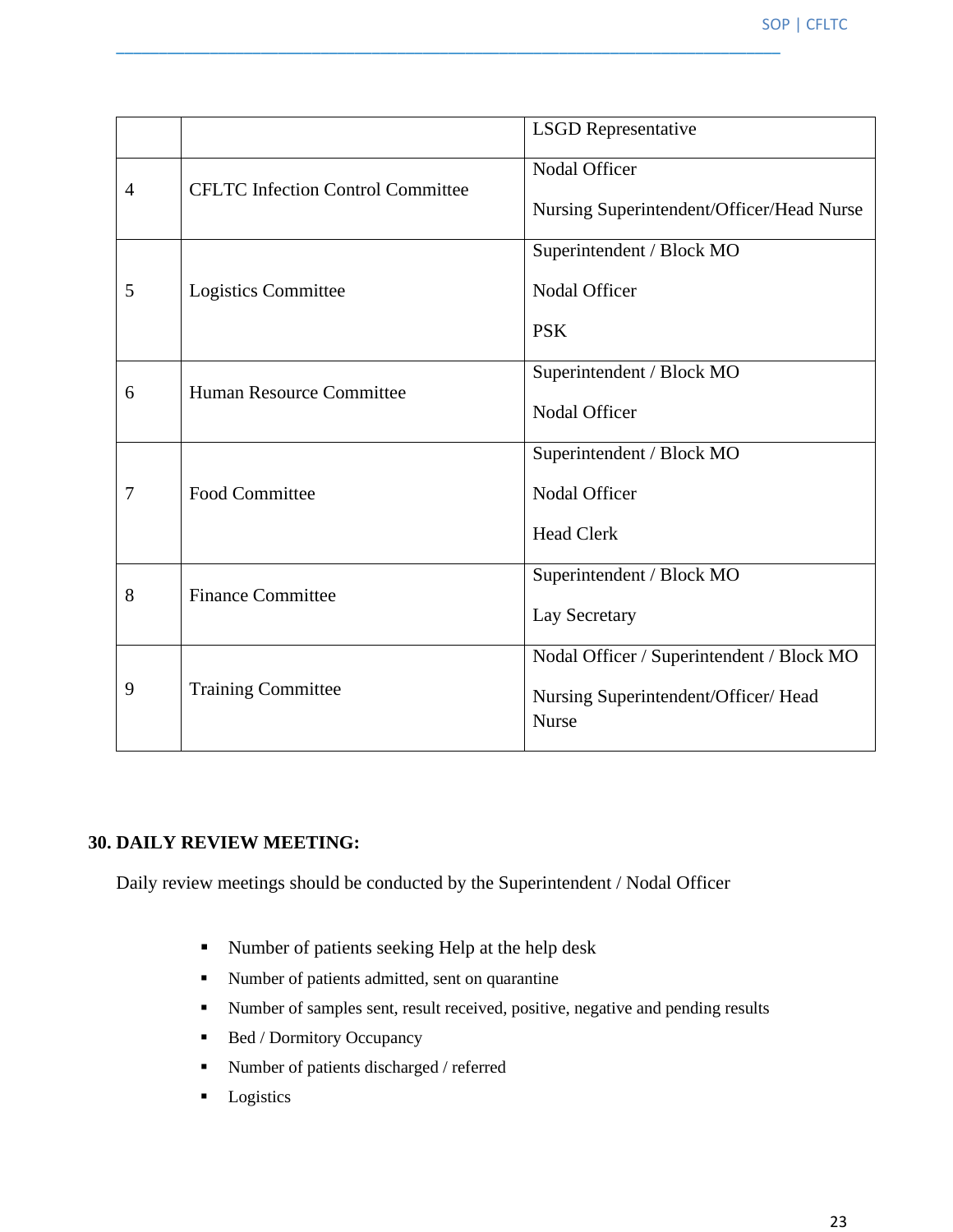- **·** Transportations
- Human Resources
- Complaints/suggestions
- **•** Liaison with COVID Hospital
- Other relevant matters

#### **31. LOGISTICS**

Sufficient supply of medicine, equipment and other items should be ensured. Logistics to be reviewed daily and appropriate actions to be taken

\_\_\_\_\_\_\_\_\_\_\_\_\_\_\_\_\_\_\_\_\_\_\_\_\_\_\_\_\_\_\_\_\_\_\_\_\_\_\_\_\_\_\_\_\_\_\_\_\_\_\_\_\_\_\_\_\_\_\_\_\_\_\_\_\_\_\_\_\_\_\_\_\_\_\_\_\_\_

#### **32. HOUSE KEEPING & WASTE MANAGEMENT:**

Proper environmental hygiene and housekeeping to be observed in the facility.

Waste bins are kept in each isolation rooms and dormitory. Bio-medical waste should be managed as per BMW rules. IMAGE facility may be used accordingly.

Refer: Annexure-2

#### **ACKNOWLEDGEMENT**

- 1. Aardram Mission, Govt. Of Kerala.
- 2. Govt. General Hospital Kozhikode, Kerala
- 3. District Medical Office (Health), Ernakulam District, Kerala
- 4. District Medical Office ( Health), Kozhikode District, Kerala
- 5. Department of Community Medicine, Govt. Medical College Thiruvananthapuram, Kerala
- 6. Department of Infectious Diseases, Govt. Medical College Thiruvananthapuram, Kerala
- 7. Ministry of Health and Family Welfare, Govt. of India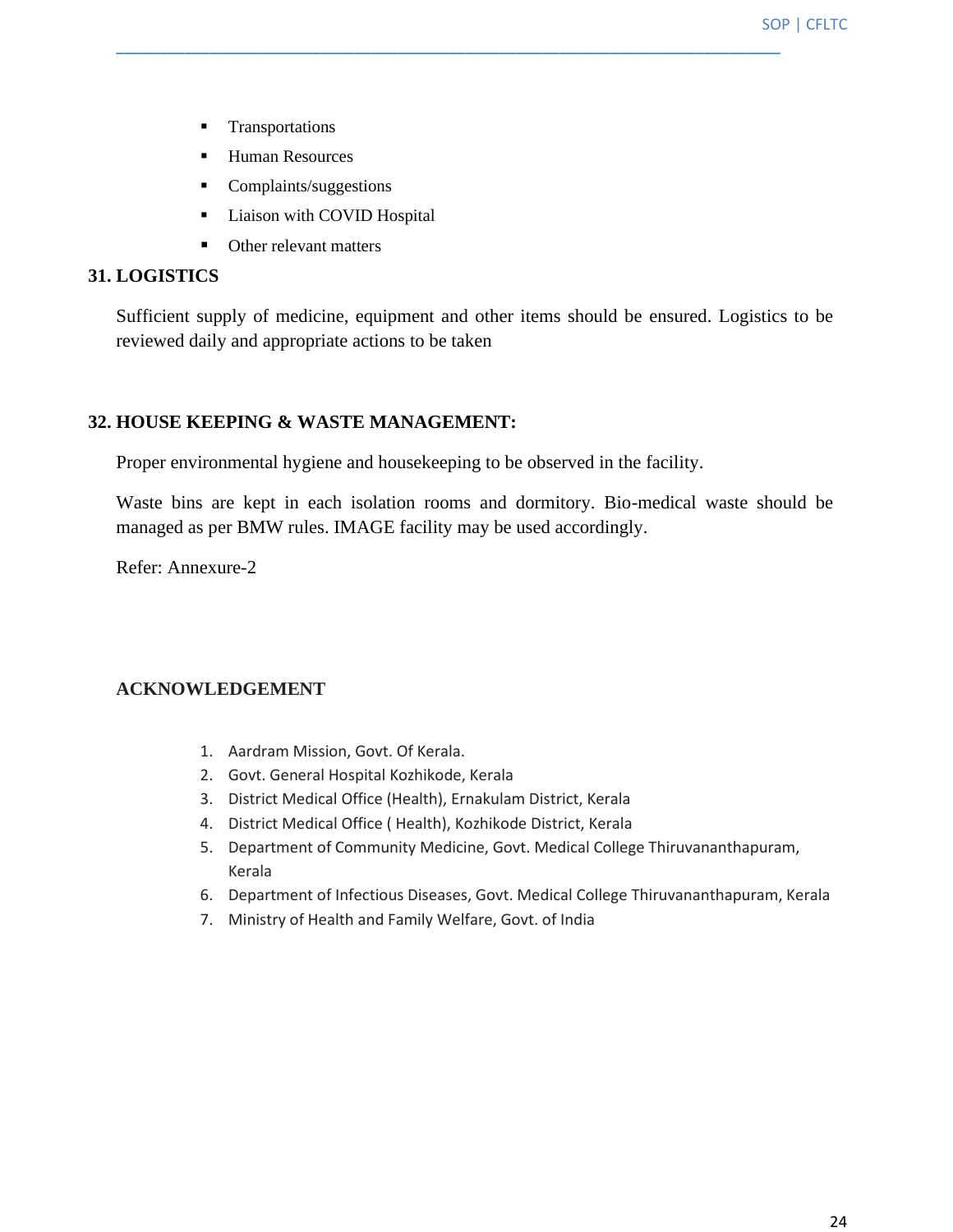#### **33. REFERENCE**

- 1. Sop Standard Operating Procedure (Sop) For Health Care In Covid First Line Treatment Centres, Aardram Mission, Govt. of Kerala
- 2. SOP Govt. General Hospital Kozhikode. Draft: Standard Operative Procedure for First Line Treatment Centre – COVID-19under Govt. General Hospital; Kozhikode

- 3. DMO(H), Ernakulam District: Standard Operating Procedure (regarding setting up of new FLCTC at Adlux Centre, Angamali)
- 4. Severe Acute Respiratory Infections Treatment Centre. Practical manual to set up and manage a SARI treatment centre and a SARI screening facility in health care facilities. WHO, March 2020.
- 5. Advisory for patient admissions to COVID First Line treatment centres, No. 31/F2/2020/health 28th March 2020
- 6. Reference Guide for Converting Hospitals into dedicated COVID Hospitals. Health & Family Welfare Department Government of Kerala, March 2020.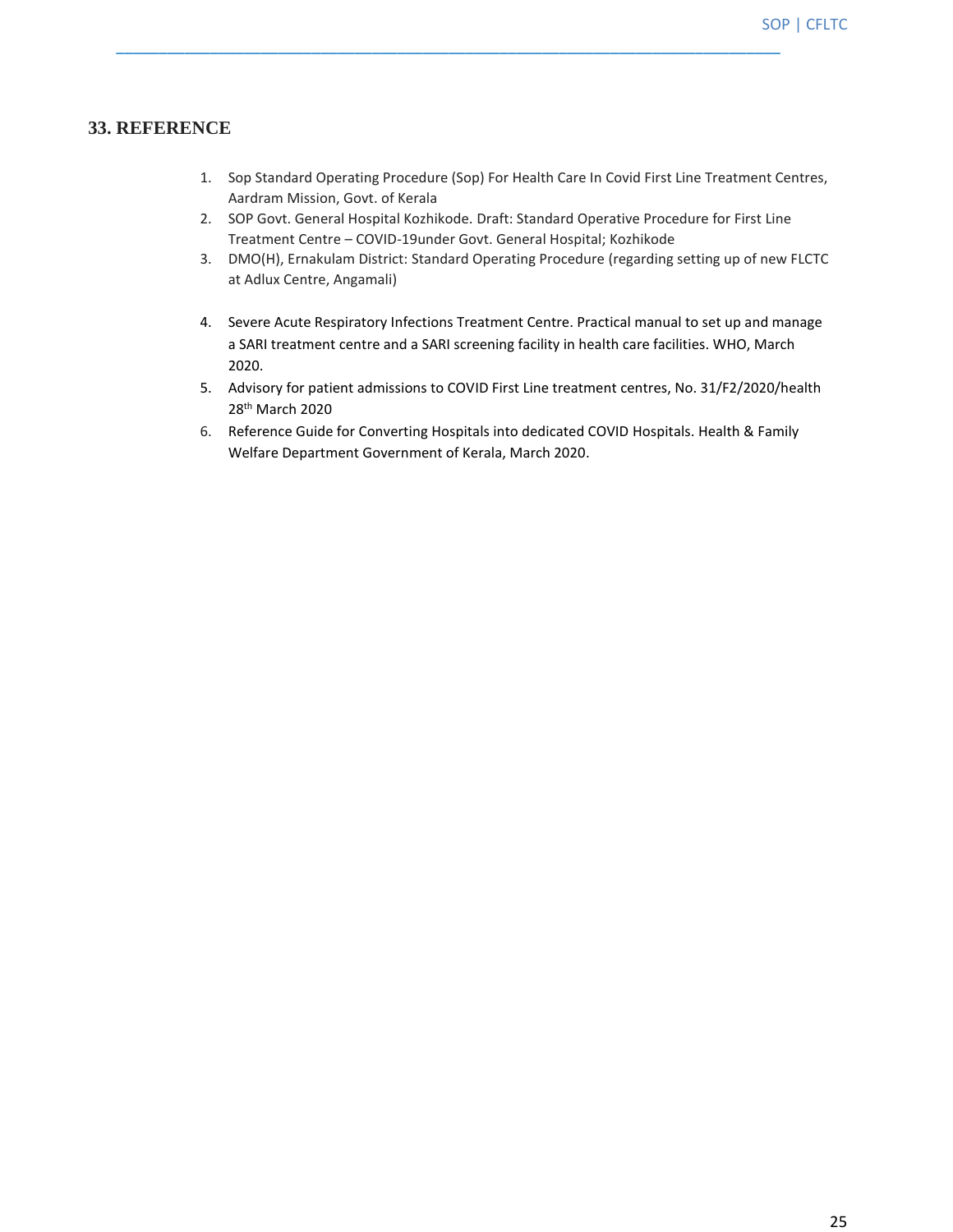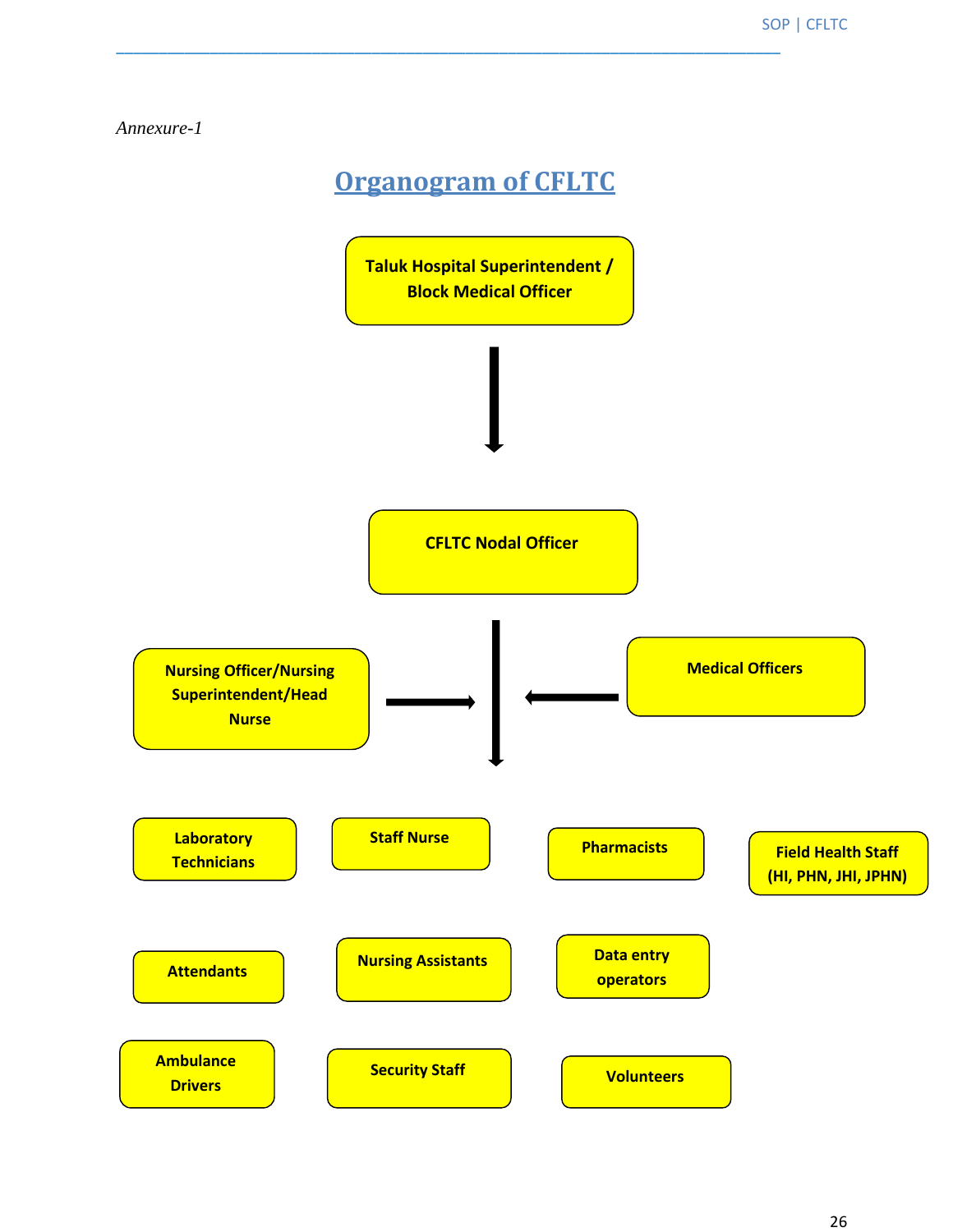#### **Annexures**

\_\_\_\_\_\_\_\_\_\_\_\_\_\_\_\_\_\_\_\_\_\_\_\_\_\_\_\_\_\_\_\_\_\_\_\_\_\_\_\_\_\_\_\_\_\_\_\_\_\_\_\_\_\_\_\_\_\_\_\_\_\_\_\_\_\_\_\_\_\_\_\_\_\_\_\_\_\_

*Annexure: 2*

#### **Infection Control Measures for CFLTC**

#### **a) Environmental cleaning**:

Due to the potential survival of the virus in the environment for few days, the premises and areas potentially contaminated with the 2019-nCoV should be cleaned before their reuse, using products containing antimicrobial agents known to be effective against coronaviruses. Although there is lack of specific evidence for their effectiveness against 2019-nCoV virus, cleaning with water and household detergents and use of common disinfectant products should be sufficient for general precautionary cleaning. Tests carried out using SARS - CoV showed that sodium hypochlorite is effective.

These guidelines provide guidance for environmental cleaning in quarantine facilities housing people exposed/ potential exposure toCOVID-19 and have been adapted based on the Hospital Infection Prevention and Control guidelines drafted by NCDC in collaboration with WHO and other stakeholders.

| Area/Item                 | Items equipment                            | <b>Process</b>           | <b>Method/Procedure</b>                                           |
|---------------------------|--------------------------------------------|--------------------------|-------------------------------------------------------------------|
|                           |                                            |                          |                                                                   |
| General clinical          | Mop<br>Dust mops                           | <b>Sweeping Cleaning</b> | Sweep with the dust mop or damp                                   |
| areas                     | (No broom will be                          | Daily mopping            | mop to remove surface dust.                                       |
|                           | used for sweeping)                         |                          | Sweep under the furniture and                                     |
|                           |                                            |                          | from<br>dust<br>remove<br>corners.                                |
| Floors (clinical          | Detergent/<br>sanitizer-hot water,         |                          | Gathered dust must be removed<br>using a hearth brush and shovel. |
| $area$ – daily<br>mopping | sodium<br>hypochlorite $(1%)$              |                          | The sweep tool should be cleaned<br>or replaced after use.        |
|                           | Three buckets (one)<br>with plain<br>water |                          | Prepare cleaning solution using<br>detergent with warm water      |

#### *Table i: Environment cleaning methods*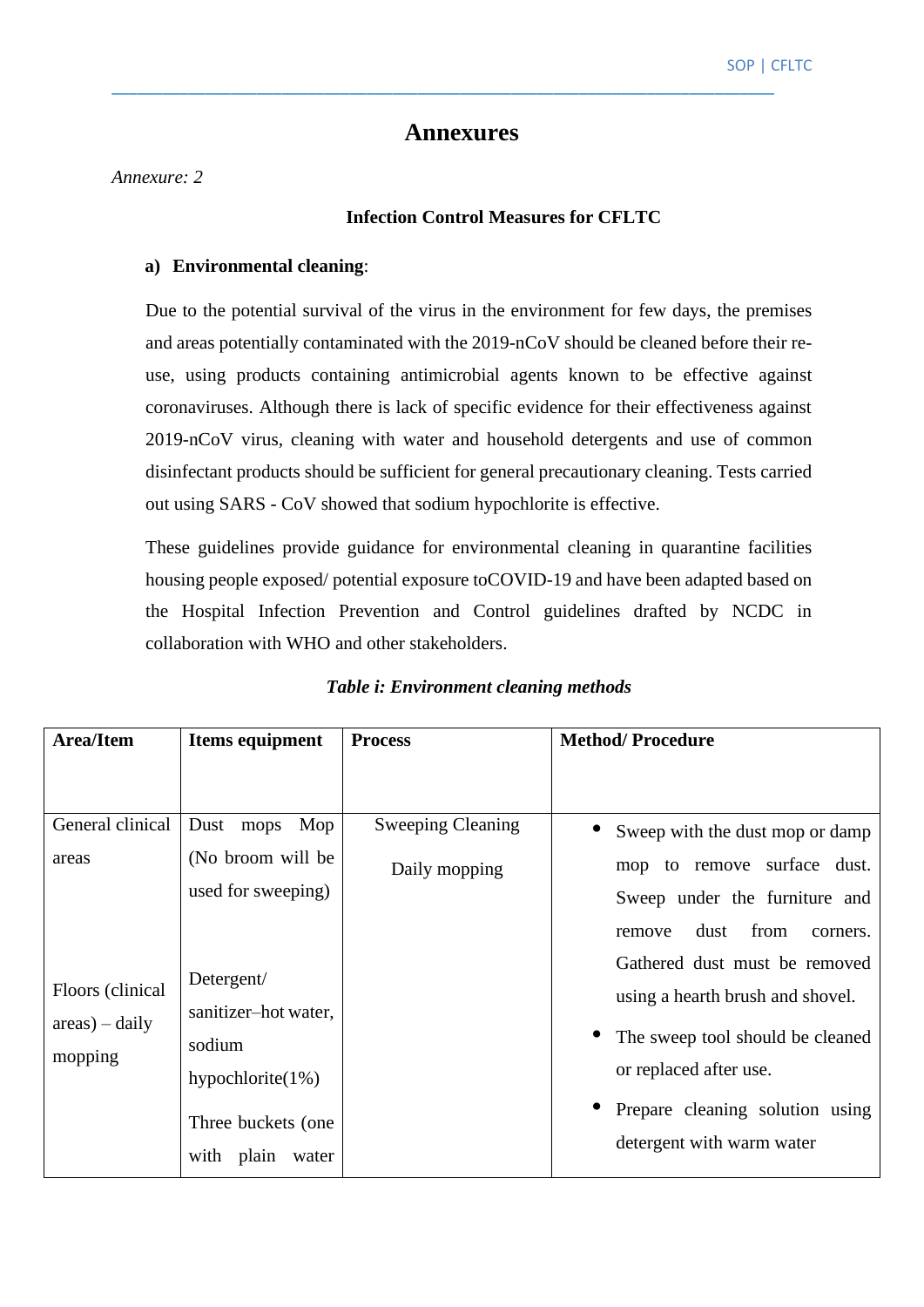|                         | with<br>and<br>one<br>detergent solution;<br>bucket<br>for<br>one<br>sodium<br>hypochlorite (1%) |                                                                                                                                                                                               | Use the three-bucket technique for<br>mopping the floor, one bucket<br>with plain water and one with the<br>detergent solution.<br>First mop the area with the warm<br>water and detergent solution.<br>After mopping clean the mop in<br>plain water and squeeze it.<br>Repeat this procedure for the<br>remaining area.<br>Mop area again using sodium<br>hypochlorite 1% after drying the<br>area.<br>In between mopping if solution or<br>water is dirty change it frequently.<br>Mop the floor starting at the far |
|-------------------------|--------------------------------------------------------------------------------------------------|-----------------------------------------------------------------------------------------------------------------------------------------------------------------------------------------------|-------------------------------------------------------------------------------------------------------------------------------------------------------------------------------------------------------------------------------------------------------------------------------------------------------------------------------------------------------------------------------------------------------------------------------------------------------------------------------------------------------------------------|
|                         |                                                                                                  |                                                                                                                                                                                               | articles<br>Clean<br>between<br>cleaning. Note: Mopping should<br>be done twice a day                                                                                                                                                                                                                                                                                                                                                                                                                                   |
| Ceiling<br>and<br>Walls | Sweeping<br>tool<br>Duster Bowl/small<br>bucket<br>of<br>soap<br>solution<br>Plain<br>water      | Damp dusting with a<br>long handled tool for<br>the walls and ceiling<br>done with very little<br>moisture,<br>just<br>enough to collect the<br>dust.<br>Damp<br>dusting<br>should be done in |                                                                                                                                                                                                                                                                                                                                                                                                                                                                                                                         |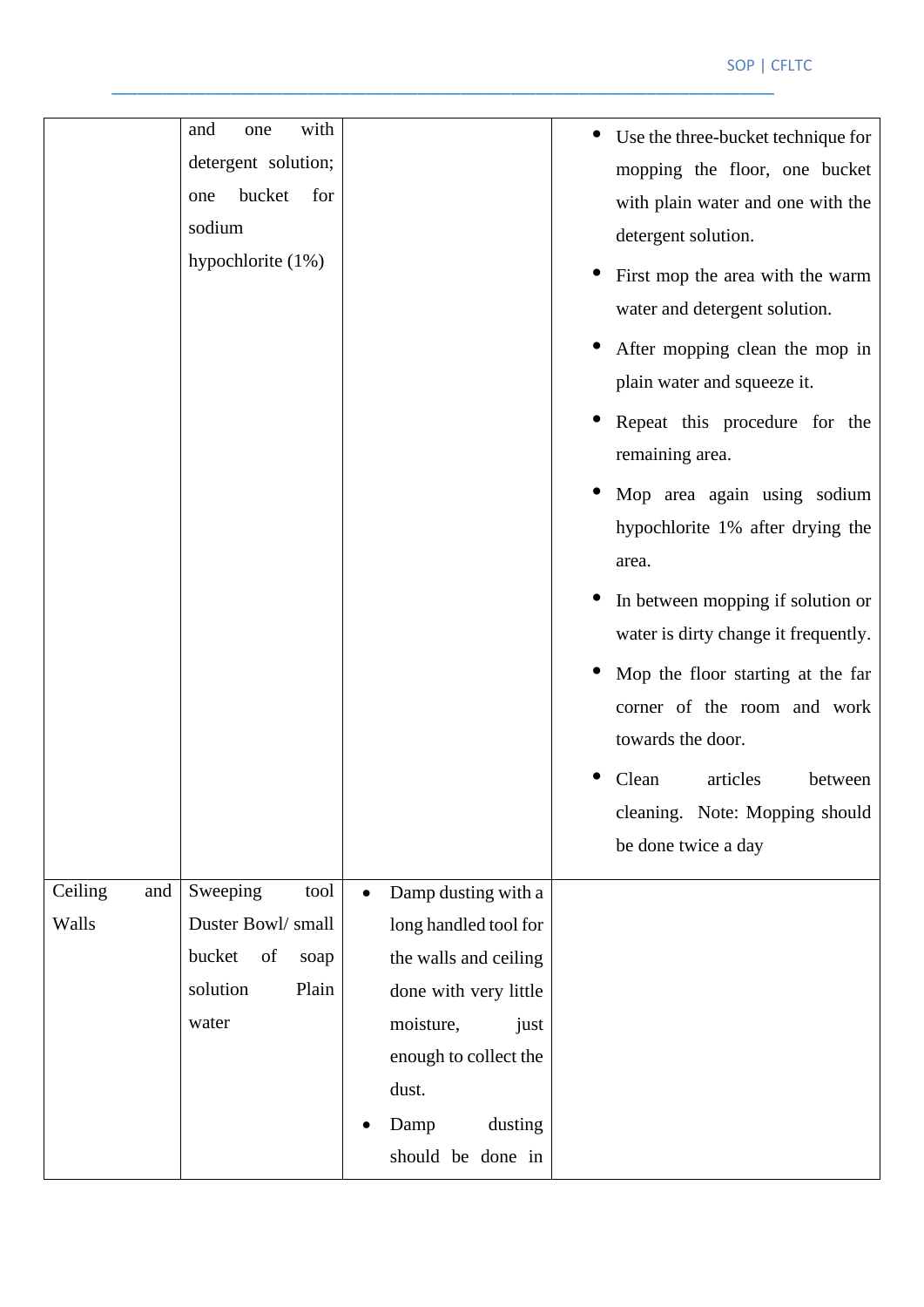#### SOP | CFLTC

|                         |                                                                                                                                                                     | straight lines that<br>overlap one another.<br>Change the<br>mop<br>head/cover<br>when<br>soiled.<br>Note: Should be done<br>once a week or<br>after<br>examining a<br>suspect<br>case |                                                                                                                                                                                                                                                                                                                                                   |
|-------------------------|---------------------------------------------------------------------------------------------------------------------------------------------------------------------|----------------------------------------------------------------------------------------------------------------------------------------------------------------------------------------|---------------------------------------------------------------------------------------------------------------------------------------------------------------------------------------------------------------------------------------------------------------------------------------------------------------------------------------------------|
|                         | Care of mop                                                                                                                                                         | Hot<br>Detergent<br>water<br>Sodium hypochlorite                                                                                                                                       | Clean with hot water and detergent<br>$\bullet$<br>solution, disinfect it with sodium<br>hypochlorite and keep for drying<br>upside down.                                                                                                                                                                                                         |
| Doors and door<br>knobs | Damp<br>cloth<br><b>or</b><br>Sponge<br>squeeze<br>mop Detergent                                                                                                    | Thorough washing                                                                                                                                                                       | The doors are to be washed with a<br>brush, using detergent and water once<br>a week (on one defined day); gently<br>apply cloth to soiled area, taking care<br>not to remove paint, then wipe with<br>water to<br>warm<br>remove<br>excess<br>cleaning agent.<br>Door knobs and other frequently<br>touched surfaces should be cleaned<br>daily. |
| <b>Isolation Room</b>   | Detergent/<br>Sanitizer-<br>warm<br>sodium<br>water,<br>hypochlorite $(1%)$<br>Three buckets (one<br>with plain water<br>with<br>and<br>one<br>detergent solution); | Terminal cleaning                                                                                                                                                                      | Before cleaning an isolation room,<br>liaise with infection control team for<br>details of any special requirements.<br>Staff will be instructed on specific<br>cleaning procedures required with<br>reference to<br>Safety uniform to be worn.                                                                                                   |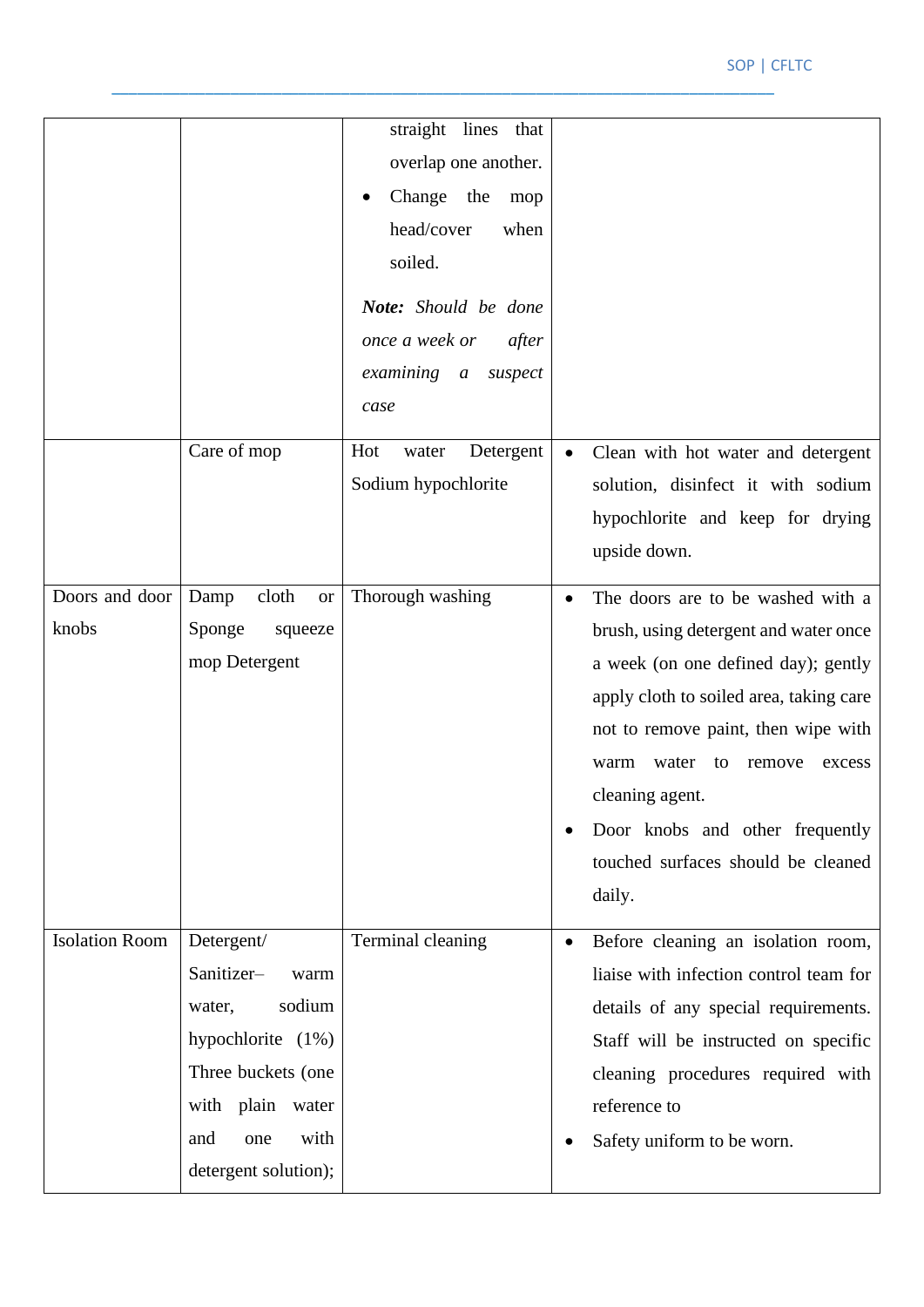#### SOP | CFLTC

|                    | separate bucket for     |                            |           | Chemicals or disinfectants to be used.   |
|--------------------|-------------------------|----------------------------|-----------|------------------------------------------|
|                    | sodium                  |                            |           | Also, if bed screen and shower screen    |
|                    | hypochlorite $(1%)$     |                            |           | are to be cleaned or changed, refer      |
|                    |                         |                            |           | cleaning in isolation rooms              |
| clinical<br>All    | Sodium                  | Blood and body fluid spill |           | For large spills, cover with absorbent   |
| areas/             | hypochlorite<br>$(1\%)$ | care                       |           | paper/ rag piece if any broken glass     |
| Laboratories/      | piece<br>Rag            |                            |           | and sharps, using a pair of forceps and  |
| Wherever spill     | Absorbent<br>paper      |                            |           | gloves, carefully retrieve. Use a large  |
| care is required   | Unsterile<br>gloves     |                            |           | amount of folded absorbent paper to      |
|                    | Spill care kit Mop      |                            |           | collect small glass splinters. Place the |
|                    | Hot water               |                            |           | broken items into the puncture proof     |
|                    |                         |                            |           | sharps container.                        |
|                    |                         |                            |           | spill<br>Cover<br>the<br>with<br>sodium  |
|                    |                         |                            |           | hypochlorite $(1\%)$ for 10–20 minutes   |
|                    |                         |                            |           | contact time.                            |
|                    |                         |                            |           | Clean up spill and discard into          |
|                    |                         |                            |           | infectious waste bin, and mop area       |
|                    |                         |                            |           | with soap and hot water.                 |
|                    |                         |                            |           | Clean the mop and mop area with 1%       |
|                    |                         |                            |           | sodium hypochlorite.                     |
|                    |                         |                            |           | Wash mop with detergent and hot          |
|                    |                         |                            |           | water and allow it to dry.               |
| Stethoscope        | Alcohol-based           | Cleaning                   | $\bullet$ | Should be cleaned with detergent and     |
|                    | rub/Spirit swab         |                            |           | water.                                   |
|                    |                         |                            |           | Should be wiped with alcohol based       |
|                    |                         |                            |           | rub/spirit swab before each patient      |
|                    |                         |                            |           | contact.                                 |
| cuffs<br>and<br>BP | Detergent<br>Hot        | Washing                    |           | Cuffs should be wiped with alcohol-      |
| covers             | water                   |                            |           | disinfectant<br>regular<br>based<br>and  |
|                    |                         |                            |           |                                          |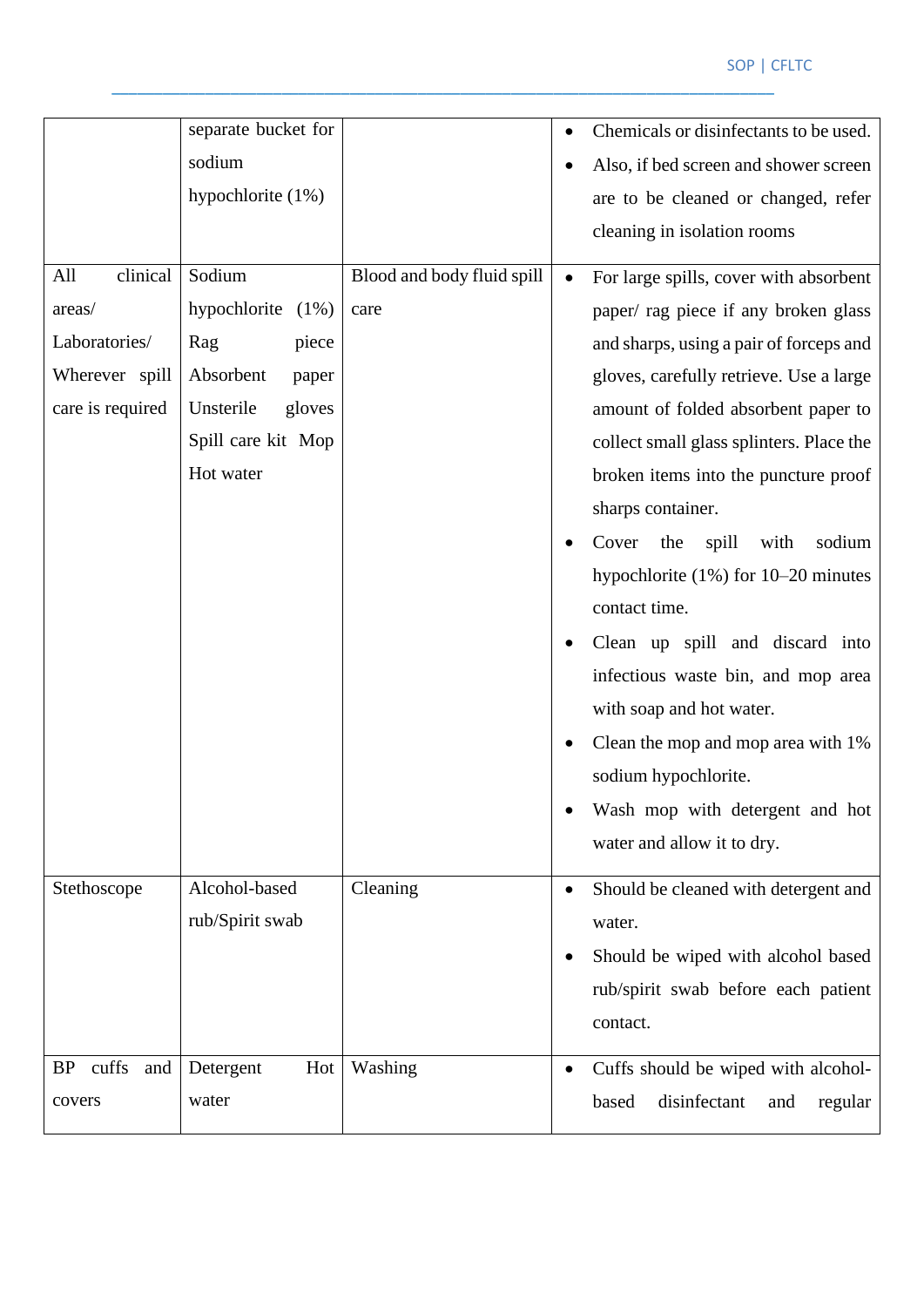|                                      |                                                                                    |                   | laundering is recommended for the<br>cover                                                                                                                                                                                             |
|--------------------------------------|------------------------------------------------------------------------------------|-------------------|----------------------------------------------------------------------------------------------------------------------------------------------------------------------------------------------------------------------------------------|
| Thermometer                          | Detergent<br>and<br>water<br>Alcohol<br>rub<br>Individual<br>thermometer<br>holder | Cleaning          | Should be stored dry in individual<br>$\bullet$<br>holder.<br>Clean with detergent and tepid water<br>and wipe with alcohol rub in between<br>patient use.<br>Store in individual holder inverted.<br>Preferably one them<br>$\bullet$ |
| Injection<br>and<br>dressing trolley | Detergent<br>and<br>Duster<br>water<br>Disinfectant (70%<br>alcohol)               | Cleaning          | cleaned<br>daily<br>To<br>with<br>be<br>detergent and water.<br>After each use should be wiped<br>with disinfectant.                                                                                                                   |
| Refrigerators                        | Detergent<br>and<br>water<br>Absorbent paper or<br>clean cloth                     | Cleaning (weekly) | Empty the fridge and store things<br>appropriately.<br>Defrost, decontaminate and clean<br>with detergent.<br>Dry it properly and replace the<br>things<br>Weekly cleaning is recommended<br>$\bullet$                                 |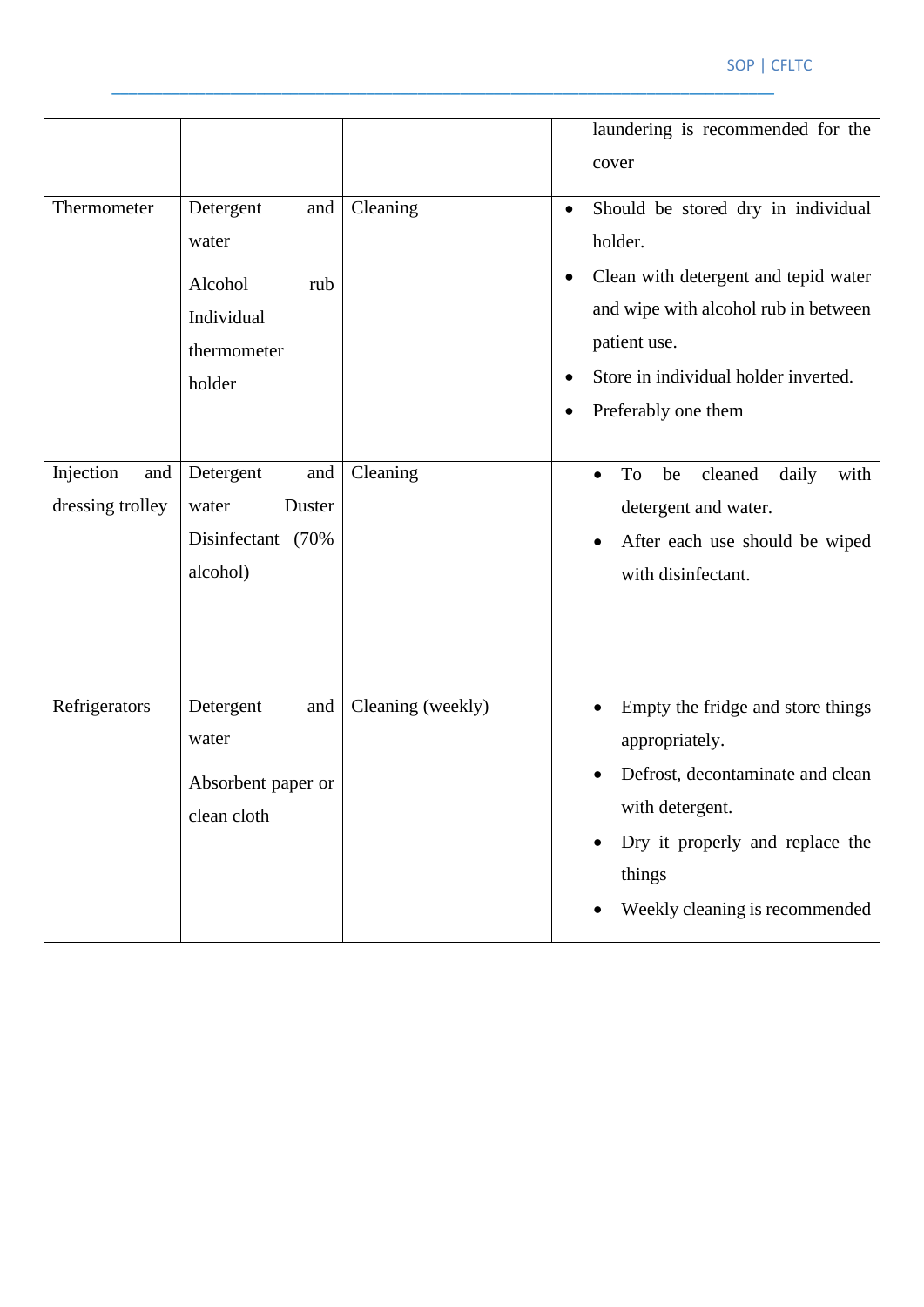| <b>Area/Items</b>                       | Item/Equipment                                                                                                                                                                                                                              | <b>Process</b>                           | Method/procedure                                                                                                                                                                                                                              |
|-----------------------------------------|---------------------------------------------------------------------------------------------------------------------------------------------------------------------------------------------------------------------------------------------|------------------------------------------|-----------------------------------------------------------------------------------------------------------------------------------------------------------------------------------------------------------------------------------------------|
|                                         |                                                                                                                                                                                                                                             |                                          |                                                                                                                                                                                                                                               |
| General cleaning<br>Thorough<br>washing | Detergent<br>and<br>warm water Mop<br>Two buckets Clean<br>utility gloves Hand<br>mops                                                                                                                                                      | Daily mopping floors<br>Thorough washing | Scrub floors with hot water and<br>detergent with using minimal<br>water. (Do not pour the water.)<br>Clean with plain water.<br>Allow to dry<br>Hypochlorite 1% mopping can be<br>done. Note: Recommend general<br>cleaning procedure should |
| Lockers, tables,                        | Damp duster Warm                                                                                                                                                                                                                            | Damp dusting                             | Damp dust with warm water and                                                                                                                                                                                                                 |
| cupboard,                               | Detergent<br>water                                                                                                                                                                                                                          |                                          | detergent                                                                                                                                                                                                                                     |
| wardrobes,                              | Dry duster                                                                                                                                                                                                                                  |                                          |                                                                                                                                                                                                                                               |
| benches, shelves                        |                                                                                                                                                                                                                                             |                                          |                                                                                                                                                                                                                                               |
| and cots                                |                                                                                                                                                                                                                                             |                                          |                                                                                                                                                                                                                                               |
| Railings                                | Detergent/<br>Sanitizer-hot<br>sodium<br>water,<br>hypochlorite 1%<br>Three<br>small<br>buckets/<br>big<br><b>or</b><br>bowls<br>One<br>with<br>plain<br>water One<br>with<br>detergent<br>One for<br>solution<br>sodium<br>hypochlorite 1% | Daily dusting                            | Damp dust with warm water and<br>$\bullet$<br>followed<br>detergent<br>by<br>disinfection with hypochlorite                                                                                                                                   |

### *Table ii: Environment cleaning methods*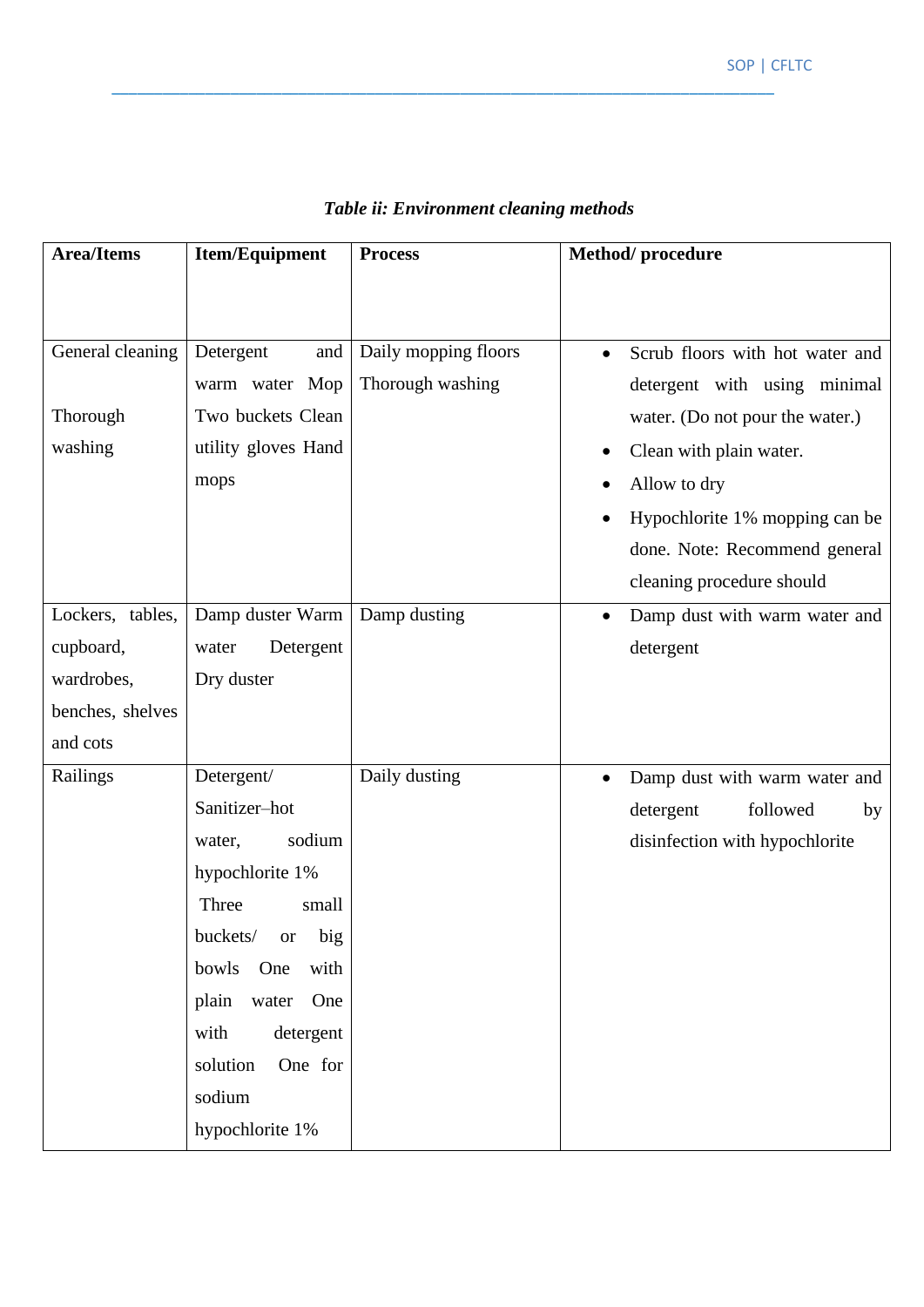| <b>Mirrors</b><br>and      | Warm<br>water         | Cleaning         | Using warm water and a small         |
|----------------------------|-----------------------|------------------|--------------------------------------|
| Glass                      | Detergent<br>water/   |                  | quantity of detergent and using a    |
|                            | cleaning<br>solution  |                  | damp cloth, wipe over the mirror     |
|                            | Damp cloth Wiper      |                  | and surround, then using a dry       |
|                            |                       |                  | lint-free cloth, buff the mirror and |
|                            |                       |                  | glass to a clean dry finish.         |
| Sluice<br>room             | Powder<br>cleanser    | Cleaning         |                                      |
| <b>Stainless</b><br>steel/ | Detergent<br>powder   |                  | Sinks are to be cleaned with a       |
|                            |                       |                  | powder cleanser.                     |
| Any other sink             | Wiper Cloth           |                  | First wet the sink. Sprinkle on a    |
|                            |                       |                  | little powder cleanser and work      |
|                            |                       |                  | around the surface with a cloth,     |
|                            |                       |                  | include the plughole.                |
|                            |                       |                  | Do not use the powder cleanser on    |
|                            |                       |                  | dry sink.                            |
|                            |                       |                  | After removing spillage and any      |
|                            |                       |                  | stains, flush away with running      |
|                            |                       |                  | water. Wipe down the surface of      |
|                            |                       |                  | the sink.                            |
| Pantry furniture           | Duster                | Dusting          | Damp dust                            |
| Telephone                  | Warm<br>water         | General cleaning | Damp dust with warm water and        |
|                            | solution<br>detergent |                  | detergent.                           |
|                            | Duster                |                  | Paying special attention to the ear  |
|                            |                       |                  | and mouth piece and dry it           |
|                            |                       |                  | properly.                            |
| Desks                      | cloth<br>Damp         | Dusting          | Wipe top sides and draw handles      |
|                            | Furniture polish      |                  | with a damp cloth. Wooden desks      |
|                            |                       |                  | should be cleaned with furniture     |
|                            |                       |                  | polish and buffed to clear glows.    |
|                            |                       |                  | Pen holder etc. to be cleaned or     |
|                            |                       |                  | dusted                               |
| Chairs (Vinyl)             |                       |                  |                                      |
|                            | Warm<br>and<br>water  | Cleaning         | Wipe down with warm water and        |
|                            | detergent             |                  | detergent. Remove any marks          |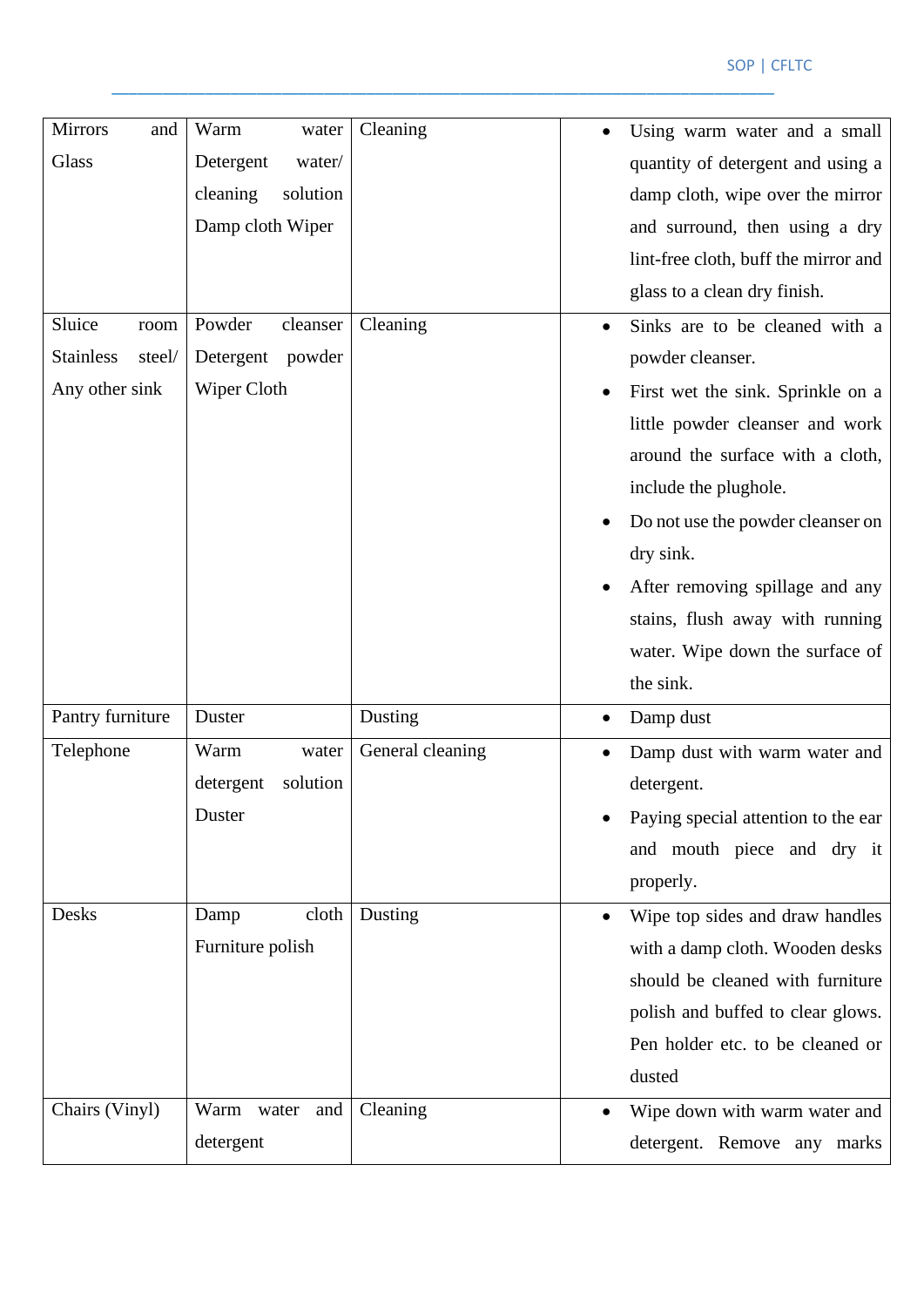|                   |                     |          |           | under arms and seat. Check for      |
|-------------------|---------------------|----------|-----------|-------------------------------------|
|                   |                     |          |           | damage to stoppers, if stopper      |
|                   |                     |          |           | require replacement, report to      |
|                   |                     |          |           | maintenance department.             |
| Furniture<br>and  | Warm water and      | Dusting  |           | Using warm water and detergent,     |
| fittings          | detergent Rag piece |          |           | damp dust all furniture and         |
|                   |                     |          |           | fittings, including chairs, stools, |
|                   |                     |          |           | beds,<br>tables,<br>cupboards,      |
|                   |                     |          |           | wardrobes,<br>lockers,<br>trolleys, |
|                   |                     |          |           | benches, shelves<br>and storage     |
|                   |                     |          |           | fire<br>racks,<br>waste/<br>bins,   |
|                   |                     |          |           | extinguishers, oxygen cylinders,    |
|                   |                     |          |           | televisions window sills and dry    |
|                   |                     |          |           | properly.                           |
| tables,<br>Bed    | Warm water and      | Cleaning |           | Wipe down over bed table. Wipe      |
| bedside lockers   | detergent<br>Wiper  |          |           | top and underneath base and         |
|                   | Duster              |          |           | stand, using warm water and         |
|                   |                     |          |           | detergent. Dry on completion.       |
|                   |                     |          |           | Wipe down the bedside. Remove       |
|                   |                     |          |           | marks from fronts of draws and      |
|                   |                     |          |           | sides. Using warm water and         |
|                   |                     |          |           | detergent, wash the top to remove   |
|                   |                     |          |           | any sticky marks and dust.          |
| switches<br>Light | Damp cloth (never   | Cleaning |           | Light switches to be cleaned of     |
| over-bed<br>and   | Detergent<br>wet)   |          |           | dust, spots and finger marks.       |
| lights            | Warm water          |          |           | Clean with a damp cloth (never      |
|                   |                     |          |           | wet) and detergent.                 |
|                   |                     |          |           | Over-bed lighting to be damp        |
|                   |                     |          |           | dusted. Clean with warm water       |
|                   |                     |          |           | and detergent.                      |
| Curtains          | Soft clothes Water  | Cleaning | $\bullet$ | Clean with water and soap for       |
|                   | Mild soap solution  |          |           | curtains                            |
|                   | Cleaning            |          |           |                                     |
|                   |                     |          |           |                                     |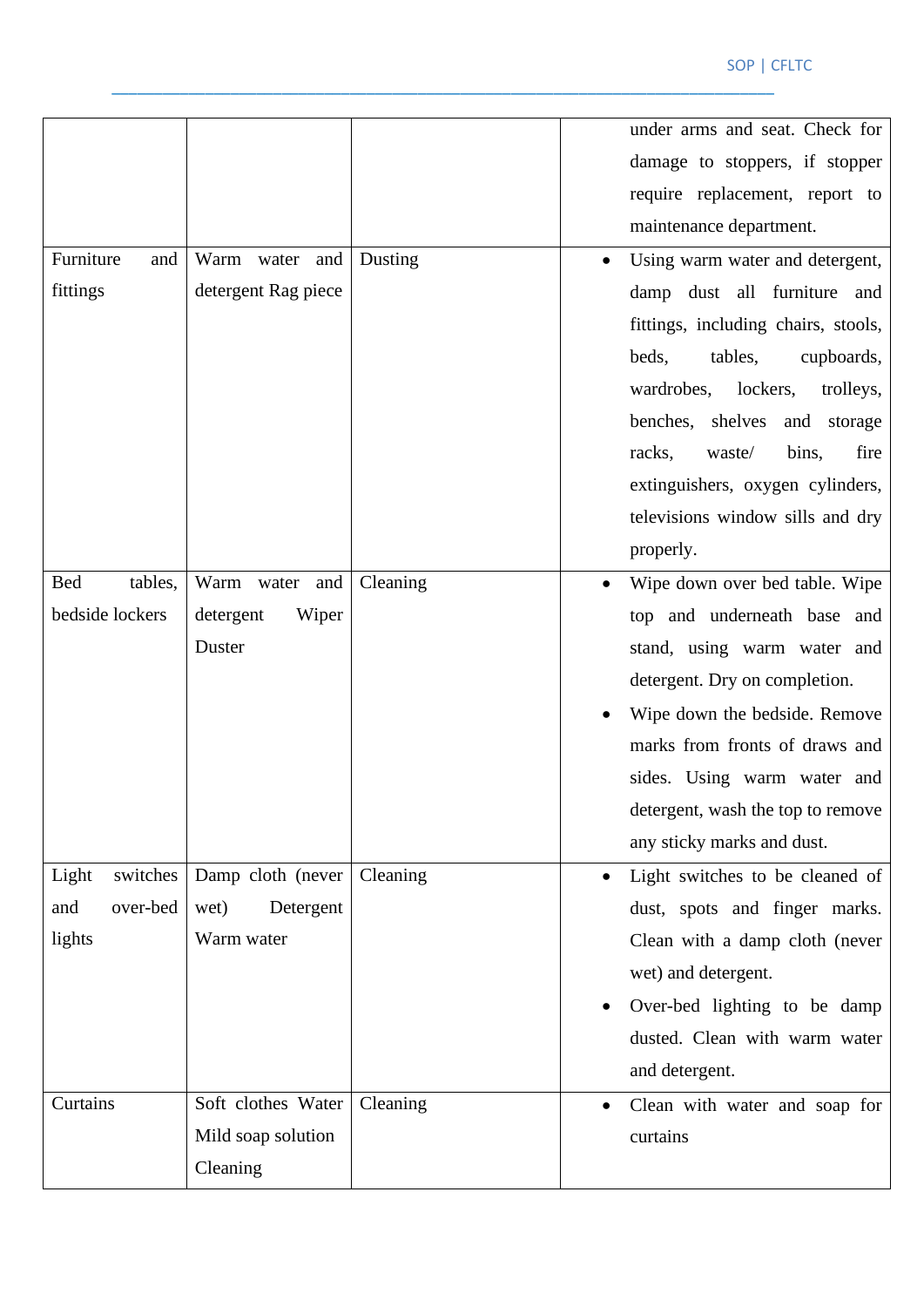| White clothes          | Sodium             | Washing                | Should be washed under running        |
|------------------------|--------------------|------------------------|---------------------------------------|
|                        | hypochlorite<br>1% |                        | water and soaked in 1% sodium         |
|                        | Tap water          |                        | hypochlorite for 20minutes. Note:     |
|                        | Washing            |                        | should be worn<br><b>PPE</b><br>while |
|                        |                    |                        | washing soiled linen                  |
| <b>Mattress</b><br>and | Tap water          | Washing                | Mattress and pillows should be        |
| pillow<br>covers       |                    |                        | covered with a reusable mattress      |
| (cloth)                |                    |                        | cover.                                |
|                        |                    |                        | It should be changed for each         |
|                        |                    |                        | patient and when soiled sent to the   |
|                        |                    |                        | laundry according to schedule.        |
| Mattress/ Pillow       | Sodium             | Terminal               | If with rexin cover, can be cleaned   |
| with rexin cover       | hypochlorite 1%    | dusting<br>Damp<br>and | with 1% sodium hypochlorite           |
|                        |                    | cleaning               | before use for next patient           |
| Normal/ without        | Sunlight           |                        | If routine mattress, dry it in bright |
| rexin                  |                    | Drying in sunlight     | sunlight for 1-2 days before using    |
|                        |                    |                        | for next patient                      |
| Water jars             | Vim powder Soap    | Cleaning               | Recommended boiled water for          |
|                        | and water          |                        | drinking                              |
|                        |                    |                        | Water jars should be scrubbed/        |
|                        |                    |                        | cleaned with soap and water and       |
|                        |                    |                        | boiled water before filling with      |
|                        |                    |                        | water.                                |
|                        |                    |                        |                                       |

## **b) Cleaning of toilets**

## *Table iii: Method of cleaning toilets*

| <b>Areas</b> | <b>Agents / Toilet cleaner</b>             | Procedure                                                                 |
|--------------|--------------------------------------------|---------------------------------------------------------------------------|
| Toilet       | pot/ Sodium hypochlorite<br>$1\%$ /        | • Inside of toilet pot/commode:                                           |
| commode      | Soap powder / long handle<br>angular brush | • Scrub with the recommended agents and<br>the long handle angular brush. |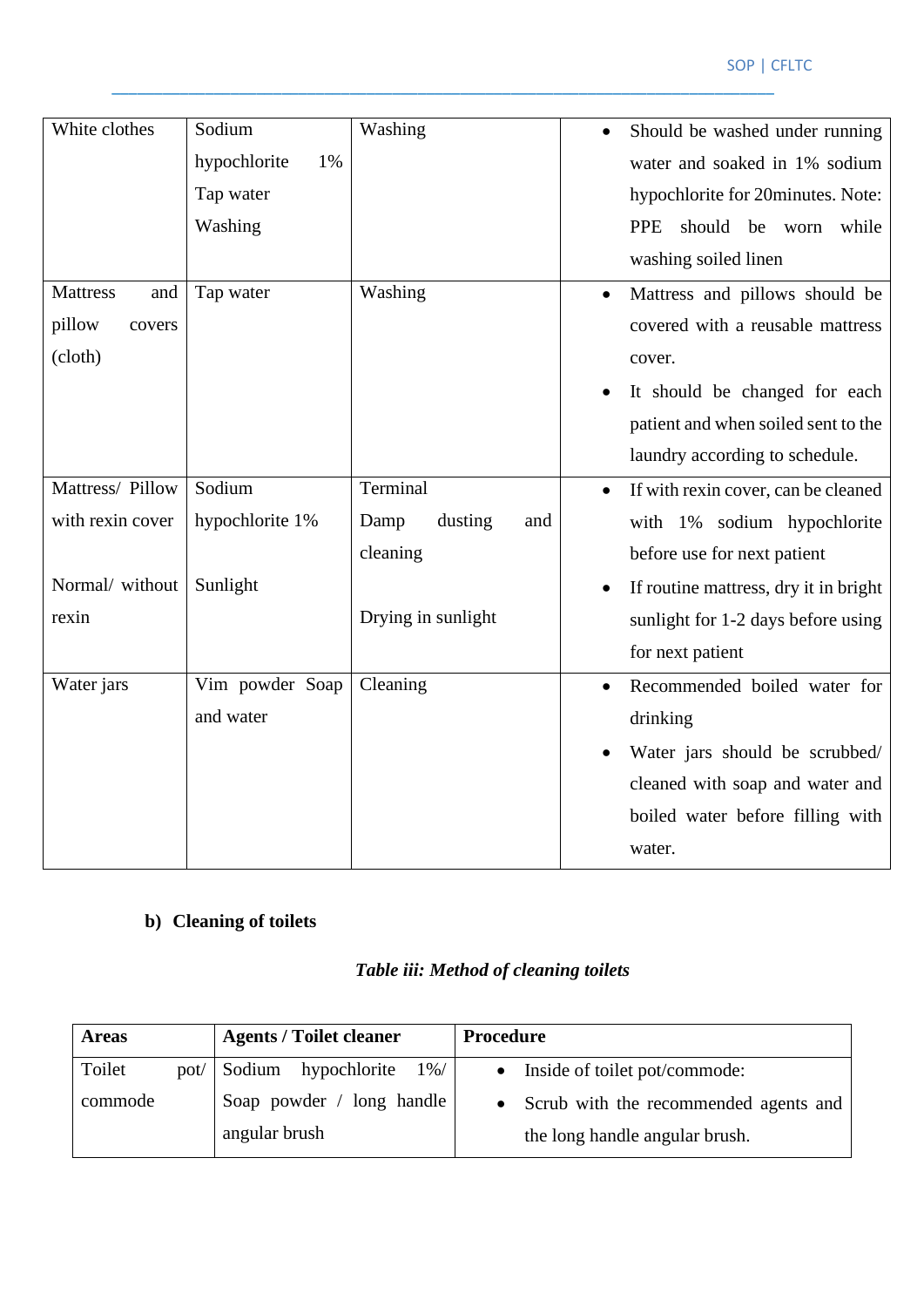#### SOP | CFLTC

|                   |                                | Outside: Clean with recommended agents;             |
|-------------------|--------------------------------|-----------------------------------------------------|
|                   |                                | use a nylon scrubber.                               |
| Lid/commode       | Nylon scrubber<br>and<br>soap  | Wet and scrub with soap powder and the nylon        |
|                   | powder                         | scrubber inside and outside                         |
| Toilet floor      | Soap powder and scrubbing      | Scrub floor with soap powder and the<br>$\bullet$   |
|                   | brush/nylon broom              | scrubbing brush                                     |
|                   |                                | Wash with water                                     |
|                   |                                | Use sodium hypochlorite1% dilution                  |
| Tap               | Nylon scrubber<br>and<br>soap  | Wet and scrub with soap powder and the nylon        |
|                   | powder                         | scrubber.                                           |
| Outside sink      | powder<br>Soap<br>and<br>nylon | Soap powder and nylon scrubber                      |
|                   | scrubber                       |                                                     |
| Showers area /    | Warm<br>Detergent<br>water     | Thoroughly scrub the floors/tiles with<br>$\bullet$ |
| Taps and fittings | powder Nylon Scrubber          | warm water and detergent                            |
|                   |                                | Wipe over taps and fittings with a damp             |
|                   |                                | cloth and detergent.                                |
|                   |                                | Care should be taken to clean the underside         |
|                   |                                | of taps and fittings.                               |
|                   |                                | Taps should be dried after cleaning                 |
| Soap dispensers   | Detergent and water            | Daily dusting<br>$\bullet$                          |
|                   |                                | Should be cleaned weekly with detergent             |
|                   |                                | and water and dried.                                |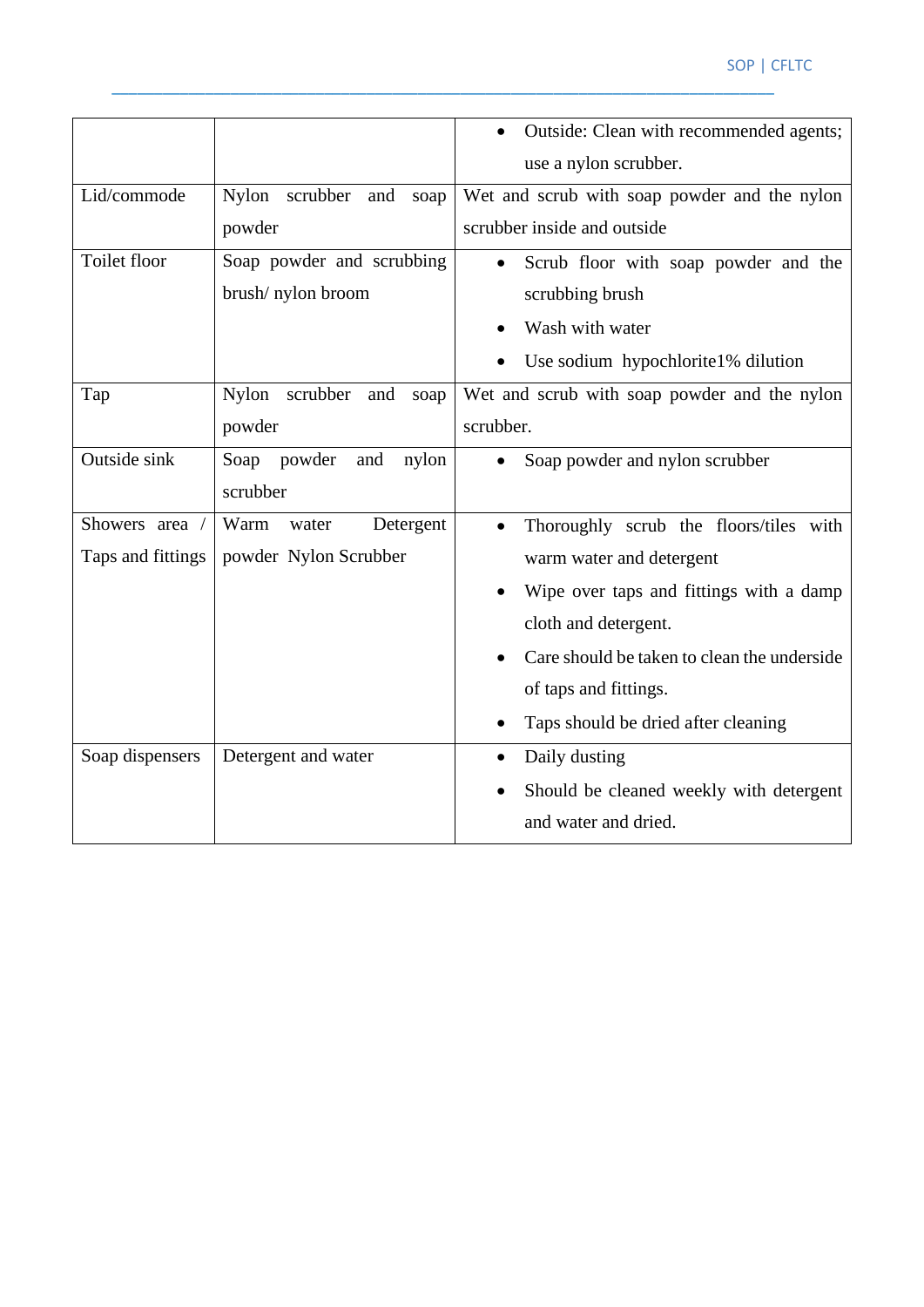#### *Annexure: 3*

## **Personal Safety Measures & PPE use**

\_\_\_\_\_\_\_\_\_\_\_\_\_\_\_\_\_\_\_\_\_\_\_\_\_\_\_\_\_\_\_\_\_\_\_\_\_\_\_\_\_\_\_\_\_\_\_\_\_\_\_\_\_\_\_\_\_\_\_\_\_\_\_\_\_\_\_\_\_\_\_\_\_\_\_\_\_\_

## **Hospital Setting**

## *Table 1: PPE in hospital settings*

| <b>SI</b>              | <b>Setting</b>    | <b>Activity</b>             | <b>Risk</b> | <b>Recommended</b> | <b>Remarks</b>            |
|------------------------|-------------------|-----------------------------|-------------|--------------------|---------------------------|
| $\mathbf{n}\mathbf{o}$ |                   |                             |             | <b>PPE</b>         |                           |
|                        |                   |                             |             |                    |                           |
| $\mathbf{1}$           | Triage area       | Triaging                    | Moderate    | N 95 mask          |                           |
|                        |                   | patients                    | risk        |                    |                           |
|                        |                   | Provide<br>triple           |             | Gloves             |                           |
|                        |                   | layer mask to               |             |                    |                           |
|                        |                   | patient.                    |             |                    |                           |
|                        |                   |                             |             |                    |                           |
| $\overline{2}$         | Screening<br>area | Provide                     | Moderate    | N-95 mask          |                           |
|                        | help desk/        | information to              | risk        |                    |                           |
|                        | Registration      | patients                    |             | Gloves             |                           |
| 3                      | Temperature       | Record                      | Moderate    | N 95 mask          |                           |
|                        | recording station | temperature                 | <b>Risk</b> |                    |                           |
|                        |                   | with hand held              |             | Gloves             |                           |
|                        |                   | thermal                     |             |                    |                           |
| $\overline{4}$         | Holding<br>area/  | <b>Nurses</b><br>$\sqrt{2}$ | Moderate    | N 95 mask          | Minimum                   |
|                        | waiting area      | paramedic                   | <b>Risk</b> |                    | of<br>distance            |
|                        |                   | interacting                 |             | Gloves             | meter<br>one              |
|                        |                   | with patients               |             |                    | needs to be               |
|                        |                   |                             |             |                    | maintained.               |
| 5                      | Doctors           | Clinical                    | Moderate    | N 95 mask          | N <sub>o</sub><br>aerosol |
|                        | chamber           | management                  | <b>Risk</b> |                    | generating                |
|                        | $\cdot$           | (doctors,                   |             | Gloves             | procedures                |
|                        |                   | nurses)                     |             |                    | should<br>be              |
|                        |                   |                             |             |                    | allowed                   |
| 6                      | Sanitary staff    | Cleaning                    | Moderate    | N-95 mask          |                           |
|                        |                   | frequently                  | risk        |                    |                           |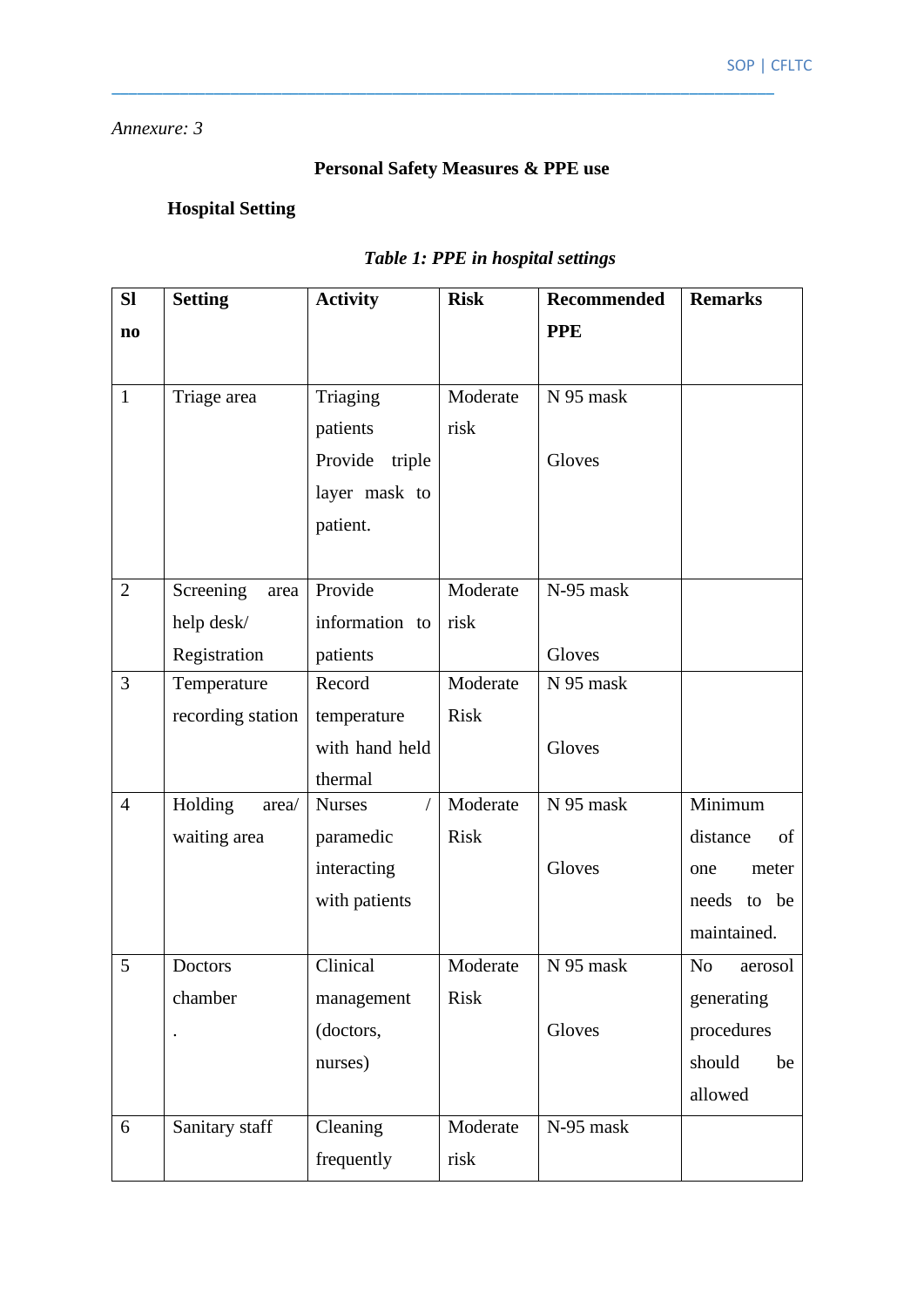|                |                   | touched<br>surfaces/Floor/<br>cleaning linen |          | Gloves          |                         |
|----------------|-------------------|----------------------------------------------|----------|-----------------|-------------------------|
| $\overline{7}$ | <b>Bystander</b>  | in<br>Support                                | Low risk | Triple<br>layer | N <sub>o</sub><br>other |
|                | accompanying      | navigating                                   |          | medical mask    | visitors                |
|                | children<br>young | various service                              |          |                 | should<br>be            |
|                | and elderly       | areas                                        |          |                 | allowed<br>to           |
|                |                   |                                              |          |                 | accompany               |
|                |                   |                                              |          |                 | in<br>patients          |
|                |                   |                                              |          |                 | OPD settings.           |

## **In-patient Services**

| Sl no          | <b>Setting</b> | <b>Activity</b> | <b>Risk</b>   | <b>Recommended</b>      | <b>Remarks</b>       |
|----------------|----------------|-----------------|---------------|-------------------------|----------------------|
|                |                |                 |               | <b>PPE</b>              |                      |
| $\mathbf{1}$   | Individual     | Clinical        | Moderate risk | 95<br>${\bf N}$<br>mask | Patient<br>masked.   |
|                | isolation      | management      |               | Gloves                  | Patients stable. No  |
|                | rooms/         |                 |               |                         | aerosol generating   |
|                | cohorted       |                 |               |                         | activity.            |
|                | isolation      |                 |               |                         |                      |
|                | rooms          |                 |               |                         |                      |
| $\overline{2}$ | Sanitation     | Cleaning        | Moderate risk | 95<br>${\bf N}$<br>mask |                      |
|                |                | frequently      |               | Gloves                  |                      |
|                |                | touched         |               |                         |                      |
|                |                | surfaces/       |               |                         |                      |
|                |                | floor/          |               |                         |                      |
|                |                | changing        |               |                         |                      |
|                |                | linen           |               |                         |                      |
| 3              | Caretaker      | Taking care     | Low risk      | Triple<br>layer         | The<br>taker<br>care |
|                | accompanying   | of<br>the       |               | medical mask            | thus<br>allowed      |

## *Table 2: PPE to be used during in-patient services*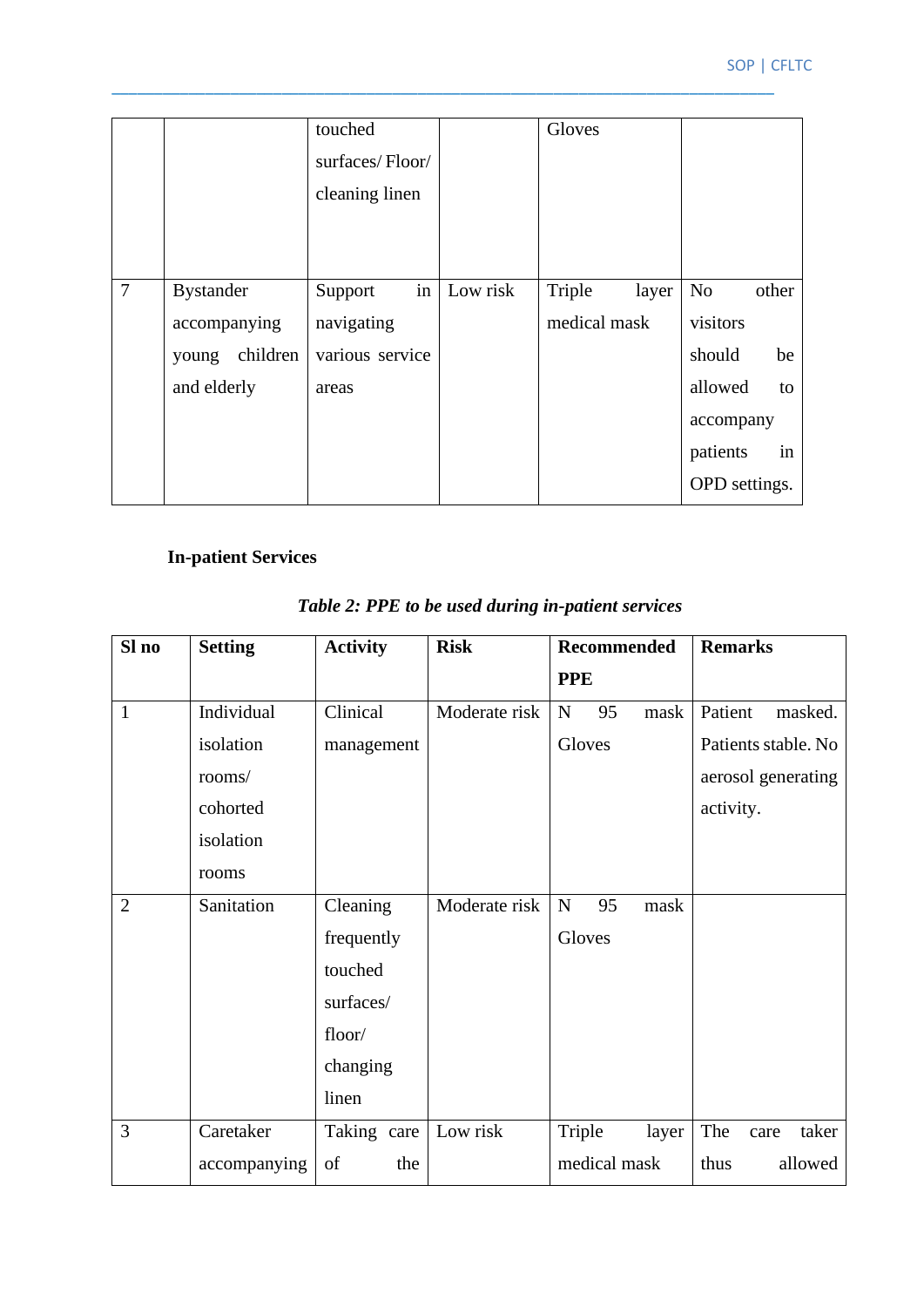|                | admitted<br>the | admitted     |         |        | should<br>practice  |
|----------------|-----------------|--------------|---------|--------|---------------------|
|                | patient         | patient      |         |        | hygiene,<br>hand    |
|                |                 |              |         |        | maintain<br>a       |
|                |                 |              |         |        | of<br>distance<br>1 |
|                |                 |              |         |        | meter               |
| $\overline{4}$ | Administrativ   | Providing    | No risk | No PPE | No contact with     |
|                | e staff         | administrati |         |        | patients<br>of      |
|                |                 | ve support   |         |        | COVID19.<br>They    |
|                |                 |              |         |        | should not venture  |
|                |                 |              |         |        | into areas where    |
|                |                 |              |         |        | suspect COVID-      |
|                |                 |              |         |        | 19 cases are being  |
|                |                 |              |         |        | managed             |

## **Pre-hospital (Ambulance) Services**

| <b>SI</b>    | <b>Setting</b> | <b>Activity</b>           | <b>Risk</b> | <b>Recommended</b> | <b>Remarks</b> |
|--------------|----------------|---------------------------|-------------|--------------------|----------------|
| No.          |                |                           |             | <b>PPE</b>         |                |
|              |                | patients<br>Transporting  | Moderate    | N-95 mask          |                |
|              |                | assisted<br>any<br>not on | risk        |                    |                |
|              |                | ventilation               |             | Gloves             |                |
| $\mathbf{1}$ | Ambulance      | Management of SARI        | High risk   | Full               | When           |
|              | Transfer to    | while<br>patient          |             | complement of      | aerosol        |
|              | designated     | transporting              |             | <b>PPE</b>         | generating     |
|              | hospital       |                           |             |                    | procedures     |
|              |                |                           |             |                    | are            |
|              |                |                           |             |                    | anticipated    |
|              |                | Driving the ambulance     | Low risk    | Triple<br>layer    | Driver         |
|              |                |                           |             | medical<br>mask    | helps<br>in    |
|              |                |                           |             | Gloves             | shifting       |
|              |                |                           |             |                    | patients<br>to |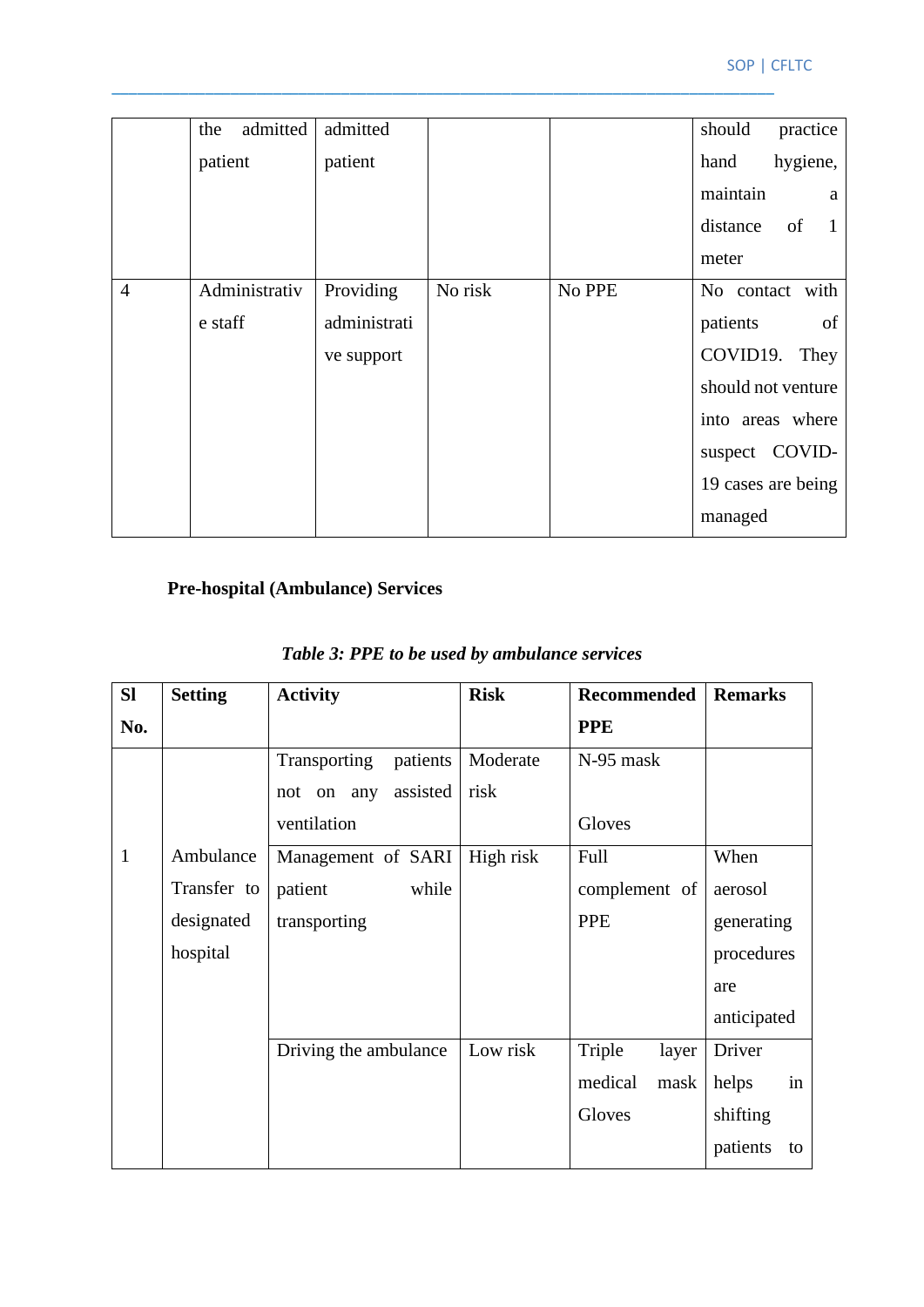|  |  | the       |
|--|--|-----------|
|  |  | emergency |

## **Other Supportive/ Auxiliary Services**

## *Table 4: PPE to be used by supportive services*

| <b>SI</b>      | <b>Setting</b>      | <b>Activity</b>           | <b>Risk</b>      | Recommended   | <b>Remarks</b> |
|----------------|---------------------|---------------------------|------------------|---------------|----------------|
| No.            |                     |                           |                  | <b>PPE</b>    |                |
|                |                     |                           |                  |               |                |
|                |                     | Sample                    | <b>High Risk</b> | Full          |                |
|                |                     | collection and            |                  | complement of |                |
| $\mathbf{1}$   | Laboratory          | transportation            |                  | <b>PPE</b>    |                |
|                |                     |                           |                  |               |                |
|                |                     | Sample testing            | <b>High Risk</b> | Full          |                |
|                |                     |                           |                  | complement of |                |
|                |                     |                           |                  | <b>PPE</b>    |                |
|                |                     |                           |                  |               |                |
| $\overline{2}$ | Sanitation          | Cleaning                  | Moderate         | N-95 mask     |                |
|                |                     | frequently                | risk             |               |                |
|                |                     | touched                   |                  | Gloves        |                |
|                |                     | surfaces/                 |                  |               |                |
|                |                     | Floor/                    |                  |               |                |
|                |                     | cleaning linen            |                  |               |                |
|                |                     | <b>COVID</b><br>in        |                  |               |                |
|                |                     | treatment                 |                  |               |                |
|                |                     | areas                     |                  |               |                |
|                | CSSD/Laundry        | Handling linen   Moderate |                  | N-95 mask     |                |
| $\mathfrak{Z}$ |                     | of $COVID$ risk           |                  |               |                |
|                |                     | patients                  |                  | Gloves        |                |
|                | Other<br>supportive | Administrative            | No risk          | No PPE        | N <sub>o</sub> |
|                | services            | Financial                 |                  |               | possibility of |
| $\overline{4}$ |                     | Engineering               |                  |               | exposure<br>to |
|                |                     | Security, etc             |                  |               | <b>COVID</b>   |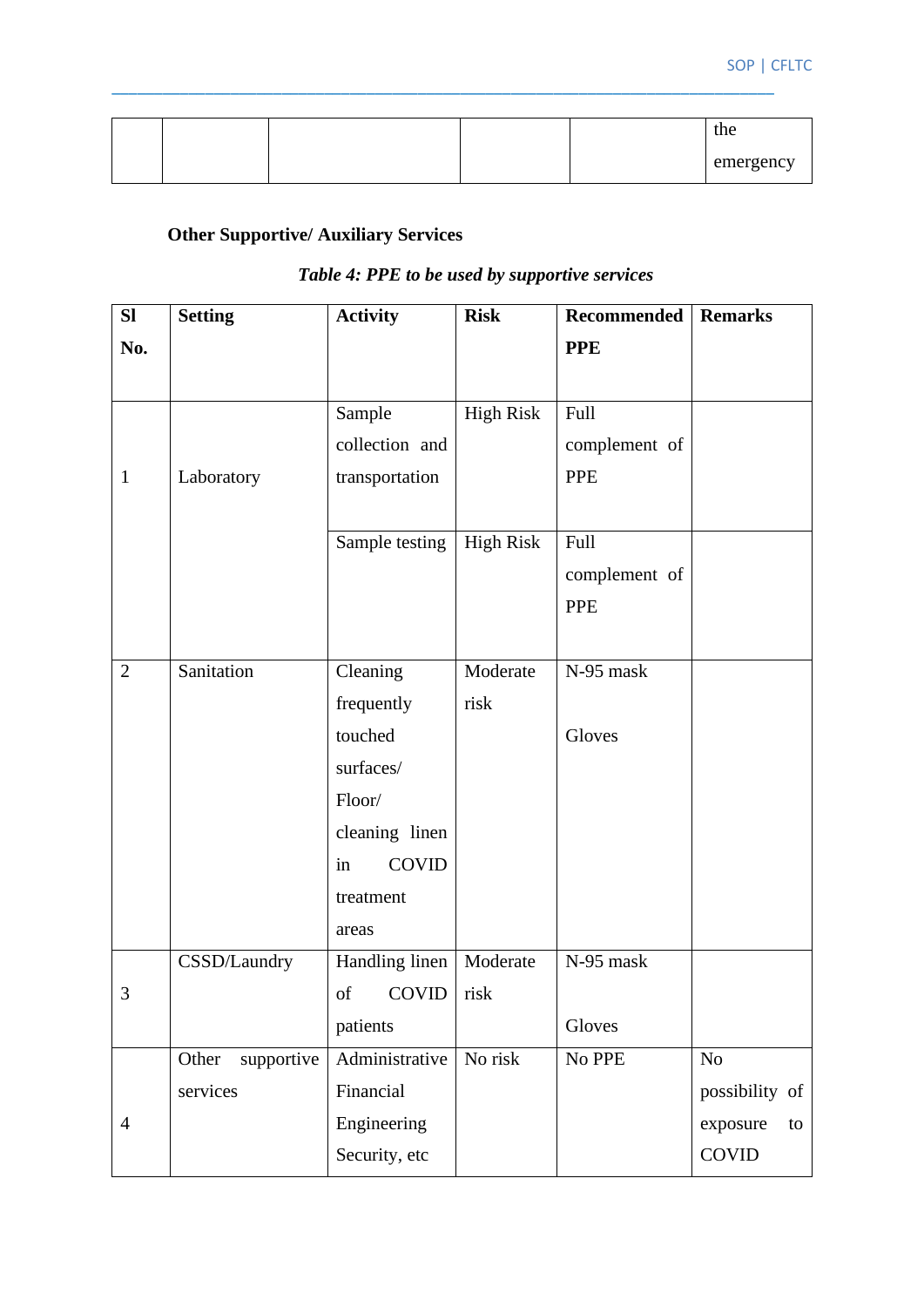|  |  | patients.       |
|--|--|-----------------|
|  |  | They should     |
|  |  | venture<br>not  |
|  |  | into COVID-     |
|  |  | 19<br>treatment |
|  |  | areas.          |
|  |  |                 |

#### *Points to be remembered while using PPE*

- ❖ PPEs are not alternative to basic preventive public health measures such as hand hygiene, respiratory etiquettes which must be followed at all times.
- ❖ Always (if possible) maintain a distance of at least 1 meter from contacts/suspect/confirmed COVID-19 cases
- ❖ Always follow the laid down protocol for disposing off PPEs as detailed in infection prevention and control guideline available on website of MoHFW.

#### **PPE Kit Donning ( wearing) and Doffing (removing ) -** *(COVID SAFETY for Health Care Staff)*

- Ref: Department of Community Medicine, Government Medical College Trivandrum
- YouTube link for video  *youtube.com/watch?v=UylUdnNfx4&feature=youtube*

| Donning (wearing)                                | Tubic 9. Deguenium sieps<br>Doffing (removing)    |
|--------------------------------------------------|---------------------------------------------------|
| 1. Remove personal items, tie hair, go to toilet | Start calmly, re-run sequence in mind, or         |
| etc                                              | read doffing SOP on wall once again, or           |
| 2. Read donning SOP on wall once again           | ask 'Buddy' to guide with checklist               |
| 3. Check PPE kit-undamaged? Correct size         | 2. Do hand hygiene                                |
| gloves?                                          | 3. Remove outer glove (glove 1, pinch away        |
| 4. Do hand hygiene                               | at wrist from outside and peel back,              |
| 5. Wear shoe cover                               | compress in palm $\rightarrow$ Glove 2, remove by |
| 6. Do hand hygiene                               | sliding finger under rim, and remove              |
| Wear inner glove<br>7.                           |                                                   |

*Table 5: Sequential steps*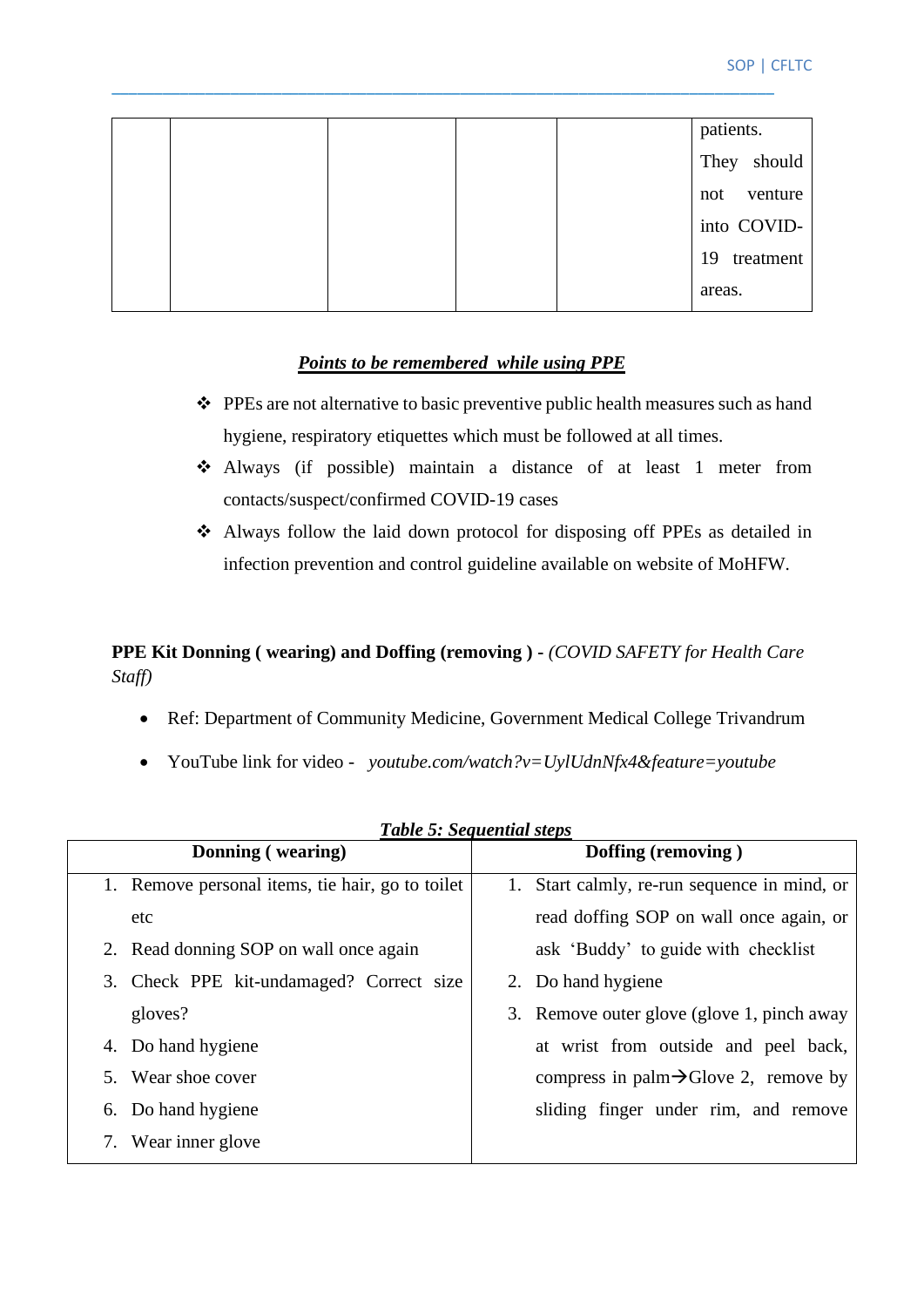| 8. Do hand hygiene                                         | inside out, without touching outside                      |
|------------------------------------------------------------|-----------------------------------------------------------|
| 9. Wear N-95 mask $\rightarrow$ check fitting              | surface                                                   |
| 10. Wear apron, hood $\rightarrow$ move and try, check for | 4. Do hand hygiene                                        |
| gaps, seal                                                 | 5. Remove goggles                                         |
| 11. Wear Outer glove                                       | 6. Do hand hygiene                                        |
| 12. Wear goggles (Persons using spectacles                 | Remove hood and gown, sitting on<br>7.                    |
| should not remove it on wearing goggles.                   | "Dirty" don't touch outer surfaces                        |
| Spectacles should be first tied on the back of             | 8. Do hand hygiene                                        |
| head before wearing PPE)                                   | 9. Sit on 'clean' chair, $\rightarrow$ remove shoe covers |
|                                                            | 10. Do hand hygiene                                       |
|                                                            | 11. Remove inner gloves as in                             |
|                                                            | 12. Do hand hygiene                                       |
|                                                            | 13. Remove N95, lower elastic first, upper                |
|                                                            | one last                                                  |
|                                                            | 14. Soap-and-water hand wash                              |
|                                                            | ** All removed PPE is discarded in yellow                 |
|                                                            | bag (double bag which is tied tightly)                    |
|                                                            |                                                           |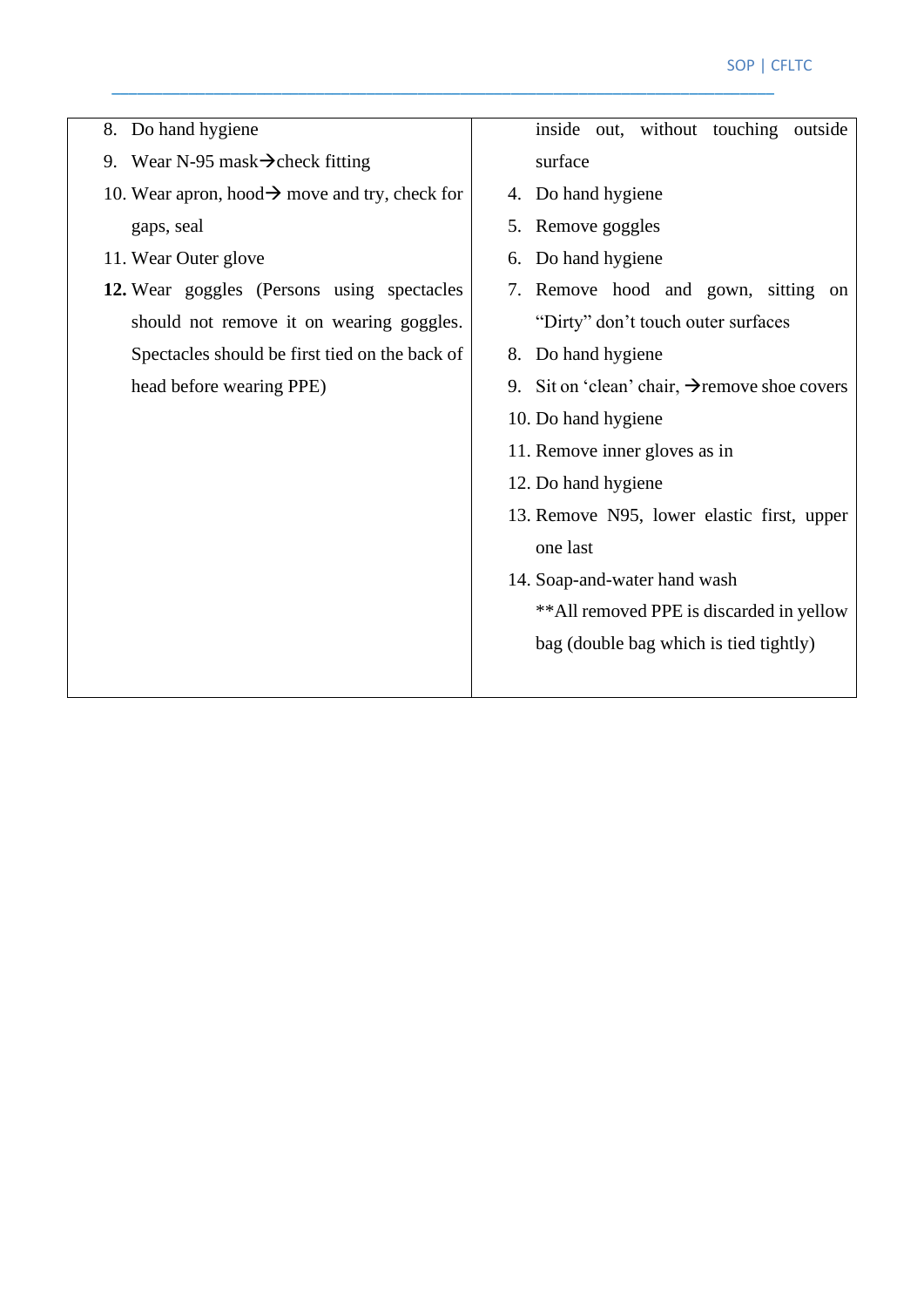*Annexure – 4*

#### **Bio-Medical Waste Management at CFLTC**

\_\_\_\_\_\_\_\_\_\_\_\_\_\_\_\_\_\_\_\_\_\_\_\_\_\_\_\_\_\_\_\_\_\_\_\_\_\_\_\_\_\_\_\_\_\_\_\_\_\_\_\_\_\_\_\_\_\_\_\_\_\_\_\_\_\_\_\_\_\_\_\_\_\_\_\_\_\_

Biomedical waste devices, articles generated during diagnosis, treatment, management, immunization etc from patients with nCoV and HCW working in such ward/OPD should be managed in accordance with safe routine procedures and rules

Based on: *BMWM (Principal) rules 2016 and, BMWM (Amendment) rules 2018, 2019, National IPC guidelines 2020, CDC and WHO IPC update Jan 2020, SJ &H VMMC Policy on Bio medical waste management of nCOV.*

| Category      | <b>Type of waste</b>           | Type of bag or container    | <b>Treatment and disposal options</b> |
|---------------|--------------------------------|-----------------------------|---------------------------------------|
|               |                                | to be used                  |                                       |
|               |                                |                             |                                       |
|               | Soiled Waste: Items            |                             | Incineration by CBMWTF                |
|               | contaminated with blood, body  |                             |                                       |
|               | fluids like dressing,          |                             |                                       |
|               | plaster casts, cotton swabs    |                             |                                       |
| <b>Yellow</b> | Expired or Discarded Medicine  | Yellow coloured non         | Expired cytotoxic drugs to            |
|               | s: antibiotics cytotoxic drugs | chlorinated plastic bags    | be returned back to the manufactur    |
|               |                                | or containers with cytotoxi | er or supplier for incineration at te |
|               |                                | c labels                    | mperature >1200 °C. Leftovercyto      |
|               |                                |                             | toxicdrugs and items                  |
|               |                                |                             | contaminated with cytotoxic           |
|               |                                |                             | drugs Along with glass or plastic     |
|               |                                |                             | ampoules, vial set, common            |
|               |                                |                             | vials etc. to common biomedical       |
|               |                                |                             | waste treatment facility for incine   |
|               |                                |                             | ration at >1200°C                     |
|               |                                |                             | incineration at $>1200$ C.            |
|               |                                |                             |                                       |

#### *Table 1.*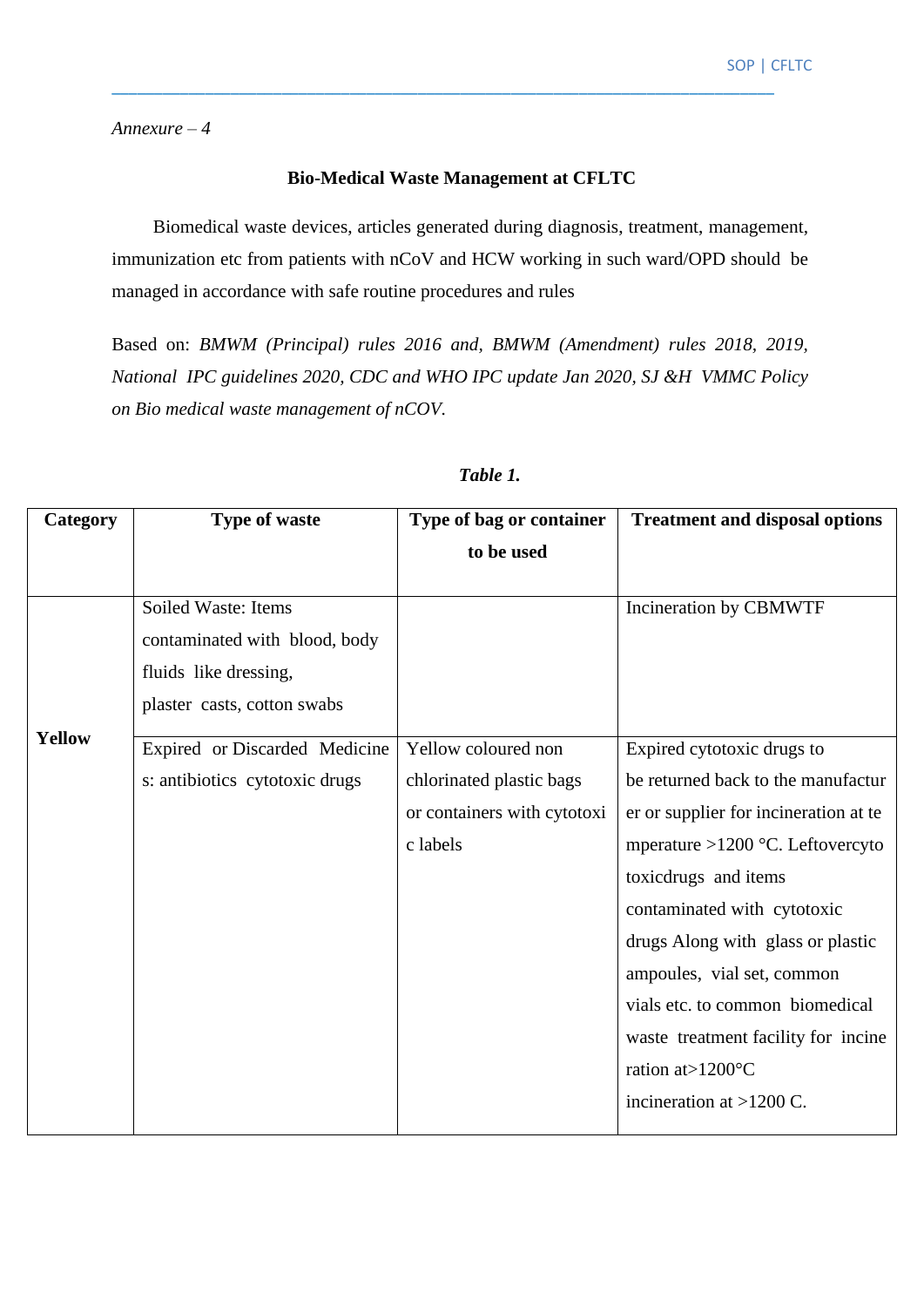|            | <b>Chemical Waste:</b>            | Yellow coloured non         | Disposed by incineration by         |
|------------|-----------------------------------|-----------------------------|-------------------------------------|
|            | solid discarded chemicals         | chlorinated plastic bags or | <b>CBMWTF</b>                       |
|            |                                   | containers                  |                                     |
|            |                                   |                             |                                     |
|            | Chemical Liquid Waste: Liquid     | Separate collection syste   | After resource recovery, the        |
|            | Waste generated due to use of     | m leading to                | chemical liquid waste shall be pre- |
|            | chemicals                         | effluent treatment plant (E | treated before mixing with other    |
|            | and used or discarded disinfecta  | TP) system                  | wastewater The combined             |
|            | nts                               |                             | discharge shall                     |
|            |                                   |                             | conform to the discharge norms gi   |
|            |                                   |                             | ven in BMWM rules, 2016             |
|            |                                   |                             |                                     |
|            | Discarded linen: contaminated     | Non-chlorinated yellow      | Non-                                |
|            | with blood or body fluid          | plastic bags or suitable    | chlorinated (alcoholic: 5%lysol, 5  |
|            | Routine mask and gown             | packing material            | % phenol) chemical disinfection     |
|            |                                   |                             | Followed by incineration            |
|            | Microbiology, Biotechnology a     | Autoclave safe plastic bag  | Autoclave or Pre-                   |
|            | nd other clinical                 | s or containers             | treat to disinfect.** Treated       |
|            | laboratory waste, PVC Blood ba    |                             | waste to be sent                    |
|            | g                                 |                             | to CBMWTF for incineration          |
|            | <b>Contaminated Waste</b>         | Red coloured non chlorina   | Autoclaving/Chemical                |
| <b>Red</b> | (Recyclable) Plastics tubing, bot | ted plastic bags or         | disinfection.                       |
|            | tles, intravenous tubes and       | containers                  | Treated waste                       |
|            | sets, catheters, urine bags,      |                             |                                     |
|            | syringes (without needles and     |                             | to be sent to CBMWTF who woul       |
|            | fixed needle syringes) and        |                             | d send such waste to                |
|            | vacationers with their needles    |                             | registered or authorized recyclers  |
|            | cut) and gloves                   |                             | <b>or</b>                           |
|            |                                   |                             | for energy recovery                 |
|            |                                   |                             |                                     |
|            |                                   |                             | Disinfection/Autoclaving or dry h   |
|            |                                   |                             | eat sterilization / sent            |
|            |                                   |                             | to CBMWTF and who will ensure       |
|            |                                   |                             |                                     |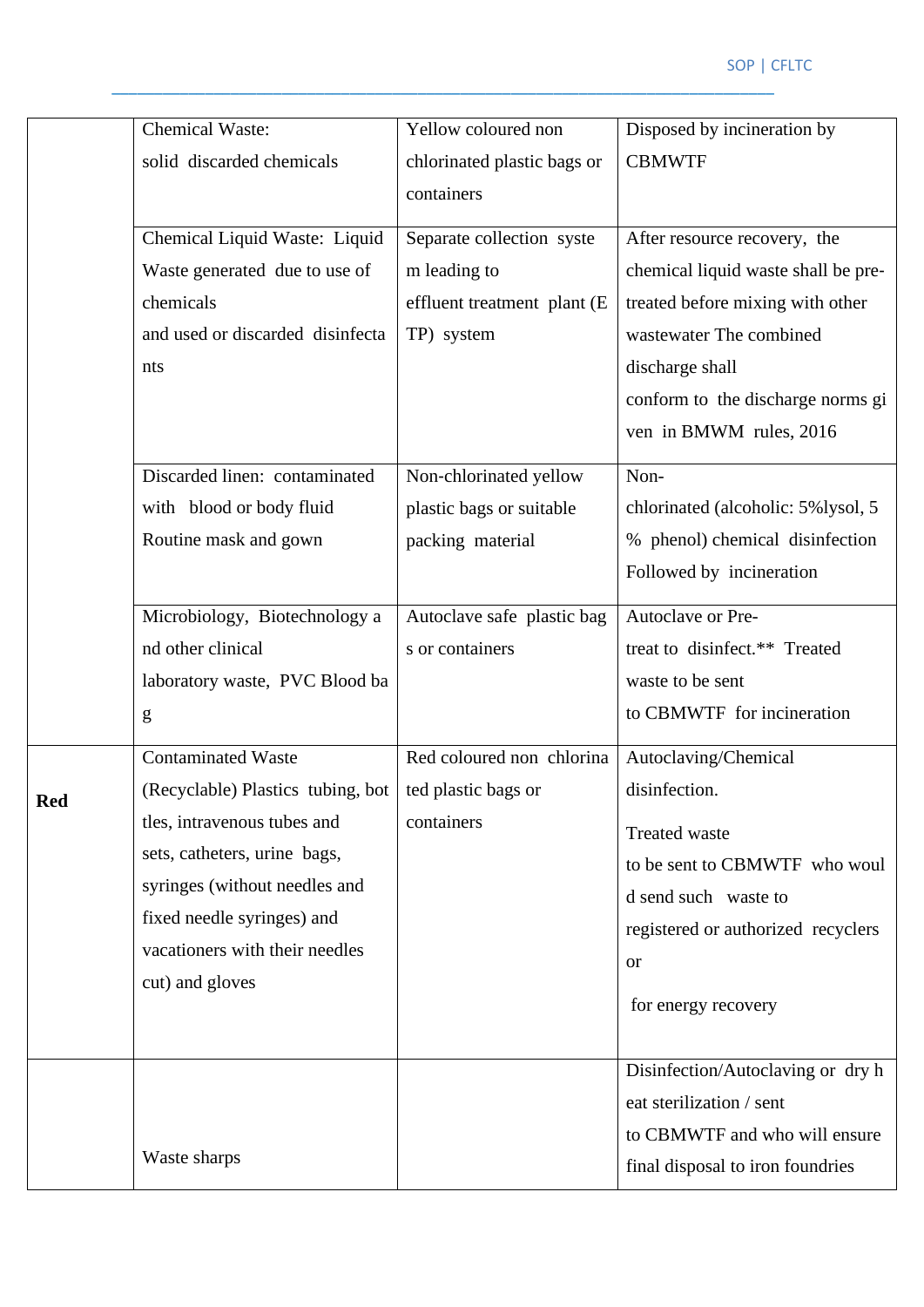| White       |                                                                                                                   | Puncture proof, Leak proo                                                                                                                                                      | (having consent to operate)                                                                                                                                               |
|-------------|-------------------------------------------------------------------------------------------------------------------|--------------------------------------------------------------------------------------------------------------------------------------------------------------------------------|---------------------------------------------------------------------------------------------------------------------------------------------------------------------------|
| (Transluce) |                                                                                                                   | f, tamper proof containers                                                                                                                                                     | from the SPCB/PCC                                                                                                                                                         |
| nt)         |                                                                                                                   |                                                                                                                                                                                |                                                                                                                                                                           |
| <b>Blue</b> | Glass: medicine glass vials or br<br>oken or discarded and<br>contaminated glass<br>Metal implants/metal guns etc | Puncture proof and leak pr<br>oof boxes or containers wi<br>th blue coloured marking<br>Puncture proof and<br>leak proof boxes or contai<br>ners with blue coloured<br>marking | Autoclaving/Microwaving/<br>hydroclaving by CBMWTF and<br>then recycling. Contaminated<br>glass slides require pre-treatment<br>(disinfection)<br>by sodium hypochlorite) |

• Barcode label will have to be made available on every bag or container as per CPCB guidelines

- For disinfection of BMW freshly prepared1-2%Sodiumhypochlorite is recommended
- 1% Sodium hypochlorite is 1:100 dilution (525-615 ppm of available chlorine)

#### **Articles: Bins, Bags, Trolleys**

- ➢ Bags: The bags used for storing and transporting biomedical waste shall be in compliance with the Bureau of Indian Standards. Till the Standards are published, the carry bags shall be as per the Plastic Waste Management Rules, 2016.
- ➢ Yellow, Blue, Red and translucent bags/bins/containers are marked with Biohazard symbol, hospital logo and with barcoding to be supplied by CBMWTF

#### **Bins:**

• Containment of waste: An optimum number of easy to use, standard, uniform, covered, foot operated bins of colours i.e, yellow, red bins of appropriate size would be placed at identified places in all clinical areas.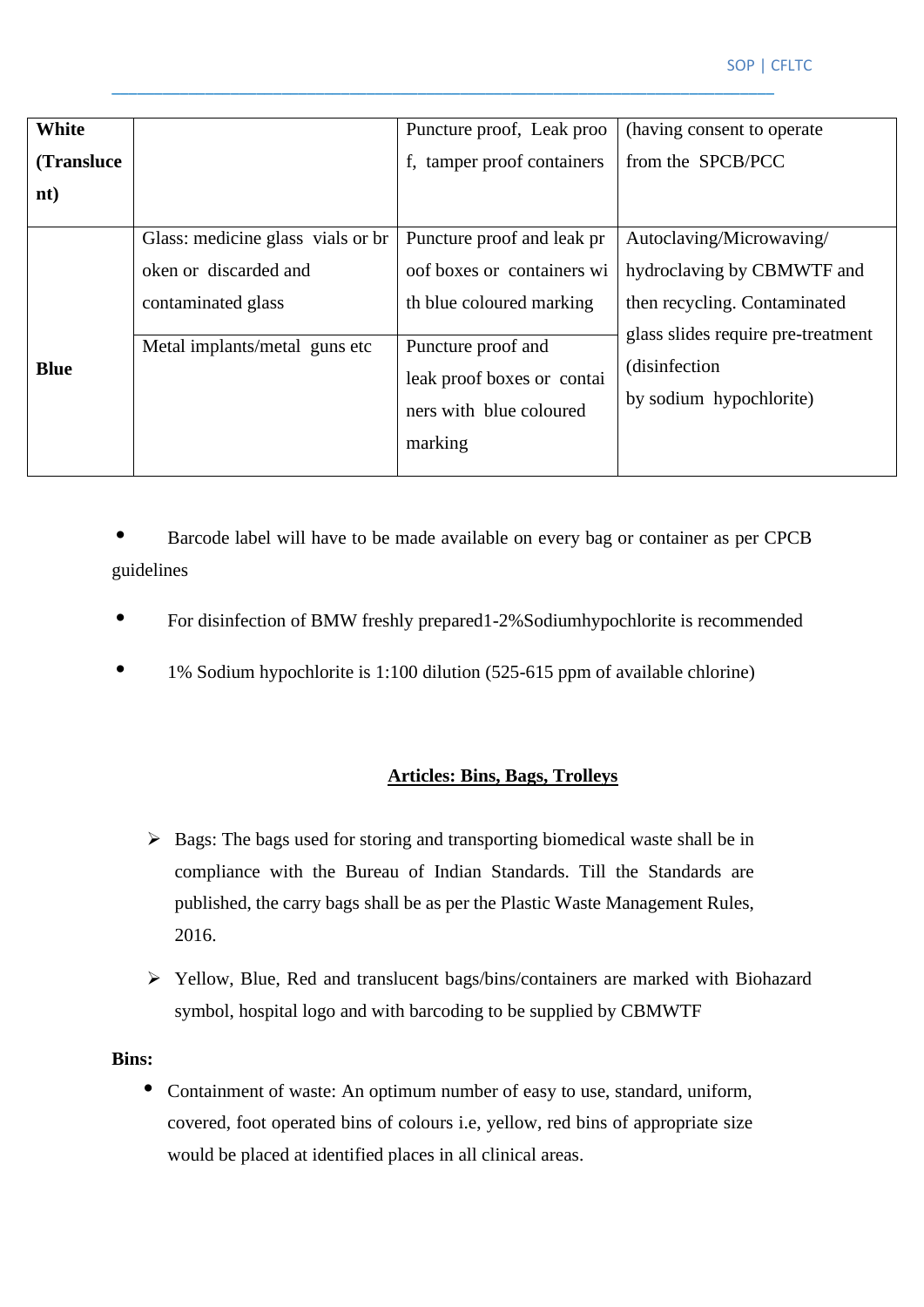Disinfection Of Bins: Chemical disinfection of the waste bins using hypochlorite solution (1-2%) should be done frequently at a separate washing facility in the hospital, daily preferably, at least once a week.

\_\_\_\_\_\_\_\_\_\_\_\_\_\_\_\_\_\_\_\_\_\_\_\_\_\_\_\_\_\_\_\_\_\_\_\_\_\_\_\_\_\_\_\_\_\_\_\_\_\_\_\_\_\_\_\_\_\_\_\_\_\_\_\_\_\_\_\_\_\_\_\_\_\_\_\_\_\_

#### **Segregation, Package, Transport And Storage To Common Waste Site**

All the biomedical waste is labelled as waste type, site of generation, date of generation before transportation from the generation site. Waste is stored in the areas of generation at an identified safe area, for an interim period after which it is transported to CBMWTF for final treatment and final disposal.

During this period it is the responsibility of the administration, sanitation and security staff to ensure the safety and prevention of pilferage and recycling of the waste. No untreated bio-medical waste shall be kept stored beyond a period of 48 hours. Collection is done twice daily or more frequently from wards/laboratories Label is filled up by staff on duty and given to waste collectors Each patient care area has been provided with the waste receipt (log) book to record the quantity /number of yellow, blue, red, white(translucent) bags handed over to HCW. All the staff are required to duly fill in the waste book colour code wise mentioning the number and size of bags handed over and sign the slip for further record and also to fill BMW register daily colour category wise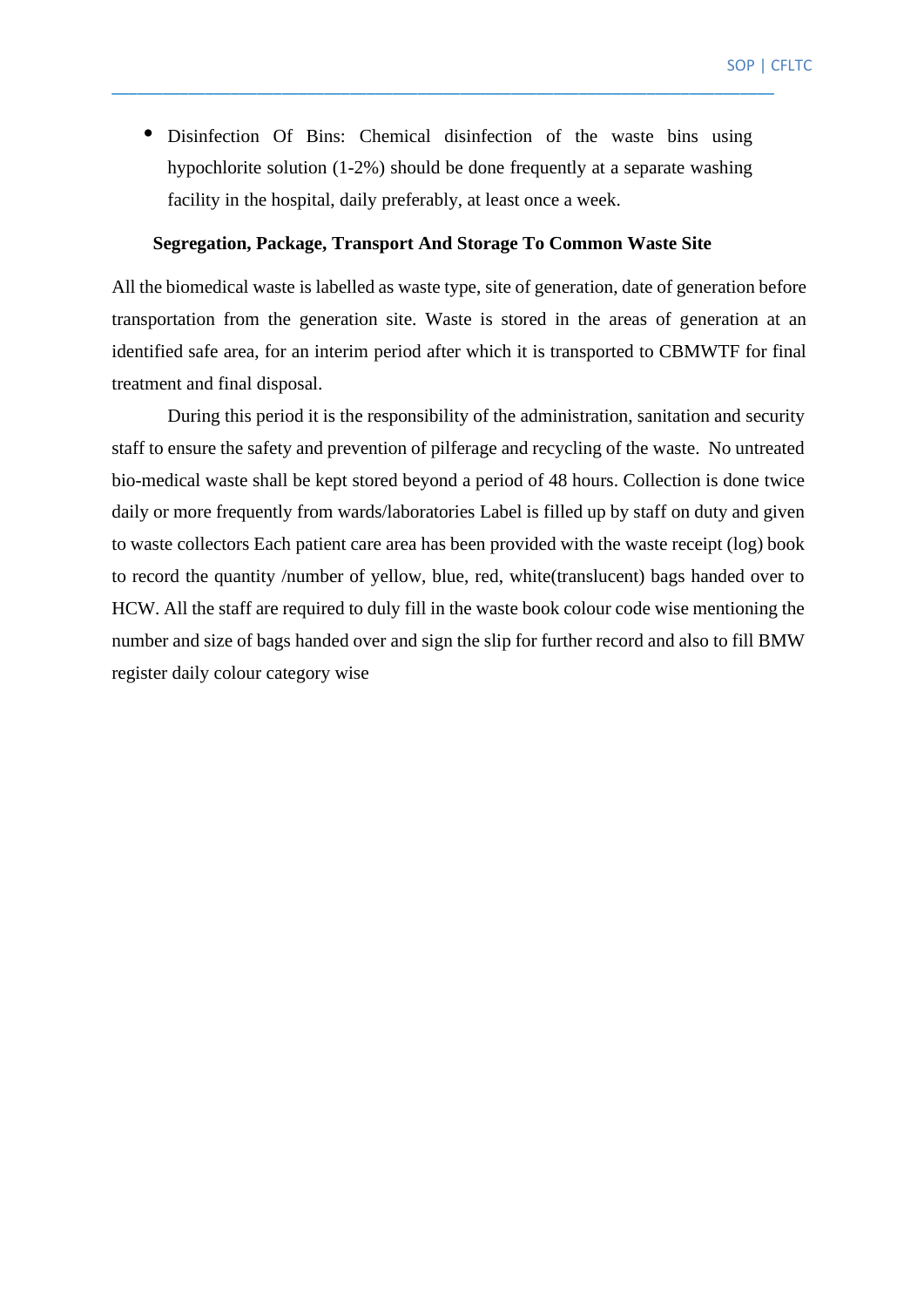#### *Annexure -5*

## **Equipment, Drugs and consumables for CFLTC**

\_\_\_\_\_\_\_\_\_\_\_\_\_\_\_\_\_\_\_\_\_\_\_\_\_\_\_\_\_\_\_\_\_\_\_\_\_\_\_\_\_\_\_\_\_\_\_\_\_\_\_\_\_\_\_\_\_\_\_\_\_\_\_\_\_\_\_\_\_\_\_\_\_\_\_\_\_\_

| Sl. No.        | <b>Item</b>                                         | Quantity                        |
|----------------|-----------------------------------------------------|---------------------------------|
| $\mathbf{1}$   | Suction apparatus                                   | 5                               |
| 2              | Oxygen cylinder with flow meter and trolley         | 10                              |
| 3              | Medicine trolley                                    | 5                               |
| $\overline{A}$ | Stretcher                                           | 5                               |
| 5              | IV stand with 2 hooks/ Fixed to walls               | 20                              |
| 6              | <b>Pulse Oximeter</b>                               | 5                               |
| 7              | ECG machine single channel                          | $\mathbf{1}$                    |
| 8              | Autoclave (vertical)                                | $\overline{2}$                  |
| 9              | Sterilizer (medium)                                 | $\overline{2}$                  |
| 11             | No- touch Digital Thermometer                       | 5                               |
| 12             | Glucometer                                          | $\overline{2}$                  |
| 13             | Glucometer strip                                    | 1500 strips/month               |
| 14             | <b>BP</b> apparatus                                 | 5                               |
| 15             | Stethoscope                                         | 5                               |
| 16             | Nebulizer                                           | 5                               |
| 17             | MDI with spacer                                     | 10                              |
| 18             | AMBU bag                                            | 3                               |
| 19             | Laryngoscope (adult &paediatric)                    | $\overline{2}$                  |
| 20             | Needle destroyer                                    | $\overline{2}$                  |
| 21             | Nursing tray                                        | 5                               |
| 22             | Autoclave drum                                      | 5                               |
| 23             | Kidney tray, stainless tray with lid                | 10                              |
| 24             | 3 fold screen                                       | 5                               |
| 25             | Sample collection kit (Disposable tongue depressor) | boxes of 100<br>10<br>pcs. each |

## *Table 1: Equipment*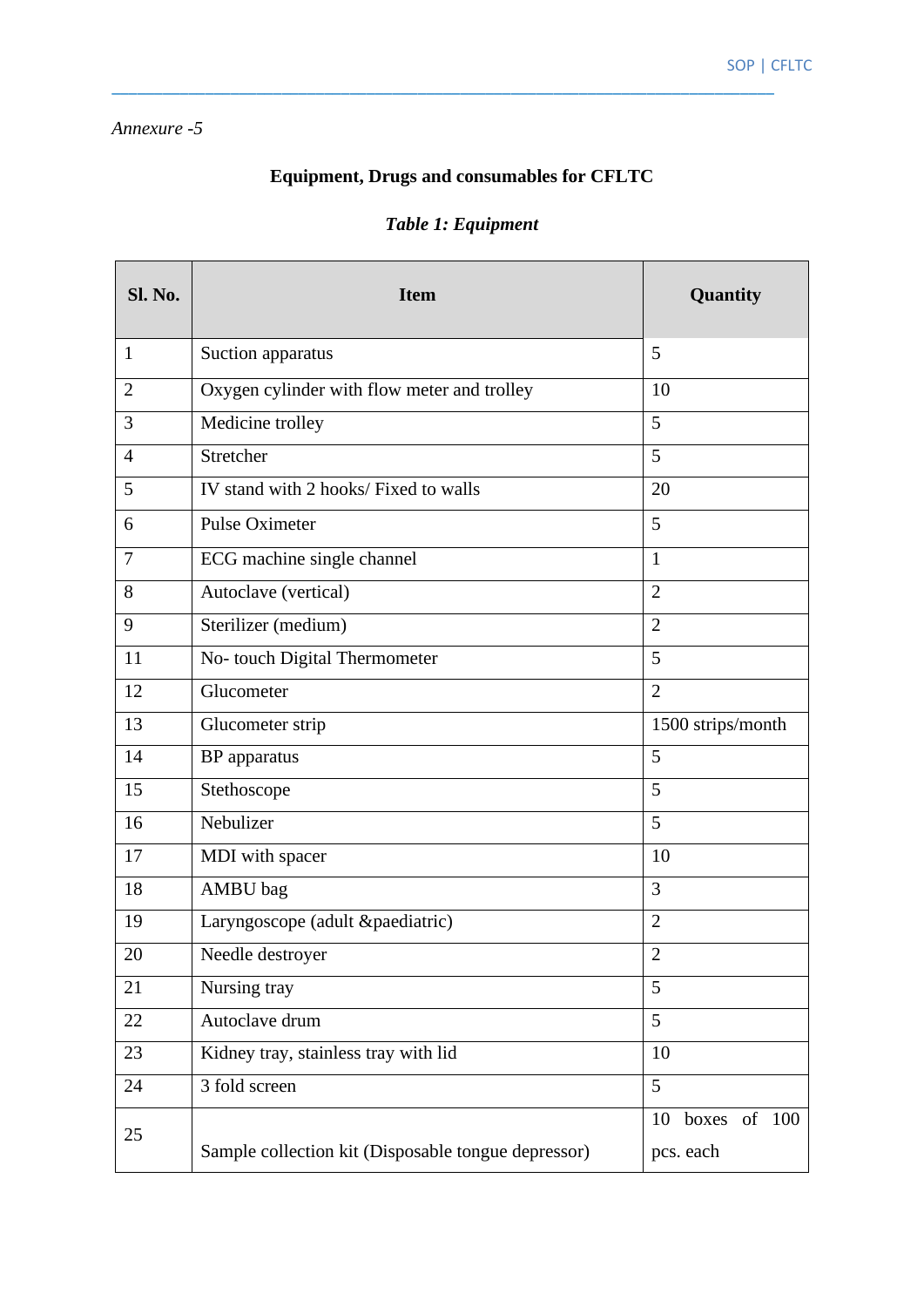| 26 | Bed pan                                                  | 10                 |
|----|----------------------------------------------------------|--------------------|
| 27 | Puncture-proof container for sharps disposal             | 20                 |
| 28 | <b>PPE</b>                                               | 50 per day         |
| 29 | N-95 Mask                                                | 50 per day         |
| 30 | Surgical mask                                            | 100/day            |
| 31 | <b>Latex Gloves</b>                                      | 250/day            |
| 32 | Goggles                                                  | 50/day             |
| 34 | Face shield                                              | 50/day             |
| 35 | Urinary catheter, urobag                                 | 10                 |
| 33 | Hair Cap                                                 | 50/day             |
| 36 | Ryles tube                                               | 20                 |
| 37 | Oxygen rebreather mask                                   | 10                 |
| 38 | Nebulization mask and tubings                            | 10                 |
| 39 | ET Tube (Size $2, 2.5, 3, 4$ )                           | 15 each (Total 60) |
| 40 | ET Tube (Size 6.5, 7, 7.5, 8)                            | 15 Each (Total 60) |
| 43 | Sanitizers/ Alcohol based handrub (for 28 days)          | 70 per week        |
|    | Disinfectant kit (Reusable vinyl or rubber gloves, cloth |                    |
| 41 | wipes, spray nozzle etc.)                                | 30                 |
| 42 | Sodium hypochlorite (for 28 days)                        | 100 L per day      |
| 44 | Colour coded bags for waste disposal                     | 30 bag pack        |
| 48 | Refrigerator                                             | 1                  |
| 49 | Cold chain facility (Ice pack and thermocol box)         | 10                 |
| 46 | Swab collection mateirals                                | 25 Per Day         |
| 47 | <b>VTM</b>                                               | 25 Per Day         |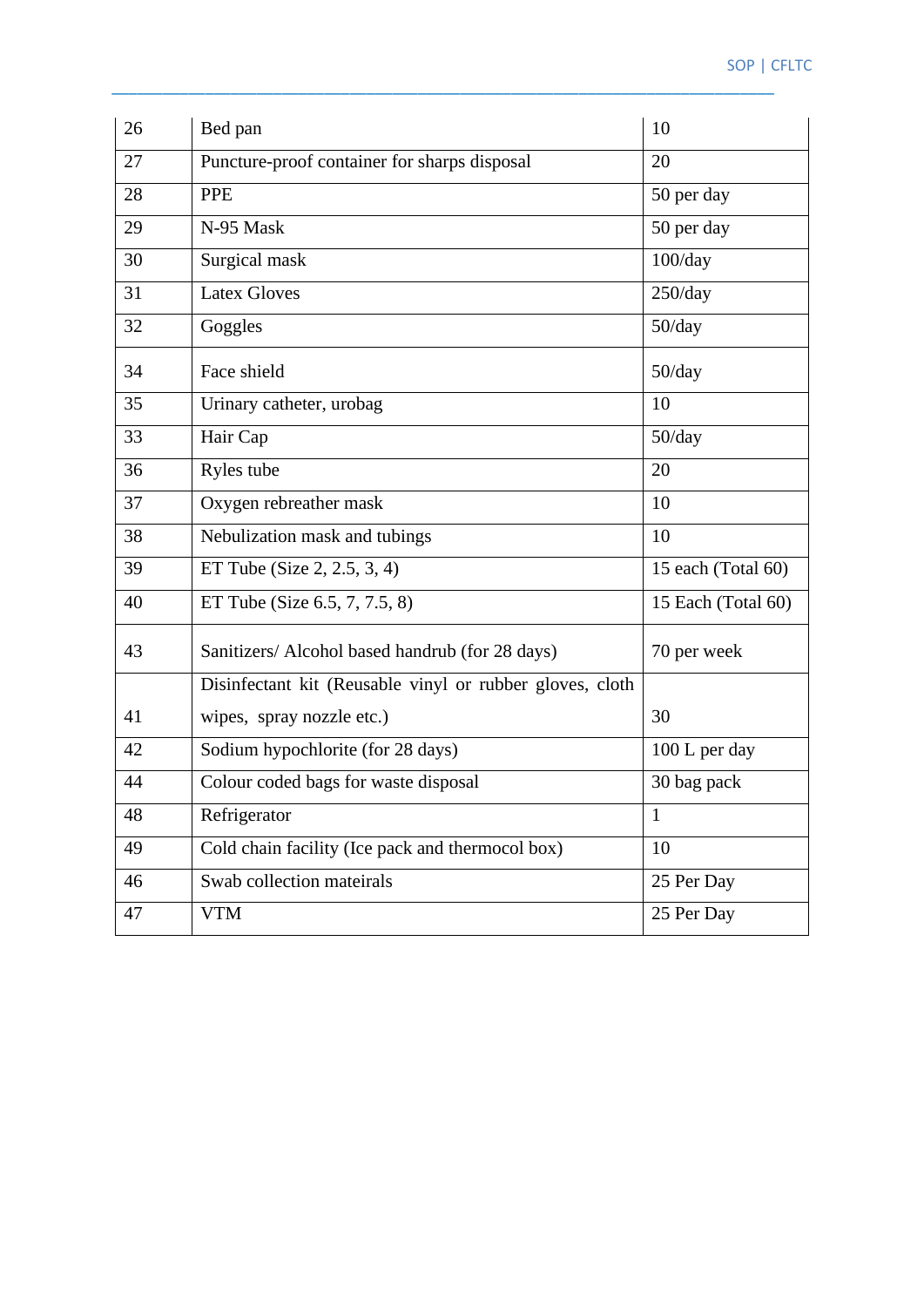| Sl.            | <b>Item</b>                                       | <b>Quantity/month</b>       |  |
|----------------|---------------------------------------------------|-----------------------------|--|
| No.            |                                                   | <b>CFTC</b><br>$\mathbf{1}$ |  |
|                |                                                   | $(100$ beds)                |  |
| $\mathbf{1}$   | Tab Paracetamol 500 mg                            | 10000                       |  |
| $\overline{2}$ | Tab Cetirizine 10mg                               | 3000                        |  |
| 3              | Tab Salbutamol 4mg                                | 2000                        |  |
| $\overline{4}$ | Tab Chlorpheniramine maleate 4mg                  | 2000                        |  |
| 5              | Tab Metformin 500mg                               | 1000                        |  |
| 6              | Tab Amlodipine 5mg                                | 1000                        |  |
| $\overline{7}$ | Tab Atorvastatin 10mg                             | 1000                        |  |
| 8              | Tab Losartan Potassium 50 mg                      | 1000                        |  |
| 9              | Tab Eteophylline theophylline                     | 1000                        |  |
| 10             | Tab Glimipride 1mg                                | 1000                        |  |
| 11             | Cap Amoxycillin 250 mg                            | 1000                        |  |
| 12             | Cap Amoxycillin 500 mg                            | 1000                        |  |
| 13             | Tab Ciprofloxacin 500mg                           | 1000                        |  |
| 14             | Tab Metronidazole 400mg                           | 1000                        |  |
| 15             | Tab Pantoprazole 40mg                             | 2000                        |  |
| 16             | Tab Domperidone 10mg                              | 1000                        |  |
| 17             | Tab Ondansetron 4mg                               | 1000                        |  |
| 18             | Calamine lotion                                   | 200                         |  |
| 19             | Salbutamol expectorant                            | 1000                        |  |
| 20             | Mixture expectorant                               | 300                         |  |
| 21             | Tab Prednisolone 10mg                             | 1000                        |  |
| 22             | Tab Doxycycline 100mg                             | 1000                        |  |
| 23             | Tab Amoxicillin and Clavulanic acid (1000/625 mg) | 1000                        |  |
| 24             | In Paracetamol                                    | 500                         |  |
| 25             | <b>Injection Ranitidine</b>                       | 1000                        |  |
| 26             | Inj Hydrocortisone                                | 300                         |  |
| 27             | Inj Avil                                          | 300                         |  |
| 28             | Inj. Ondansetron                                  | 300                         |  |

## *Table 2: Drugs and Consumables*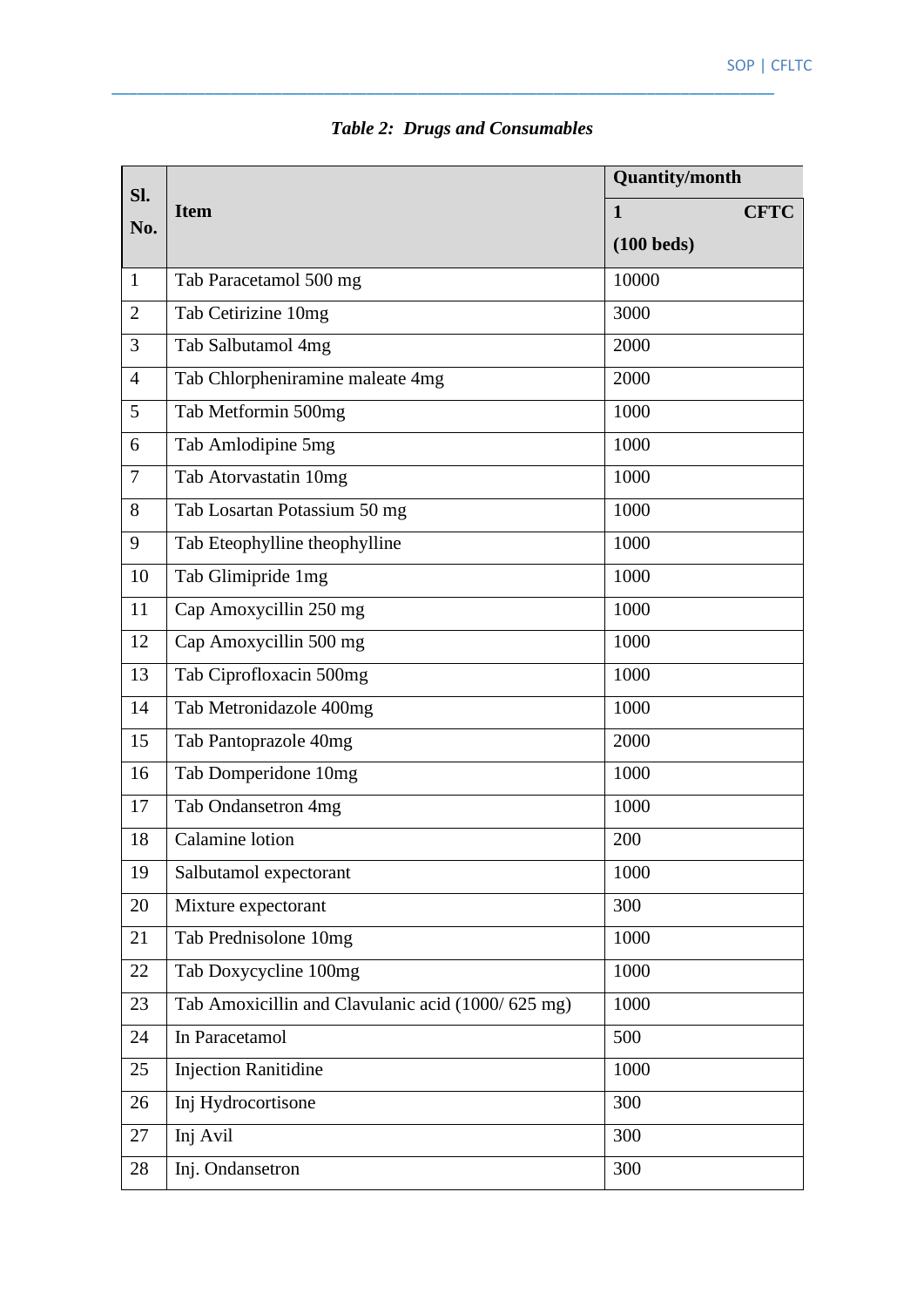| 29 | Inj Pantoprazole                   | 500      |
|----|------------------------------------|----------|
| 30 | IV Fluids RL, NS, DNS, 5% Dextrose | 500 each |
| 31 | Insulin 30/70                      | 500      |
| 32 | <b>ORS</b>                         | 500      |
|    | <b>Specific drugs</b>              |          |
| 33 | Tab Hydroxychloroquine             | 500      |
| 34 | Tab Azithromycin                   | 1000     |
| 35 | Tab Oseltamivir                    | 500      |
|    | <b>Other items</b>                 |          |
| 36 | Surgical spirit                    | 30       |
| 37 | Adhesive tape                      | 40       |
| 38 | Non adhesive bandage               | 40       |
| 39 | IV set                             | 1000     |
|    | Needle (18,20,22,24 G)             | 300 each |
| 40 |                                    |          |
|    |                                    |          |
| 41 | IV canula(16,18,20G)               | 300 each |
| 42 | Syringe (2cc, 5cc)                 | 300 each |
| 43 | Insulin Syringe                    | 500      |
| 44 | Cotton                             | 200      |
| 45 | Gauze                              | 50       |
|    | NEBULISER SOLUTIONS                |          |
| 46 | salbutamol respoules 2.5ml         | 300      |
|    | Budesonide                         |          |
|    | Levosalbutamol                     | 200      |
| 47 | Nebuliser masks                    |          |
|    | Adult                              | 50       |
|    | Paediatric                         | 50       |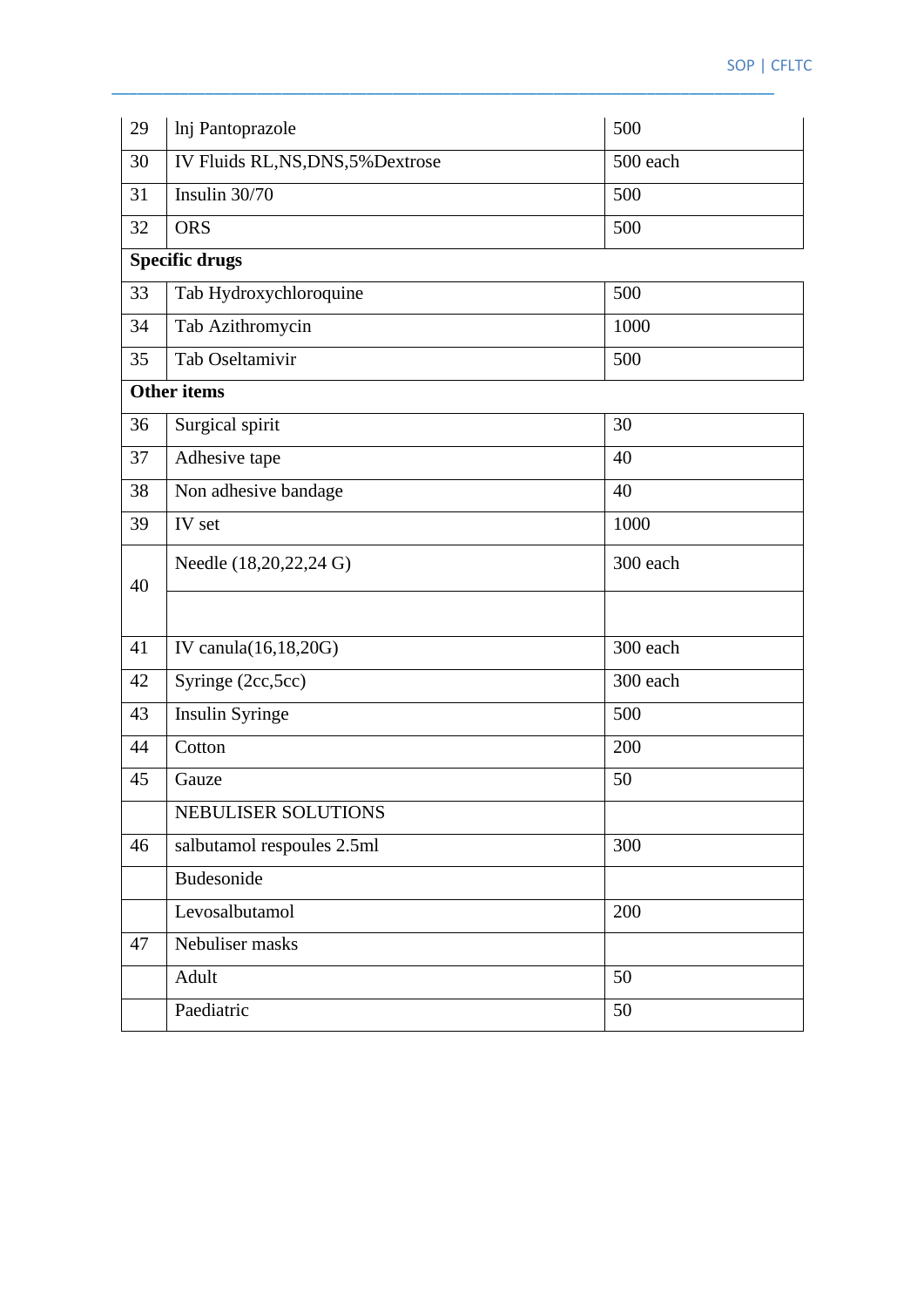#### *Annexure-6* **Govt. of Kerala, Department of Health & Family Welfare**

### *COVID-19 Triage Template*

\_\_\_\_\_\_\_\_\_\_\_\_\_\_\_\_\_\_\_\_\_\_\_\_\_\_\_\_\_\_\_\_\_\_\_\_\_\_\_\_\_\_\_\_\_\_\_\_\_\_\_\_\_\_\_\_\_\_\_\_\_\_\_\_\_\_\_\_\_\_\_\_\_\_\_\_\_\_

| $Pt.$ ID                        |                                              |         | <b>Date</b>           |               | <b>Time</b> |  |
|---------------------------------|----------------------------------------------|---------|-----------------------|---------------|-------------|--|
|                                 | Name of patient                              |         |                       | Age           |             |  |
|                                 | <b>Address</b>                               |         |                       | <b>Gender</b> |             |  |
|                                 | Phone                                        |         |                       | Pin code      |             |  |
|                                 | Bystander/Guardian<br>Name and address       |         |                       | <b>Phone:</b> |             |  |
|                                 | Referred/transferred from (Name of hospital) |         |                       |               |             |  |
|                                 | <b>Presenting Complaints</b>                 |         |                       |               |             |  |
| <b>Travel / Contact History</b> |                                              |         |                       |               |             |  |
| applicable)                     | Pregnancy details (if                        |         |                       |               |             |  |
|                                 | <b>Treatment History</b>                     |         |                       |               |             |  |
|                                 | <b>Temperature</b>                           | $^{0}F$ | SpO2 on room air      |               |             |  |
|                                 | <b>Resp. Rate</b>                            | $/$ min | <b>Comorbidities</b>  |               |             |  |
|                                 | <b>Heart Rate</b>                            | /min    |                       |               |             |  |
|                                 | BP                                           | mm/Hg   | <b>Red flag signs</b> |               |             |  |

**Triage Impression:** (Put tick mark whichever is applicable)

| <b>Asymptomatic Category A</b> | <b>Category B</b> | Category C |
|--------------------------------|-------------------|------------|
|                                |                   |            |

**COVID Lab result:** Positive / Negative / Pending. Date of first Positivity:……………….

**Admission**: Date:………………….. Time:……………….

**Referred** to (if applicable): …………

**Signature of Doctor**:…………………………………………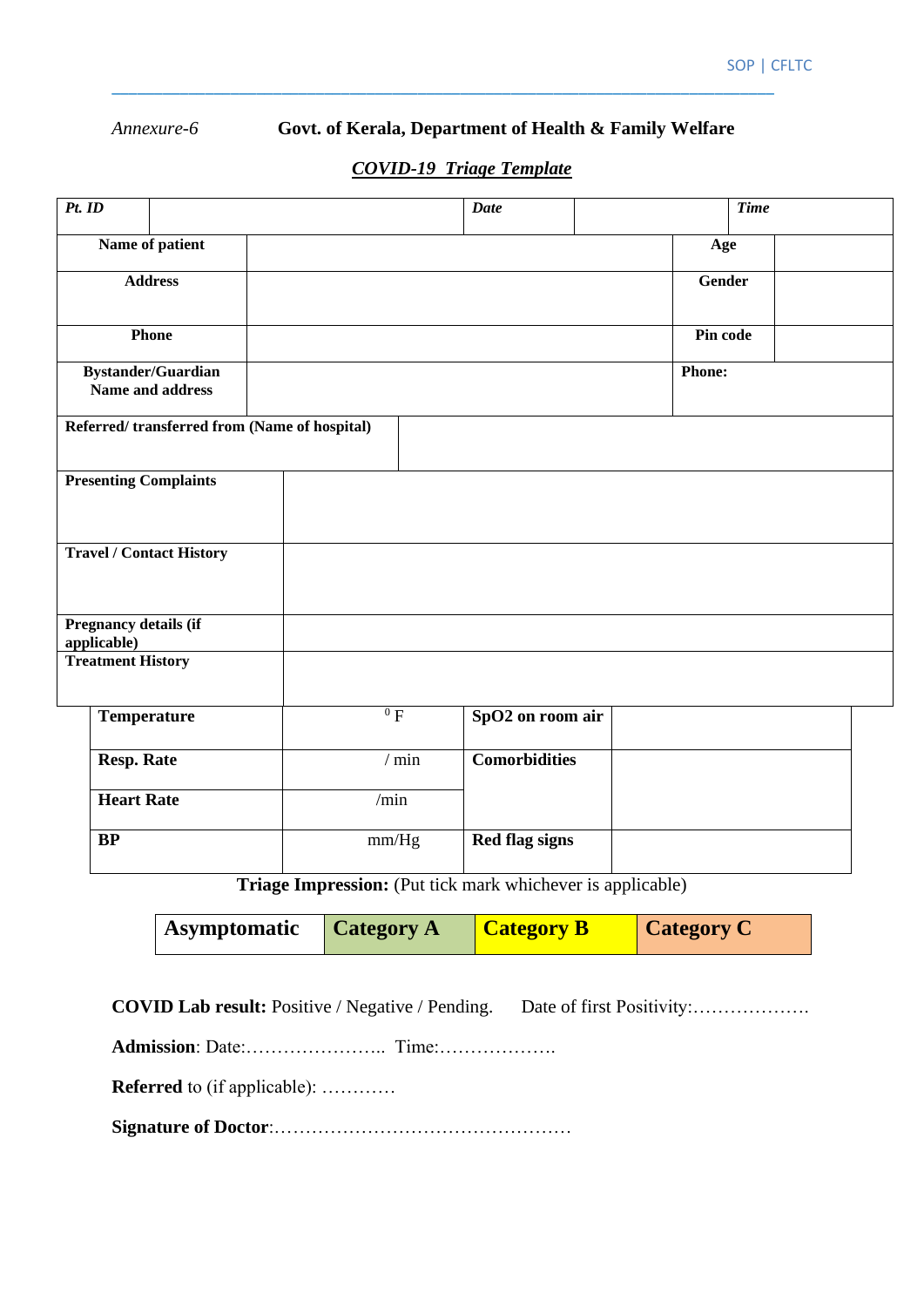#### *Annexure- 7*

#### **LIST OF REGISTERS AND RECORDS TO BE MAINTAINED AT CFLTC**

- ❖ Register of registers
- ❖ Attendance register
- ❖ Admission register
- ❖ Observation register
- ❖ Discharge register / Referral register
- ❖ Rounds register
- ❖ Hand over register
- ❖ Stock register
- ❖ Sub Stock register
- ❖ Indent register
- ❖ Communication register
- ❖ Training Register
- ❖ BMW management register
- ❖ Doctors on call Register
- ❖ Positive case register
- ❖ Housekeeping and Infection control register
- ❖ Meeting register
- ❖ FAQ register
- ❖ Visitors register
- ❖ Inspection register
- ❖ Phone number register
- ❖ Police aid post/Security register
- ❖ Food committee register
- ❖ Duty assignment Register
- ❖ Volunteers register
- ❖ Report book
- ❖ Sample collection register
- ❖ Complaints register